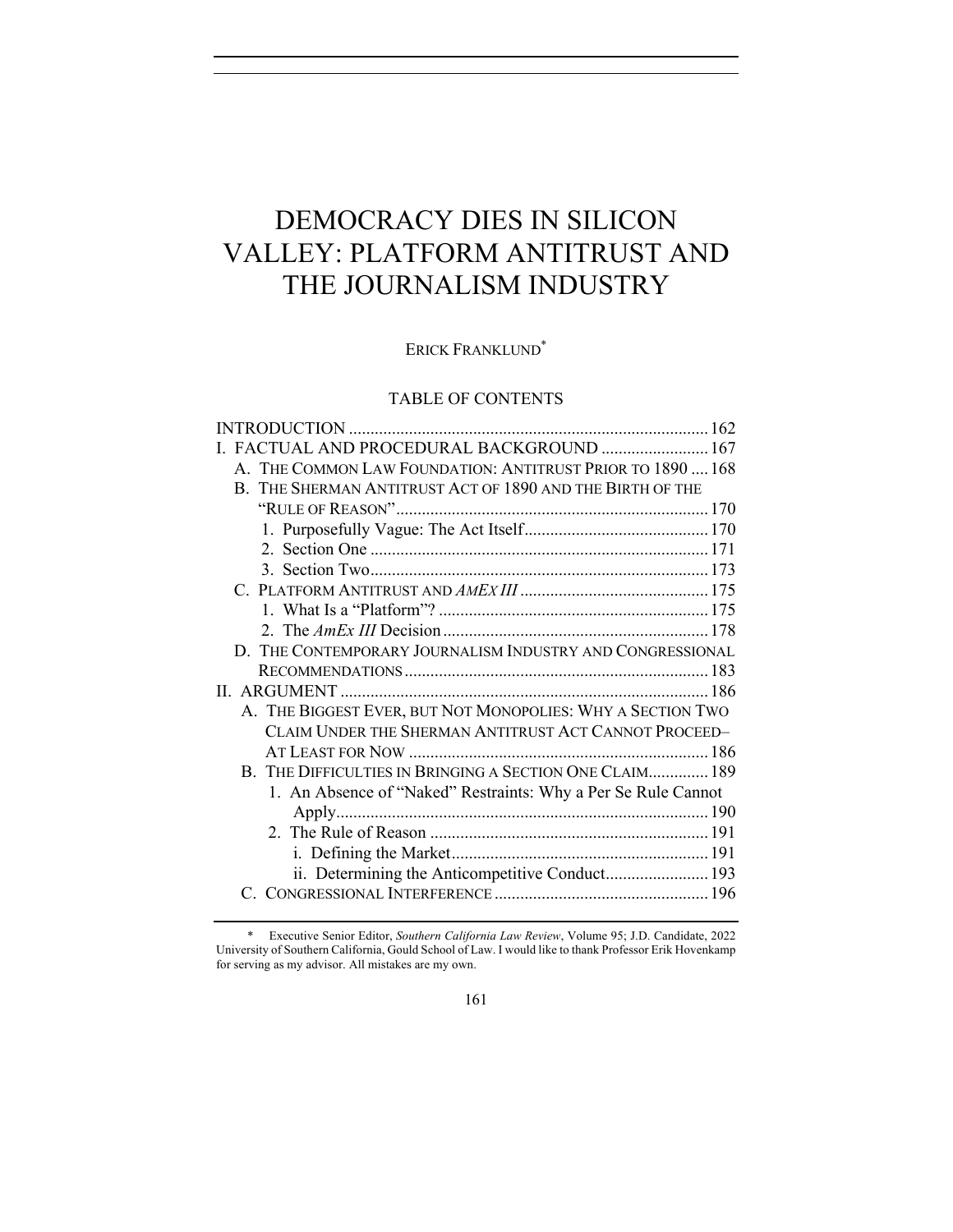# 162 *SOUTHERN CALIFORNIA LAW REVIEW* [Vol. 95:161

| 1. Empirical Success? The Western Union Telegraph-News          |  |
|-----------------------------------------------------------------|--|
| 2. The Journalism Competition and Preservation Act: What an     |  |
| Exemption to the Antitrust Laws for the Media Industry Might    |  |
|                                                                 |  |
| 3. Reasons to Not Grant a "Safe Harbor" from Antitrust Laws for |  |
|                                                                 |  |
|                                                                 |  |
|                                                                 |  |

"[L]ocal journalism is very important."1

## INTRODUCTION

Newspapers are classic examples of platforms. They are intermediaries between, and typically require participation from, two distinct groups: on the one hand, there are patrons eager to read the latest scoop; on the other hand, there are advertisers offering their goods and services on the outer edges of the paper in hopes of soliciting sales. More than mere examples of platform economics, however, newspapers and the media industry play an irreplaceable role in the functioning of our democracy by keeping us informed. From behemoths such as the Jeff Bezos–owned *Washington Post* to outlets like the *Hungry Horse News* in the small town of Columbia Falls, Montana, the press lets us know what is happening on both the national and local levels. However, the age of the Internet and the corresponding emergence of new two-sided platforms is decimating the media industry.<sup>2</sup> In a world where more users get their news on social media platforms like Facebook than in print,<sup>3</sup> the survival of quality journalism depends in large part on whether the media industry can tap into the flow of digital advertising revenue, the majority of which goes to just two corporations founded around the start of the new millennium.

Facebook and Google, formed respectively in 2004 and 1998, are new

<sup>1.</sup> Sundar Pichai, Chief Exec. Officer, Google, Testimony Before the United States Senate Committee on Commerce, Science, and Transportation, Hearing on "Does Section 320's Sweeping Immunity Enable Big Tech Bad Behavior?" (Oct. 28, 2020) (transcript available at https://www. rev.com/blog/transcripts/tech-ceos-senate-testimony-transcript-october-28 [https://perma.cc/7J3D-66A  $M$ ] $)$ 

<sup>2.</sup> Throughout this Note, I refer to the journalism industry also as the "media" industry and the "news media" industry. Although there are undoubtedly nuanced differences between journalism and news media, for the purposes of this Note, I draw no distinction between them.

<sup>3.</sup> Elisa Shearer, *Social Media Outpaces Print Newspapers in the U.S. as a News Source*, PEW RSCH. CTR. (Dec. 10, 2018), https://www.pewresearch.org/fact-tank/2018/12/10/social-media-outpacesprint-newspapers-in-the-u-s-as-a-news-source [https://perma.cc/5MWY-RSTH].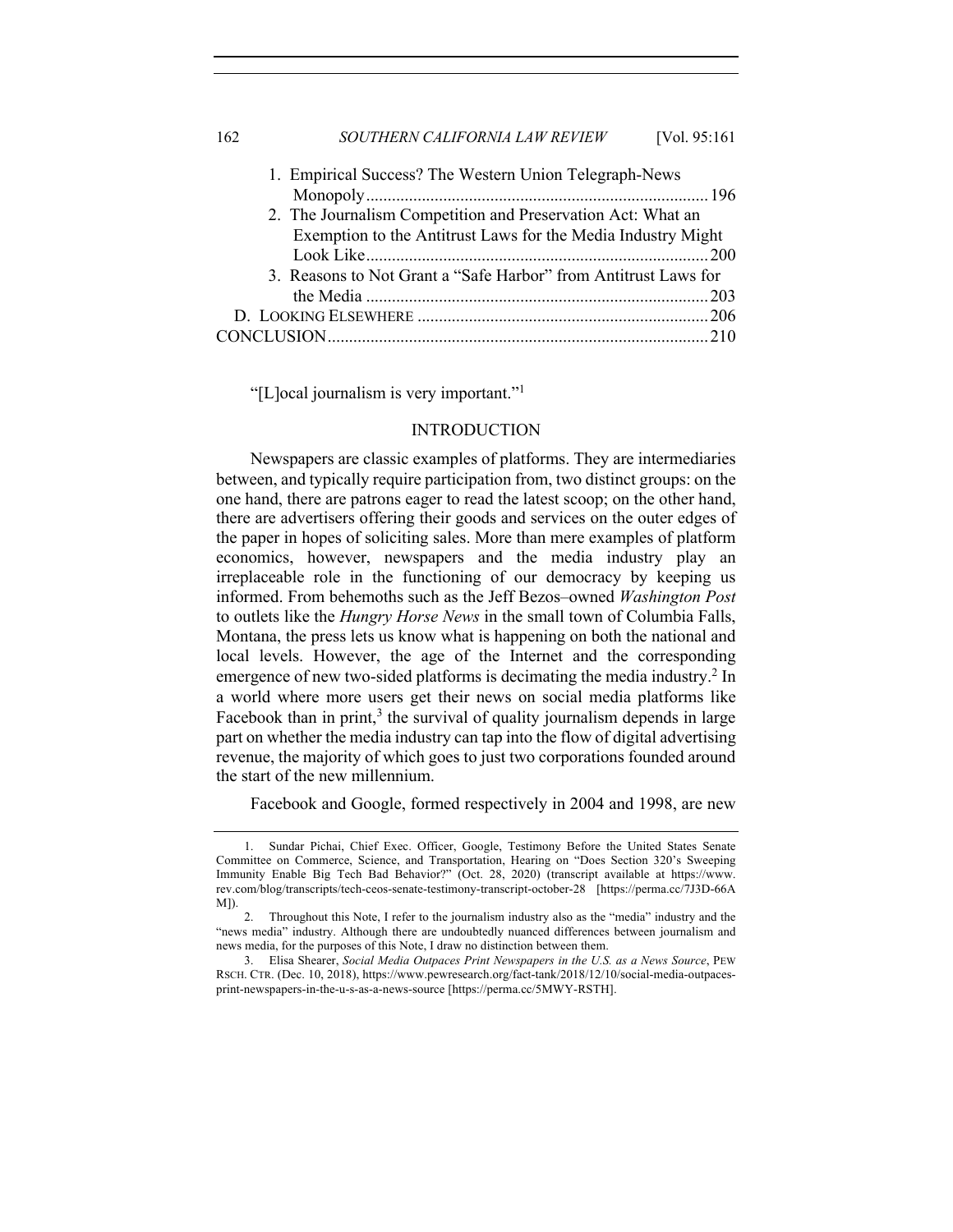types of platforms aiming to accomplish what newspapers have done for centuries: attract a large consumer base and solicit revenue from advertisers. However, unlike the fungible papers newsies once distributed hot off the presses, Facebook and Google connect advertisers and consumers in a more sophisticated, yet opaque manner. Facebook and Google are free to consumers insofar as users do not pay with money to surf the web or connect virtually with their friends. Instead, the companies collect information about users based on their online activity, and complex algorithms connect those users with targeted advertisements.4 This new method of connecting Internet users and advertisers has been wildly successful, creating a tech duopoly profiting from nearly sixty percent of all digital advertising spending in the United States.<sup>5</sup>

This rapid growth has not gone unnoticed. Facebook and Google are two of the largest corporations in the world, and the United States government recently filed complaints against both corporations alleging various antitrust violations, including unlawful monopoly maintenance.<sup>6</sup> Neither complaint, however, alleges any wrongdoing in Facebook's or Google's dealings with the media industry.<sup>7</sup> For example, the Department of Justice's complaint against Google alleges that Google engaged in anticompetitive conduct to preserve its monopoly power in the general search services industry in part by paying Apple to make Google the default search engine for iPhones and other devices.<sup>8</sup> Although the House Subcommittee on Antitrust, Commercial, and Administrative Law compiled an extensive report detailing antitrust concerns surrounding Facebook, Google, Amazon, and Apple's activities in various industries, including the journalism industry, the Federal Trade Commission and Department of Justice have, thus far, not concerned themselves with digital advertising revenue and the media industry.<sup>9</sup>

Meanwhile, Facebook and Google continue to experience profound

<sup>4.</sup> Although I may not be interested in an upcoming Black Friday deal for chainsaws posted in a physical publication of the *Hungry Horse News*, Facebook and Google are—based on my history and activity on the platforms—aware of my affinity for things like antitrust law and coffee, and so their algorithms are likely to present advertisements to me for items such as books written by Herbert Hovenkamp and expensive burr coffee grinders.

<sup>5.</sup> Felix Richter, *Amazon Challenges Ad Duopoly*, STATISTA (Feb. 21, 2019), https:// www.statista.com/chart/17109/us-digital-advertising-market-share [https://perma.cc/4FPT-RYRV].

<sup>6</sup>*. See generally* Complaint, FTC v. Facebook, Inc., No. 1:20-cv-03590 (D.D.C. Jan. 13, 2021) [hereinafter FTC Facebook Complaint]; Complaint, United States v. Google LLC, No. 1:20-cv-03010 (D.D.C. Oct. 20, 2020) [hereinafter United States Google Complaint].

<sup>7.</sup> FTC Facebook Complaint, *supra* note 6; United States Google Complaint, *supra* note 6.

<sup>8.</sup> United States Google Complaint, *supra* note 6, ¶ 45.

<sup>9</sup>*. See generally* SUBCOMM. ON ANTITRUST, COM. & ADMIN. L. OF THE COMM. ON THE JUDICIARY,INVESTIGATION OF COMPETITION IN DIGITAL MARKETS (2020) [hereinafter INVESTIGATION].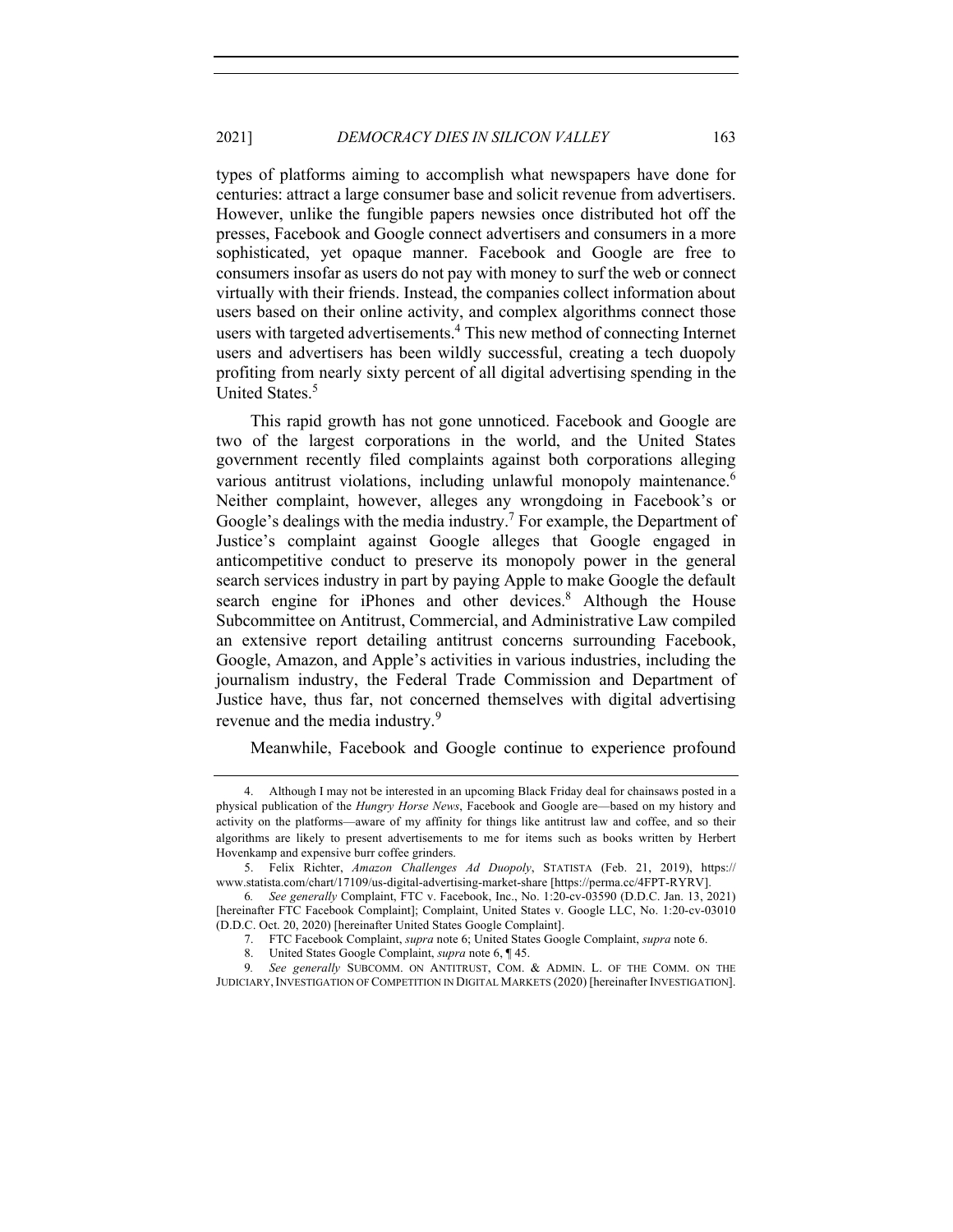success in the digital advertising market at the expense of others, especially the media industry.<sup>10</sup> As more people read their news on screens rather than paper, the advertising revenue stream that once kept so many newspapers afloat is drying up.<sup>11</sup> From about the time of Facebook's founding in 2004, the United States has lost nearly 1,800 newspapers, many of which served local communities.<sup>12</sup> The news industry has attempted to get a cut of the digital advertising pie and to earn revenue from consumer visits to media websites, such as the popular NYtimes.com, but finding digital readers is not as simple as shouting "Extra! Extra! Read all about it!" In this new digital market, Facebook and Google have disintermediated newspapers; digital media is just a fraction of one side of Facebook and Google's platforms. Before a newspaper can earn revenue from digital advertisements, readers must first find their way to the newspaper's website, which often involves a user browsing Google's search results or Facebook's newsfeed and clicking on the headline for a particular story to take them to the website.<sup>13</sup> If and when users do click on a link to read the full story, "news publishers may receive less than half of every advertising dollar" generated.<sup>14</sup> Thus, Facebook and Google "atomize" individual news stories, placing links to particular stories in search results and newsfeeds relevant to the user's search query or potential interests, and profit from advertisements at every step of the way. The result is an aggregation of various news articles by various news companies: a situation in which journalists not only compete in the

<sup>10.</sup> Joanne Lipman, Opinion, *Tech Overlords Google and Facebook Have Used Monopoly to Rob Journalism of Its Revenue*, USA TODAY (June 11, 2019, 4:18 PM), https://www.usatoday.com/story/opin ion/2019/06/11/google-facebook-antitrust-monopoly-advertising-journalism-revenue-streams-column/1 414562001 [https://perma.cc/UT4M-ZPZ5] (noting that Google made over four billion dollars from news content in 2018 despite not paying for news content).

<sup>11.</sup> *See* INVESTIGATION, *supra* note 9, at 57–58.

<sup>12</sup>*. Id.* at 61.

<sup>13.</sup> Google, as a general search engine, accounts for almost ninety percent of all general search engine queries in the United States. *Search Engine Market Share United States of America*, STATCOUNTER (Sept. 2021), https://gs.statcounter.com/search-engine-market-share/all/united-states-ofamerica [https://perma.cc/RR49-CHPW]; United States Google Complaint, *supra* note 6, ¶ 5. Moreover, thirty-six percent of American adults are presently getting their news through Facebook. John Gramlich, *10 Facts About Americans and Facebook*, PEW RSCH. CTR. (June 1, 2021), https://www.pewresearch.org/ fact-tank/2021/06/01/facts-about-americans-and-facebook [https://perma.cc/QA7P-MWSR]. Thus, unless a user types the URL for a desired news website directly into their browsers, of which another product by Google, the Chrome internet browser, holds the majority market share, Shanhong Liu, *Market Share Held by Leading Desktop Internet Browsers in the United States from January 2015 to September 2021*, STATISTA (Oct. 4, 2021), https://www.statista.com/statistics/272697/market-share-desktopinternet-browser-usa/#:~:text=The%20most%20popular%20current%20browsers,Mozilla%20Firefox% 20and%20Apple's%20Safari [https://perma.cc/EA43-VDD3], that user is likely to end up on a newspaper's website by clicking on an article in Google's search results or Facebook's newsfeed.

<sup>14.</sup> David Chavern, Opinion, *Reward Local Journalism: Support the Journalism Competition & Preservation Act*, SUMMERLAND ADVOC.-MESSENGER (Mar. 11, 2021), https://www.summerlandadv ocate.com/story/2021/03/11/opinion/reward-local-journalism-support-the-journalism-competition-anda mp-preservation-act/1896.html [https://perma.cc/UHQ8-83WM].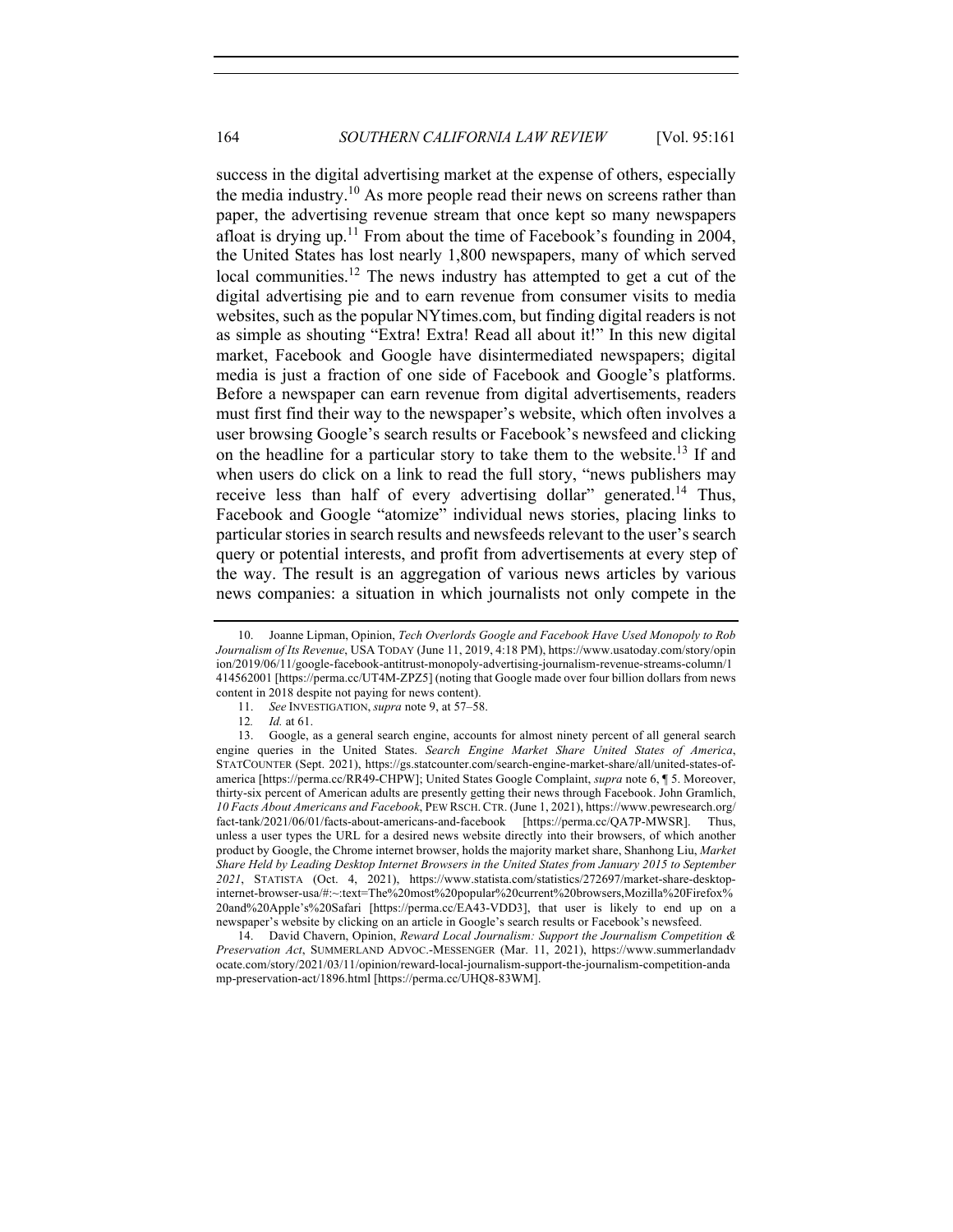same market for advertising revenue as Facebook and Google but also rely on the tech platforms to get users to visit their websites in the first place. In other words, the *New York Times* and the *Hungry Horse News* compete with Google and Facebook, yet remain in desperate need of them to attract consumers to their websites.

This system is unsustainable and has raised concerns amongst media executives, scholars, and legislators about the decline of the free and diverse press in the United States.<sup>15</sup> A report by scholars at the Stigler Center at the University of Chicago Booth School of Business notes that "[d]igital platforms disintermediate newspapers and monopolize news markets."16 The House Subcommittee on Antitrust, Commercial and Administrative Law found that "[b]y virtue of functioning as the only viable path to market, dominant platforms enjoy superior bargaining power over the third parties that depend on their platforms to access users and markets" and that this "bargaining leverage is a form of market power, which the dominant platforms routinely use to protect and expand their dominance."17 Google and Facebook can and do "pick winners" in the media industry by choosing which articles and websites users will see.<sup>18</sup> "For example, an update to Google's search algorithm in June 2019 decreased a major news publisher's online traffic 'by close to [fifty percent] . . . . '"<sup>19</sup> Facebook and Google's large market shares of advertising revenue and capabilities to determine which media outlets receive opportunities to garner user clicks has led to serious concerns of the platforms' possibly unfair business schemes and monopoly power acquired or maintained in violation of the Sherman Antitrust Act of 1890.

This raises the question of whether the Department of Justice or Federal Trade Commission could curb Google and Facebook's power over the media industry if they were motivated to do so. This Note first considers whether antitrust enforcement potentially provides an avenue to help remedy the struggling journalism industry, particularly at the local level. The conclusion this Note reaches is no. Although there are resounding political and ethical reasons for governments to support the free and diverse press, antitrust law

<sup>15.</sup> For a discussion of these concerns, see generally Efrat Nechushtai, *Could Digital Platforms Capture the Media Through Infrastructure?*, 19 JOURNALISM 1043 (2018).

<sup>16.</sup> LUIGI ZINGALES & FILIPPO MARIA LANCIERI, STIGLER COMMITTEE ON DIGITAL PLATFORMS POLICY BRIEF 5 (2019), https://research.chicagobooth.edu/-/media/research/stigler/pdfs/policy-brief-- digital-platforms---stigler-center.pdf?la=en&hash=AC961B3E1410CF08F90E904616ACF3A3398603 BF&hash=AC961B3E1410CF08F90E904616ACF3A3398603BF [https://perma.cc/CA44-3Z7F].

<sup>17.</sup> INVESTIGATION, *supra* note 9, at 389–90 (footnote omitted).

<sup>18.</sup> *Id.* at 63 (citations omitted).

<sup>19</sup>*. Id.* (citations omitted).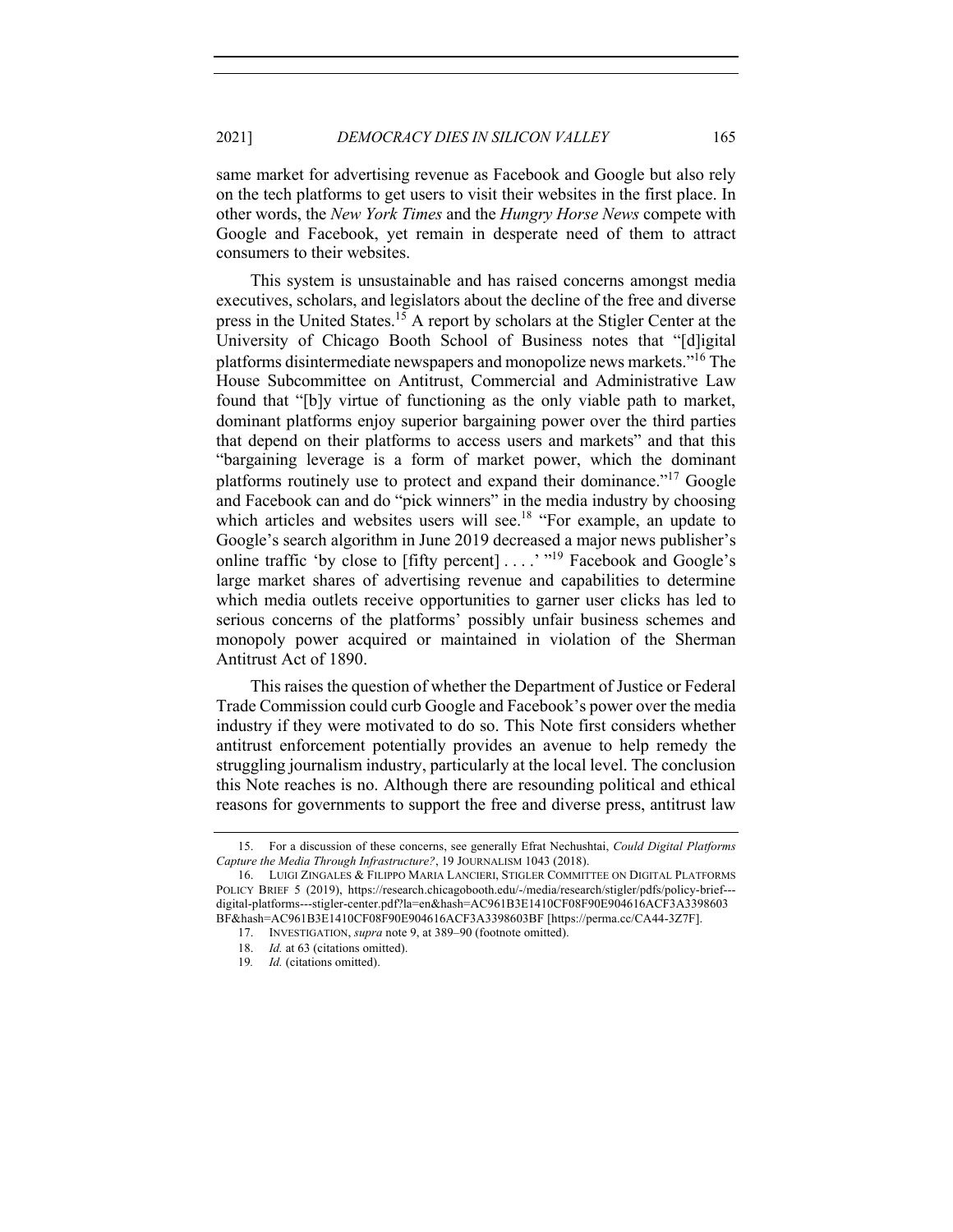"is an economic, not a moral, enterprise."<sup>20</sup> Thus, any solution to the issue of the dwindling press must be framed in terms of competitiveness, efficiency, and reasonableness. This Note concludes that antitrust enforcement is, for better or for worse, not the appropriate means of addressing the issues present in the media industry, despite calls from many in the industry to go after these platform "monopolists."

But what about the opposite of antitrust enforcement? There are rules in antitrust, such as a rule against naked, horizontal price fixing, and some lawmakers and industry players have advocated for Congress to designate an exception to these rules for players in the media industry for a set time. These calls have culminated in the introduction of the Journalism Competition and Preservation Act of 2019, which initially died in subcommittee but was just recently reintroduced by Senator Amy Klobuchar in March 2021.<sup>21</sup> The Act's goal is to provide a "safe harbor" allowing journalists to cooperate in otherwise illegal negotiations to "collectively withhold content from[] or negotiate with" platforms such as Facebook and Google.<sup>22</sup>

Congressional exemptions to antitrust laws are not new. For example, the Clayton Act provides such an exemption to labor unions. It states in part that "[n]othing contained in the antitrust laws shall be construed to forbid the existence and operation of labor ... organizations" and that "such organizations, or the members thereof, [shall not] be held or construed to be illegal combinations or conspiracies in restraint of trade.<sup> $22$ </sup> Moreover, there is at least some historical precedent to support the idea that even the serious possibility of legislative action will force a monopolist to change, as happened with Western Union's telegraph monopoly well over a century ago, which is discussed in depth in Part II. This Note considers the merits of a legislative exemption for the media industry and concludes that the passage of legislation like the Journalism Competition and Preservation Act would, at least without further investigation, likely be contrary to the public interest and ultimately hamper efforts to bolster the media industry in the future. However, simply having the discussion, and bringing antitrust and the news media into the spotlight, might be enough on its own to trigger behavioral

<sup>20.</sup> HERBERT HOVENKAMP, THE ANTITRUST ENTERPRISE: PRINCIPLE AND EXECUTION 10 (Harvard Univ. Press paperback ed. 2008).

<sup>21.</sup> Journalism Competition and Preservation Act of 2019, H.R. 2054, 116th Cong. (2019); Journalism Competition and Preservation Act of 2021, S. 673, 117th Cong. (2021); *Legislative Research: US HN5190, 2021–2022, 117th Congress, US Congress House Bill 5190*, LEGISCAN, https://legiscan. com/US/research/HB5190/2021 [https://perma.cc/36DH-SCNT]; *see also* Taylor Hatmaker, *Lawmakers Want to Empower Publishers to Collectively Negotiate with Facebook*, TECHCRUNCH (Mar. 10, 2021, 7:15 AM), https://techcrunch.com/2021/03/10/journalism-competition-and-preservation-act-reintroduc ed-cicilline-klobuchar [https://perma.cc/M5GB-E2YY].

<sup>22.</sup> S. 673 § 2(b).

<sup>23.</sup> Clayton Act of 1914, 15 U.S.C. § 17.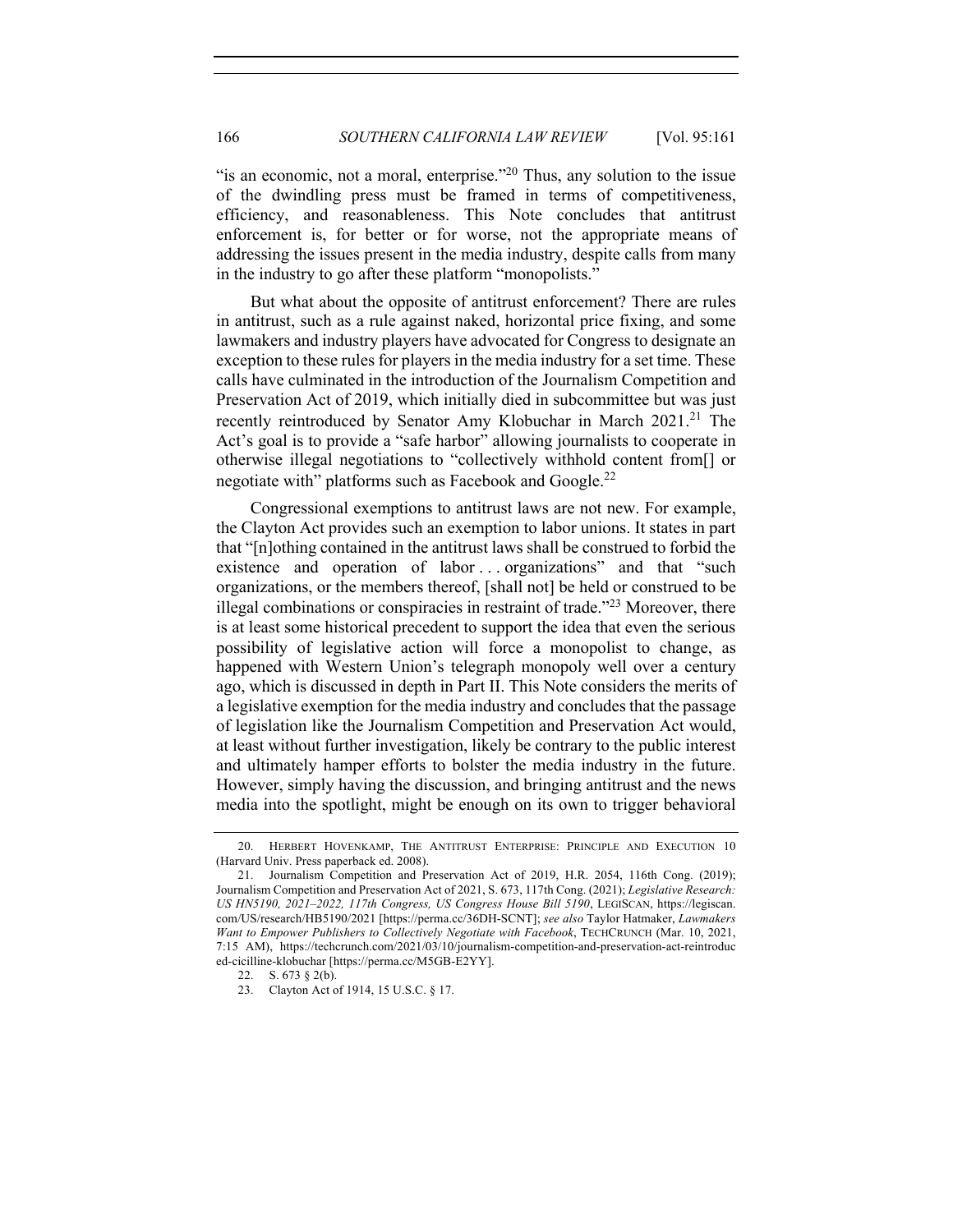changes from Facebook and Google.

Finally, this Note briefly considers avenues outside of antitrust law to assist the media industry that have been advocated for by Australia, the European Union, and private economists. France, for example, recently became the first country in the European Union to amend its copyright laws to require Google to pay news publishers a " 'link tax'—effectively a license to display snippets of press articles on Google News" in an effort to divert advertising revenue from Google to the publishers, a move that France's culture minister described as "absolutely essential for our democracy."<sup>24</sup> A thorough analysis of copyright law and other fields outside of antitrust is beyond the scope of this Note, but this Note touches on these topics to emphasize the importance of looking elsewhere and considering alternatives to antitrust enforcement to ensure a vibrant journalism industry in the United States, particularly at the local level.

#### I. FACTUAL AND PROCEDURAL BACKGROUND

To understand platform antitrust and the current state of affairs surrounding Facebook, Google, and the media industry, it is important to lay the proper foundation. This Part first provides a brief analysis of the relevant history of and topics within antitrust, including the origins of the Sherman Antitrust Act of 1890 and the subsequent common law developments that paved the way for modern platform antitrust, culminating in the recent *AmEx III* decision.<sup>25</sup> Additionally, this Part briefly touches on the current state of affairs for the media industry in the United States, particularly emphasizing the issues that small, local journalists are facing and the large tolls the decline of local journalism is taking on American democracy.

<sup>24.</sup> Kim Willsher, *France Accuses Google of Flouting EU Copyright Law Meant to Help News Publishers*, L.A. TIMES (Oct. 17, 2019, 4:07 PM), https://www.latimes.com/business/story/2019-10-17/ france-accuses-google-ignoring-copyright-law [https://perma.cc/DX27-4NNR]. Although Google initially battled with French lawmakers and regulators over paying publishers for its display of snippets and thumbnails in Google News, Google recently "agreed to a copyright framework for [it] to pay news publishers for content online." Mathieu Rosemain, *Google Seals Content Payment Deal with French News Publishers*, REUTERS (Jan. 20, 2021, 11:48 PM), https://www.reuters.com/article/us-france-googlepublishers/google-and-french-publishers-sign-agreement-over-copyright-idUSKBN29Q0SC [https://per ma.cc/BPY4-ADSH]; *see also* Joshua Benton, *Google Is Threatening to Kill Google News in Europe if the EU Goes Ahead with Its "Snippet Tax*,*"* NIEMANLAB (Jan. 22, 2019, 2:37 PM), https://www. niemanlab.org/2019/01/google-is-threatening-to-kill-google-news-in-europe-if-the-eu-goes-ahead-withits-snippet-tax [https://perma.cc/4MZP-WT9P].

<sup>25</sup>*. See generally* Ohio v. Am. Express Co. (*AmEx III*), 138 S. Ct. 2274 (2018).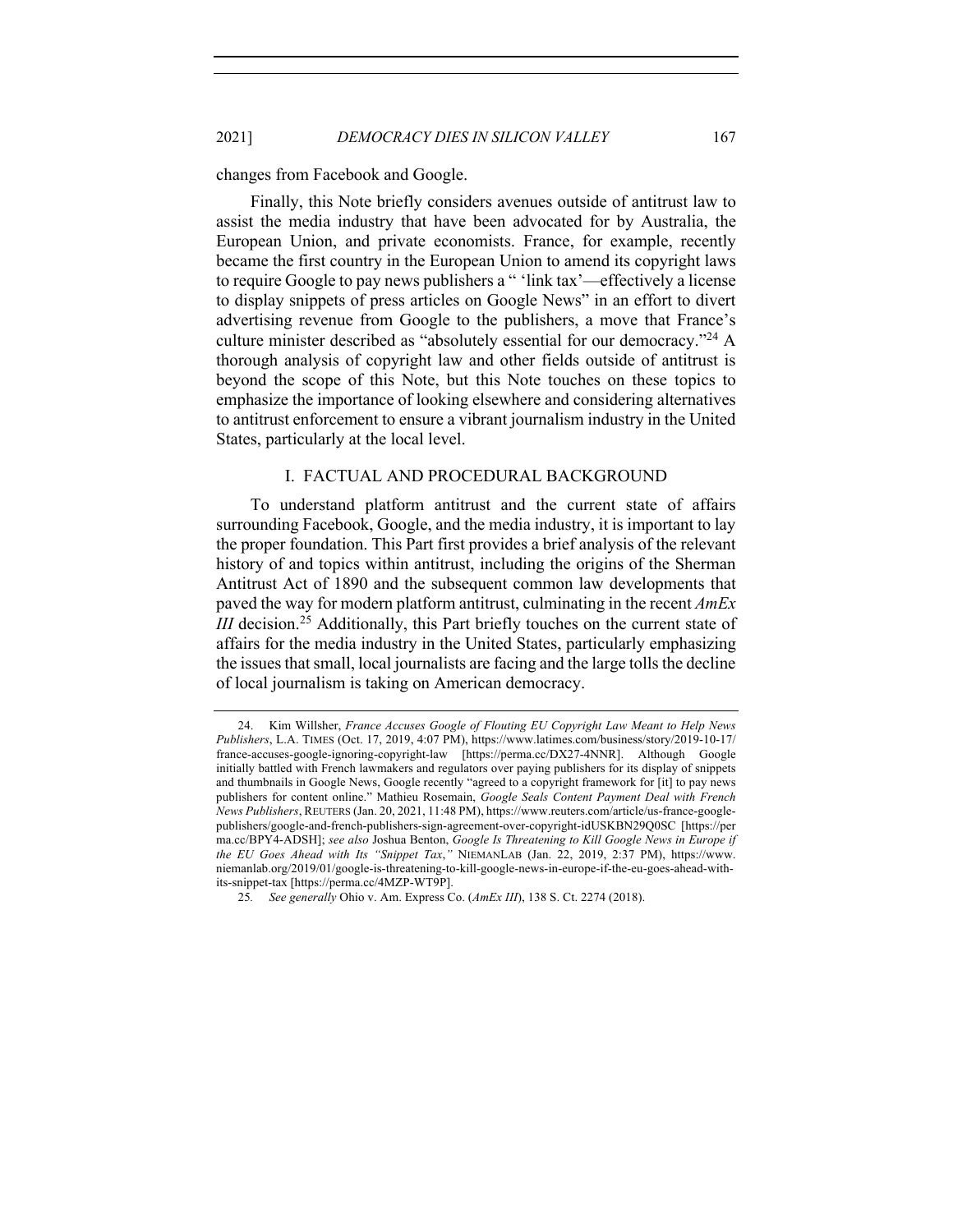#### A. THE COMMON LAW FOUNDATION: ANTITRUST PRIOR TO 1890

"Once upon a time, way back in the 1800s, there were several giant businesses known as 'trusts.' "<sup>26</sup> To understand antitrust, it is important to understand the economic conditions, technical developments, and social progress that led to the possibility for and advent of trusts.

Antitrust law is a product of the American Industrial Revolution. In the 1870s, innovations in transportation, communications, and production spurred rapid business growth, and the sole proprietorships and small partnerships that once fueled the United States' agrarian economy took a backseat to the larger firms that served clientele from coast to coast.<sup>27</sup> Indeed, "[b]etween 1870 and 1890, real annual GDP more than doubled ... for an impressive compound average growth rate of 4.5 percent."<sup>28</sup> As factories replaced artisans, production became much more efficient, and the mechanization and specialization of production processes lowered costs and bolstered output.

Such growth, however, did not come without consequences. The development of economies of scale<sup>29</sup> implied "a concentration of production in the hands of a comparatively small number of large-scale producers and, usually, the elimination of some or all of their smaller competitors."<sup>30</sup> As firms competed in the same market for the same customers, prices were driven lower and lower to stay competitive. This contributed to the rise in "ruinous" or "excessive" competition, driving "prices below a level that permit[ted] the producer to make a fair return on its productive efforts, assuming that it  $\lceil \text{could} \rceil$  stay in business at all."<sup>31</sup> Such conditions

<sup>26</sup>*.* U.S. FED. TRADE COMM'N, FTC FACT SHEET: ANTITRUST LAWS: A BRIEF HISTORY, https:// www.consumer.ftc.gov/sites/default/files/games/off-site/youarehere/pages/pdf/FTC-Competition\_Anti trust-Laws.pdf [https://perma.cc/E4JJ-Y7BL]. The Federal Trade Commission's fact sheet also contains cartoon personifications of trusts that may prove valuable for visual learners. *Id.*

<sup>27</sup>*. See* Wayne D. Collins, *Trusts and the Origins of Antitrust Legislation*, 81 FORDHAM L. REV. 2279, 2282 (2013).

<sup>28</sup>*. Id.* at 2288.

<sup>29.</sup> "Economies of scale" are cost advantages realized due to increased output and efficiency. As production increases, the firm realizing an economy of scale is able to offer products at lower prices as a result of "a consolidated network of efficient, cost-conscious, and interrelated operations." Shi-Ling Hsu, *Scale Economies, Scale Externalities: Hog Farming and the Changing American Agricultural Industry*, 94 OR. L. REV. 23, 24 (2015).

<sup>30.</sup> CHRISTOPHER L. SAGERS, ANTITRUST 6 (Wolters Kluwer 3d ed. 2021).

<sup>31.</sup> Collins, *supra* note 27, at 2290 (citations omitted). Collins also provides an example of such competition occurring in the nineteenth century. The sugar industry, he notes, consisted of fifty-two firms operating sixty refineries producing 421,000 short tons of refined sugar in 1867. *Id.* at 2290. However, by 1890, advances in production technology increased refining output by a factor of four, causing the supply of sugar to vastly outstrip the demand. *Id.* As the sugar industry competed to sell its product to consumers, profit margins dropped from three cents per pound to 0.685 cents per pound in roughly a decade. *Id.* Despite the increased production, thirty-six refineries closed their doors because they could not keep up with the rampant production of the largest factories. *Id.* As the remaining firms began to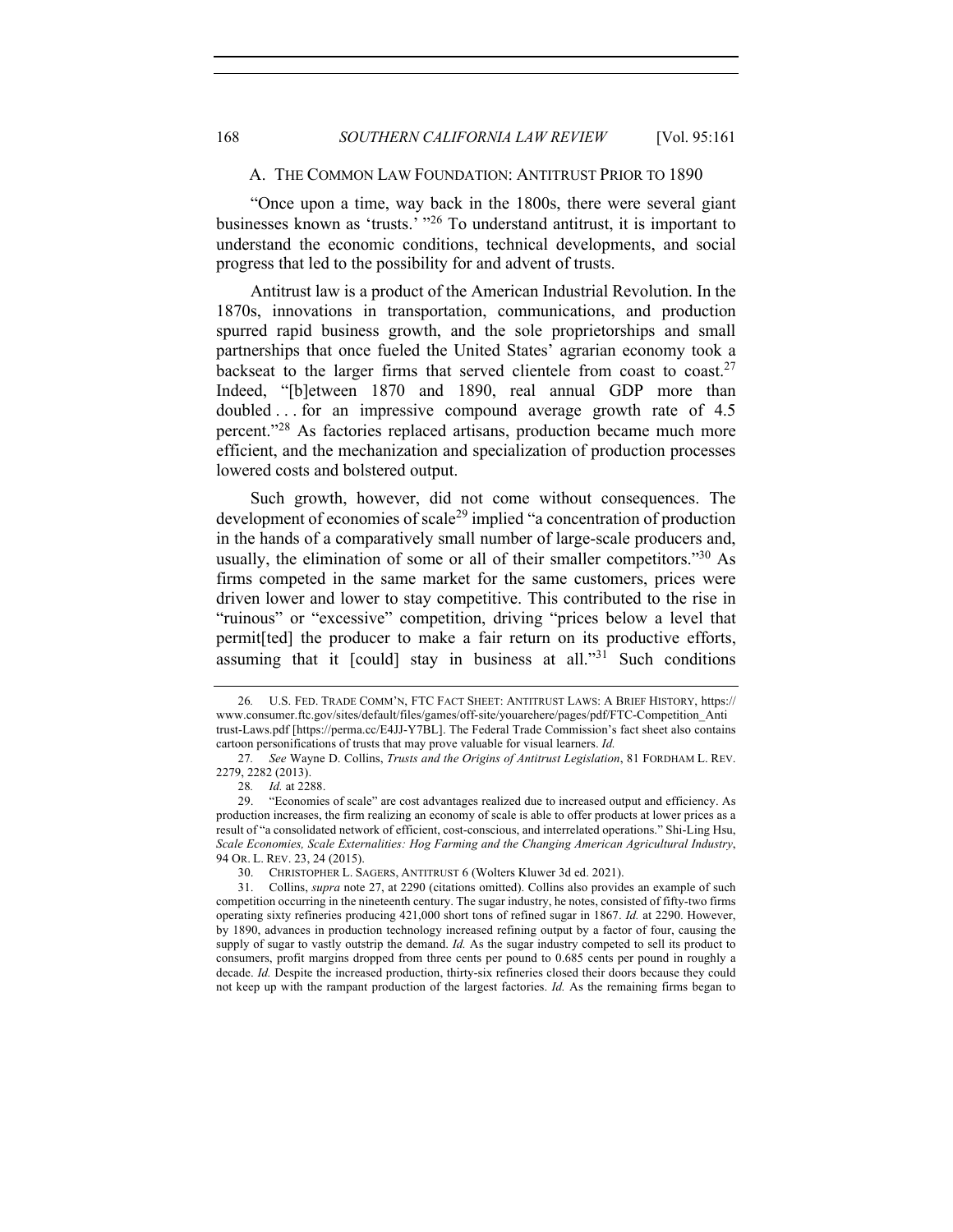incentivized those firms that survived to cooperate and consolidate to achieve supracompetitive profits.<sup>32</sup> Thus, "[i]n 1879, the Standard Oil combination created the trust proper, which enabled the combination to exercise command and control over its operations much like a corporate holding company."<sup>33</sup> Unilaterally controlling the decisions of its member companies, Standard Oil effectively controlled "some [ninety] percent of the nation's refineries and pipelines," allowing it to function as a monopolist in the oil industry.<sup>34</sup> The result was phenomenal for members of the trust; each could stay in business and not worry about its former competitors. For example, "Standard [Oil] agreed to take certain quantities of refined products . . . in return for which the refiners agreed not to sell to anyone else. A restricted refinery output could be better for all [businesses] concerned."35 The result of such blatant, or "naked," horizontal cooperation amongst corporations is not, however, beneficial to the consumer, who must then pay more for a given product than he or she would have paid in a competitive market.

The recognition of consumer harm brought about by prevalent horizontal cooperation amongst competitors spurred calls for legislative action. The mere fact that Standard Oil and other trusts were "big" did not matter much to lawmakers; the fact that consumers were paying more, however, did. Shortly before and after the Sherman Act was passed, "there was not a single identifiable case brought under the . . . laws that challenged an organically grown firm simply because it was big."<sup>36</sup> "Rather, the focus was on the combinations of competitors . . . that were able to raise the prices at which they sold their output . . . to an extent regarded as injurious to the public interest."<sup>37</sup> Thus, in 1890, President Harrison signed the "Sherman Anti-Trust Act" into law after it passed the Senate by a vote of 51-1 and the House by a unanimous vote of 242-0.<sup>38</sup>

In sum, the United States looks very different today than it did at the end of the eighteenth century. Yet courts would ultimately apply over-acentury-old law in antitrust cases brought by the journalism industry against

recognize that this excessive competition hindered profits across the board and would inevitably lead to the closure of more factories, the incentives to cooperate grew. *See id.* at 2290–91.

<sup>32.</sup> *Id.* at 2291.

<sup>33</sup>*. Id.* at 2292.

<sup>34.</sup> *John D. Rockefeller*, HISTORY (Oct. 9, 2019), https://www.history.com/topics/early-20thcentury-us/john-d-rockefeller [https://perma.cc/T7MP-WZ2D].

<sup>35.</sup> John S. McGee, *Predatory Price Cutting: The Standard Oil (N.J.) Case*, 1 J.L. & ECON. 137, 149 (1958).

<sup>36.</sup> Collins, *supra* note 27, at 2280.

<sup>37</sup>*. Id.*

<sup>38</sup>*. Sherman Anti-Trust Act (1890)*, OUR DOCUMENTS, https://www.ourdocuments.gov/doc.php? flash=false&doc=51 [https://perma.cc/2Y3E-7WND].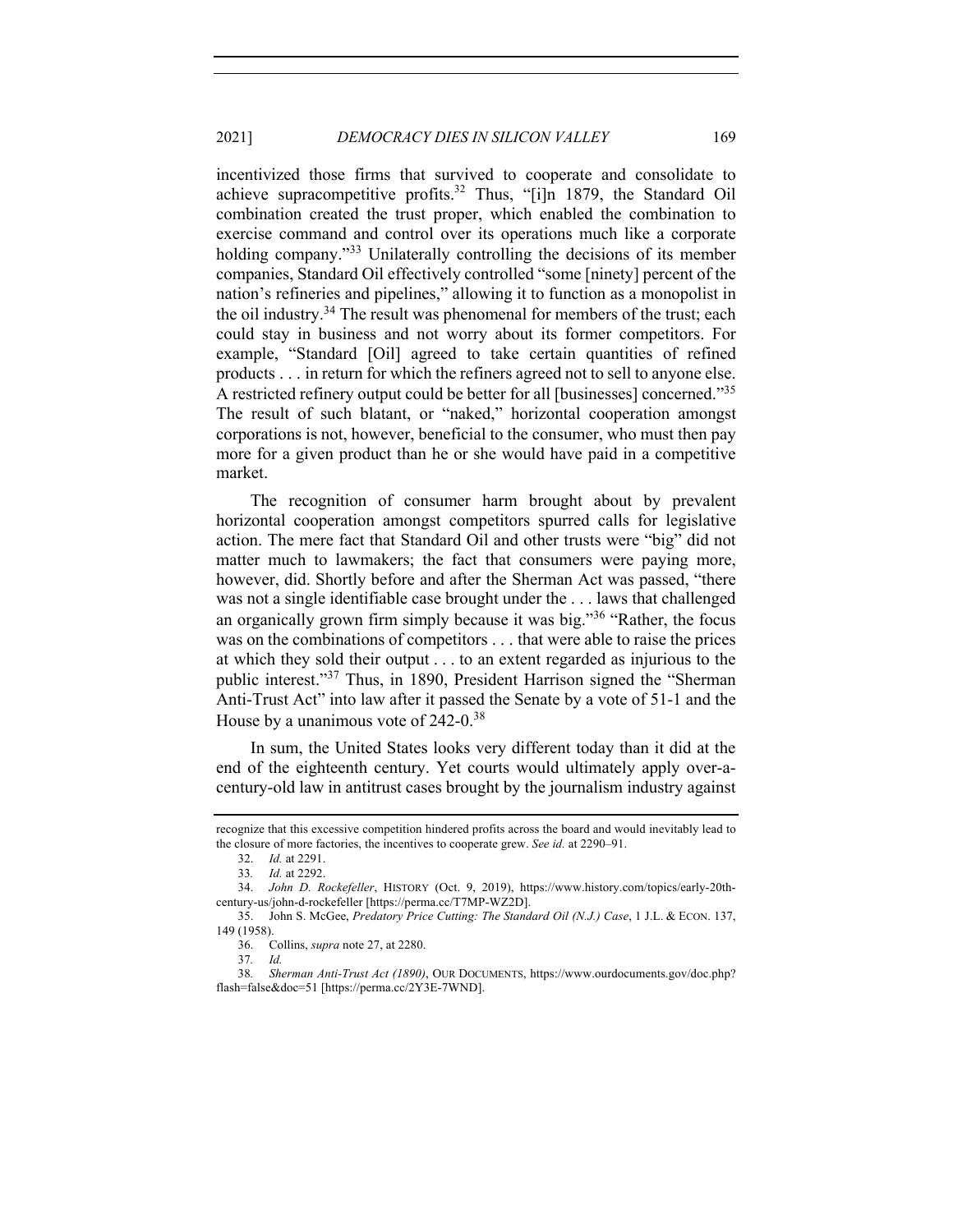Facebook and Google. Because the law is so old and so short, it has been significantly developed through the common law into the body of law we know and study today as "antitrust."

# B. THE SHERMAN ANTITRUST ACT OF 1890 AND THE BIRTH OF THE "RULE OF REASON"

This Section provides a brief rundown of Sections One and Two of the Sherman Antitrust Act. The text of the Act is notoriously vague, and some background information will help the reader understand where antitrust started and how we managed to go from Standard Oil then to Facebook and Google now.

# 1. Purposefully Vague: The Act Itself

The Sherman Antitrust Act is surprisingly concise, or at least the literal text of the Act is. It takes no more than a few minutes to read through the first two sections of the Act, which respectively prohibit "restraint[s] of trade" and monopolization. $39$  On its face, the Act seems to prohibit any restraint of trade, but that just cannot be the case.<sup>40</sup> Because the Sherman Act is so vague, "federal courts have been tasked with the creation of a federal policy of free competition,"41 and the common law developments following the passage of the Act make it appear much more reasonable. Indeed, the Sherman Act, as the Supreme Court has held, makes illegal any "contract," "combination," or "conspiracy" "in restraint of trade or commerce"<sup>42</sup> that is "unreasonable,"<sup>43</sup> as well as any attempt or conspiracy to "monopolize" trade.44 The requirement that a restraint be "unreasonable" is particularly important for Section One of the Act, which we turn our attention to now.

<sup>39.</sup> Sherman Antitrust Act, 15 U.S.C. §§ 1–2.

<sup>40.</sup> Nearly every contract signed by two businesses or parties restrains trade in some manner. *See, e.g.*, Nat'l Soc'y of Pro. Eng'rs v. United States, 435 U.S. 679, 687–88 (1978) ("[A]s Mr. Justice Brandeis perceptively noted, restraint is the very essence of every contract; read literally, [Section One] would outlaw the entire body of private contract law." (footnotes omitted)). Moreover, "natural" monopolies exist, such as corporations that offer utilities, and their (regulated) existence can actually maximize efficiency and create the lowest prices for consumers. For an in-depth analysis of natural monopolies and the relevant antitrust law, see generally John Cirace, *An Economic Analysis of Antitrust Law's Natural Monopoly Cases*, 88 W. VA. L. REV. 677 (1986).

<sup>41.</sup> SAGERS, *supra* note 30, at 7.

<sup>42.</sup> Sherman Antitrust Act § 1.

<sup>43.</sup> *See, e.g.*, Copperweld Corp. v. Indep. Tube Corp., 467 U.S. 752, 768 (1984) (noting that the Sherman Act reaches only "unreasonable restraints of trade").

<sup>44</sup>*.* Sherman Antitrust Act § 2.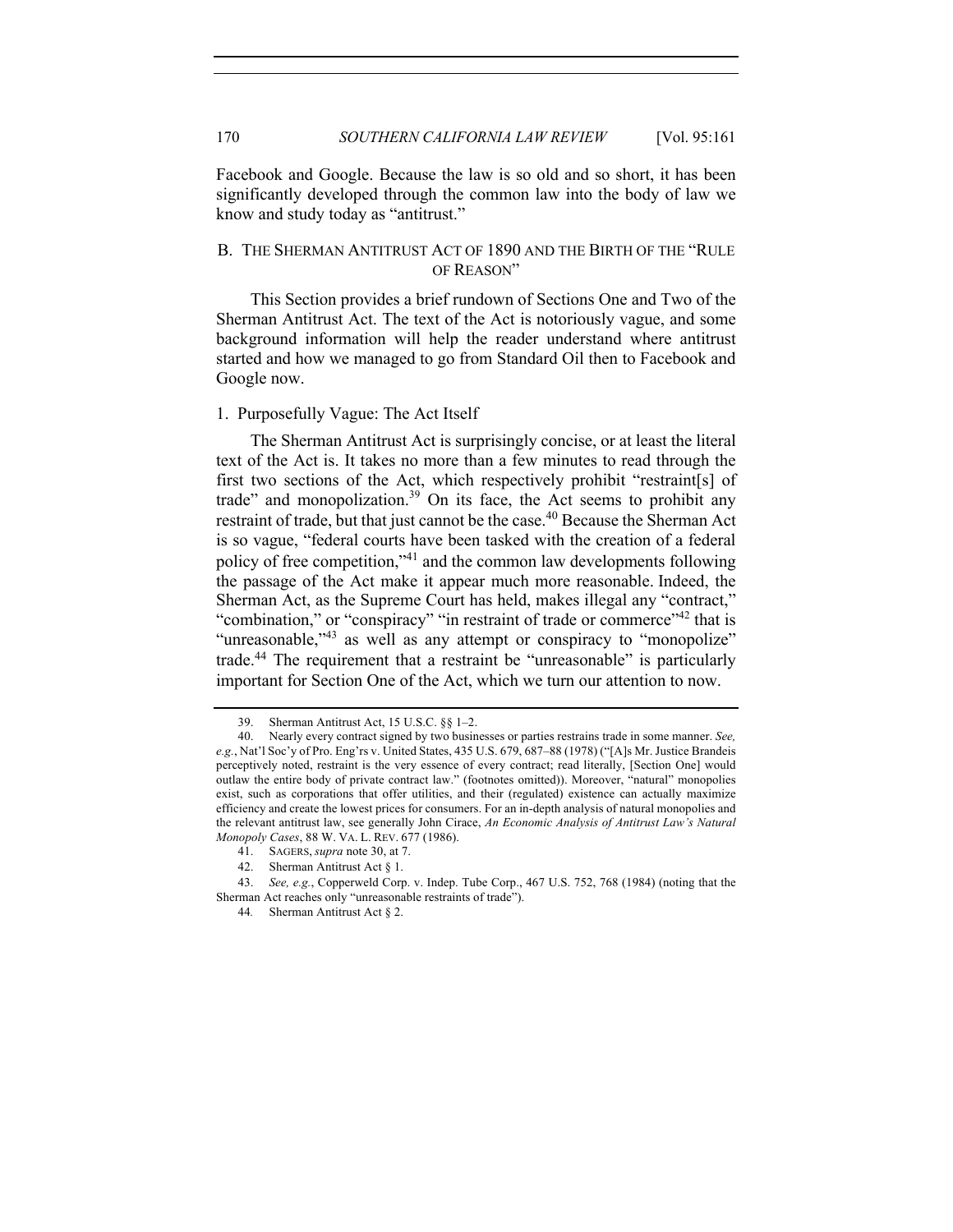2021] *DEMOCRACY DIES IN SILICON VALLEY* 171

#### 2. Section One

As discussed above, Section One of the Sherman Antitrust Act prohibits only those restraints of trade that are "unreasonable." This raises the question of what makes a restraint reasonable or unreasonable. How egregious does one firm's conduct need to be before the Department of Justice or the Federal Trade Commission steps in? The Standard Oil trust certainly would not have been as big, powerful, or influential had it consisted of only two companies working together, but should we allow that kind of conduct at all, no matter how small the cooperating former competitors are? In answering these questions, the Supreme Court has created a fork in the road. On the one side, there are "naked" restraints thought to be so egregious that they are considered unreasonable per se. No justification from the defendant, social or economic, can save it; only an exemption from Congress, such as that provided to labor organizations, would suffice. On the other hand, there are restraints that may or may not be unreasonable, and this triggers a burdenshifting framework known as the "rule of reason" analysis. Both analyses are considered in depth below, but it is important to recognize that a court's decision to apply the per se rule or the rule of reason does not follow an exact science; in some cases, reasonable minds could differ on which rule should apply.

The per se rule makes illegal those restrictions the court finds to be "naked restraints of trade with no purpose except stifling of competition."<sup>45</sup> The classic example of such a restraint is price fixing.<sup>46</sup> For example, two coffee shops may explicitly agree with one another to set the price of a cappuccino at thirteen dollars. Even if we were in Seattle, surrounded by a vibrant and competitive coffee market, such an agreement would be per se illegal under Section One of the Sherman Act, and the court would not reach any analysis as to the actual anticompetitive effects, if any, of the agreement in such a blatant case.<sup>47</sup> Another example involves that of market division, which occurs when competing firms strategically carve up the relevant market and agree to stay out of the other's "turf" so that each can act as a monopolist in its allocated portion of the market.<sup>48</sup> Agreements to limit output have also been held per se illegal.<sup>49</sup>

<sup>45.</sup> United States v. Topco Assocs., 405 U.S. 596, 608 (1972) (quoting White Motor Co. v. United States, 372 U.S. 253, 263 (1963)).

<sup>46</sup>*. See id.* at 611.

<sup>47</sup>*. See* United States v. Trenton Potteries Co., 273 U.S. 392, 394–96, 400–02 (1927) (providing an early articulation of the per se rule against price fixing schemes and concluding that it would be inappropriate to submit the scheme's reasonableness to a jury).

<sup>48</sup>*. See generally* Palmer v. BRG of Ga., Inc., 498 U.S. 46 (1990).

<sup>49</sup>*. See, e.g.*, United States v. Andreas, 216 F.3d 645, 666–67 (7th Cir. 2000) (defining per se violations as those that "always or almost always tend to restrict competition and decrease output"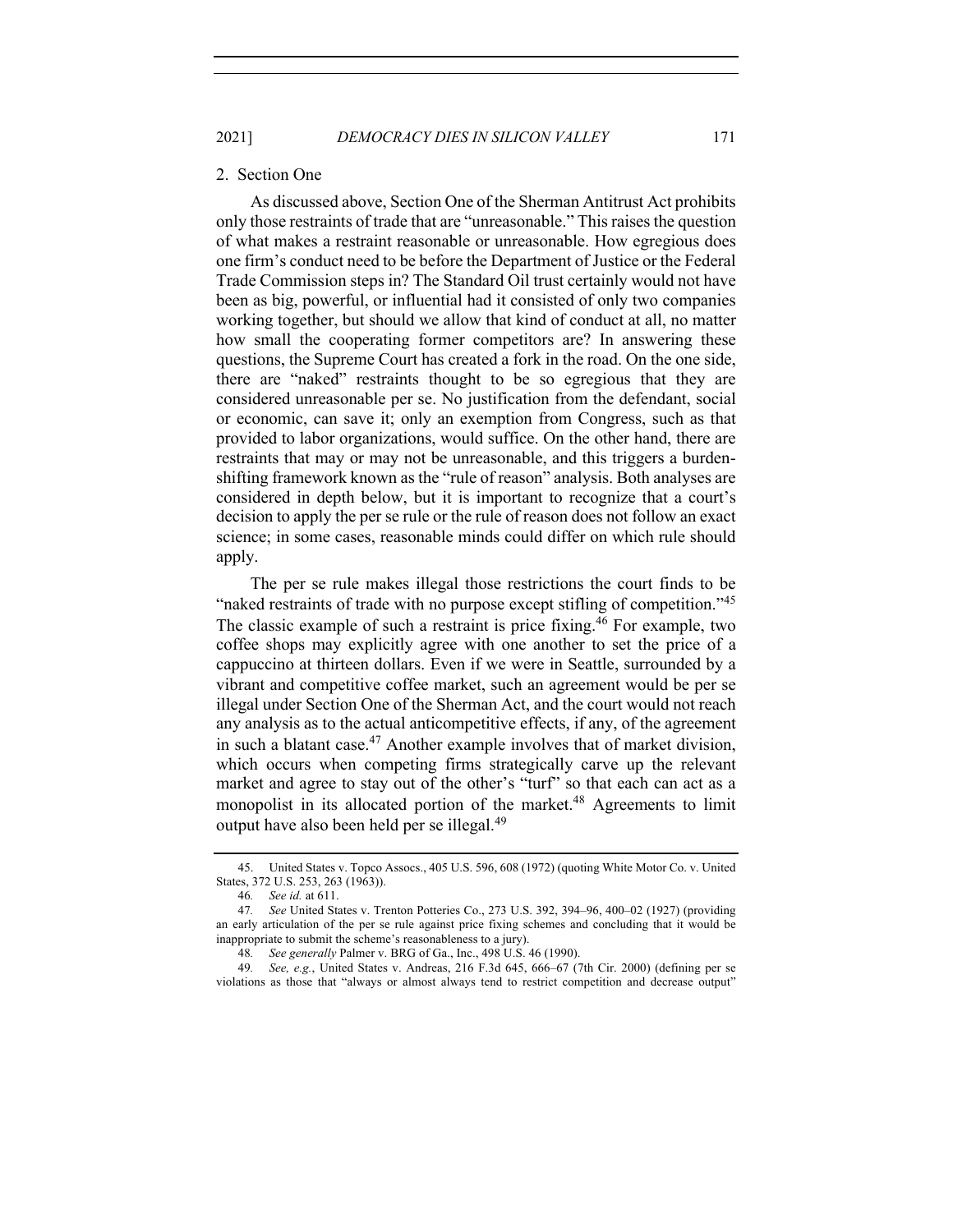However, antitrust is usually not so black-and-white, and per se violations are a breath of fresh air in an otherwise complex academic enterprise. Often, courts must assess the "reasonableness" of a given scheme or contract to determine whether the parties involved have violated the antitrust laws; liability in such cases is not automatic. This raises the question, however, of what constitutes "reasonableness." To the layperson, actions may be "reasonable" for a number of different reasons. We may think it is reasonable for environmental purposes to take reusable grocery bags with us to the store rather; we may also think it is reasonable to invest in small businesses during a global pandemic to keep them afloat. Antitrust, however, does not care about such feel-good notions of reasonableness.<sup>50</sup> *Board of Trade v. United States*, 246 U.S. 231 (1918), suggests that restraint of trade "is reasonable only if it can be defended as being procompetitive."<sup>51</sup> If the restraint is "clearly anticompetitive," despite offering "some social benefits unrelated to competition," it is still illegal. $52$ 

Under a rule of reason analysis, the plaintiff must prove that the defendant's conduct unreasonably restrains competition. The analysis itself consists of a "multi-stage burden-shifting framework."53 Within that framework, the plaintiff must first make a prima facie showing of injury to competition within a relevant market; that is, the plaintiff must "merely . . . signal that the antitrust concerns are reasonably sufficient to warrant further scrutiny."<sup>54</sup> If the plaintiff fails to make even this initial showing, the case cannot proceed as the plaintiff will have failed to meet his or her initial burden. However, if the plaintiff does succeed in demonstrating a prima facie case of competitive harm within the defined market, "the burden shifts to the defendant to show that its conduct serves a legitimate procompetitive purpose."55 If the defendant is successful, "the burden shifts back to the plaintiff to demonstrate a 'less restrictive alternative' . . . that would generate substantially the same procompetitive efficiency, but with a

<sup>(</sup>quoting Broad. Music, Inc. v. Columbia Broad. Sys, Inc., 441 U.S. 1, 19–20 (1979))).

<sup>50</sup>*. See, e.g.*, Nat'l Soc'y of Pro. Eng'rs v. United States, 435 U.S. 679 (1978). In *National Society of Professional Engineers*, the agreement at issue involved several engineers who refused to bid competitively with one another for construction projects. *Id.* at 681. The engineers argued that competition and lower bid prices "would produce inferior engineering work endangering the public safety." *Id.* However, the Court rejected this argument, concluding that "the Rule of Reason does not support a defense based on the assumption that competition itself is unreasonable." *Id.* at 696.

<sup>51.</sup> KEITH N. HYLTON, ANTITRUST LAW: ECONOMIC THEORY AND COMMON LAW EVOLUTION 116 (2003); *see* Bd. of Trade v. United States, 246 U.S. 231, 238 (1918) ("The true test of legality is whether the restraint imposed is such as merely regulates and perhaps thereby promotes competition or whether it is such as may suppress or even destroy competition.").

<sup>52.</sup> *Supra* note 51.

<sup>53.</sup> Erik Hovenkamp, *Platform Antitrust*, 44 J. CORP. L. 713, 744 (2019).

<sup>54</sup>*. Id.*

<sup>55</sup>*. Id.*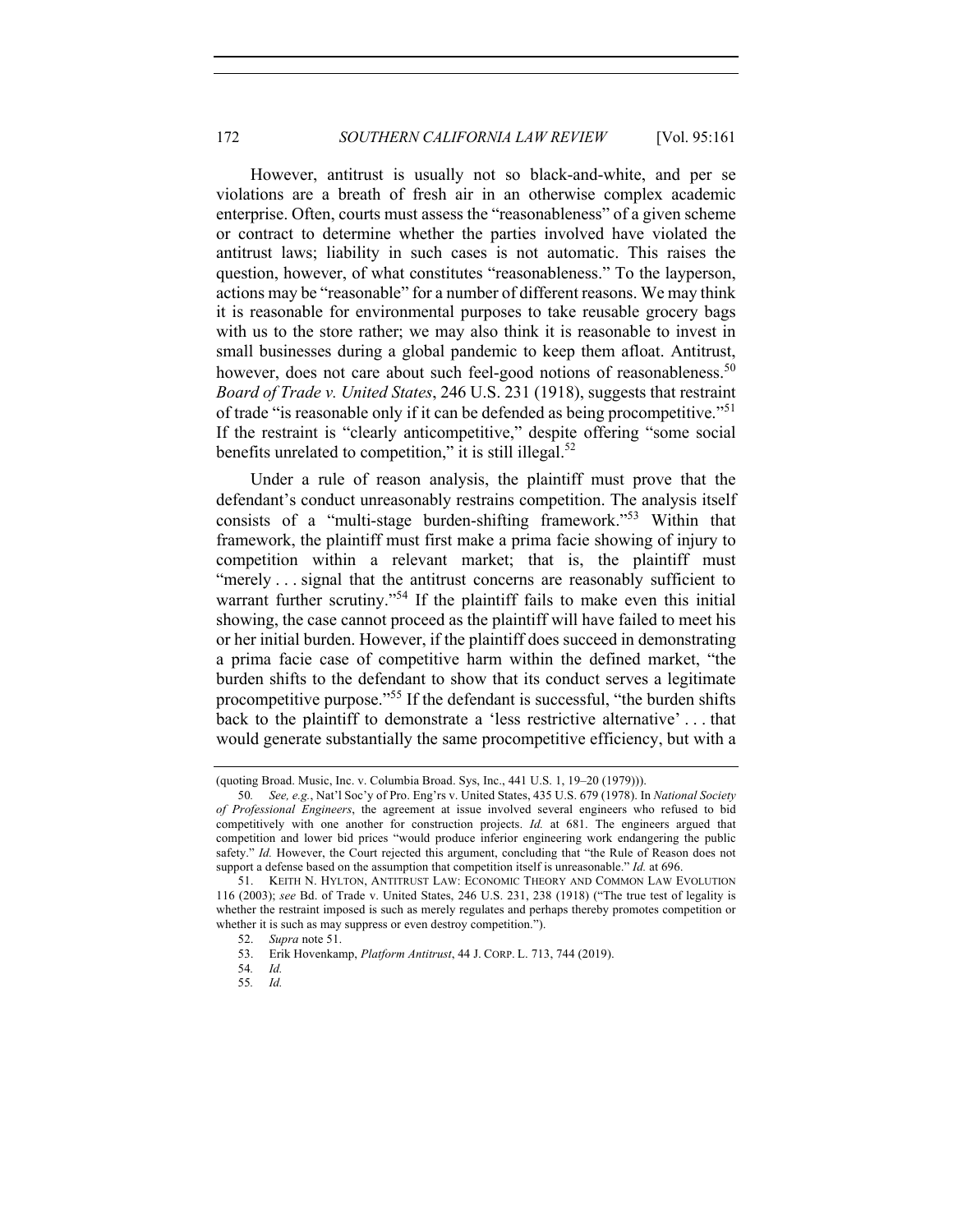milder competitive footprint."<sup>56</sup> However, if the plaintiff cannot do so, the court will then "attempt to balance the apparent pro- and anticompetitive effects of the defendant's conduct."<sup>57</sup> Thus, the rule of reason analysis allows plaintiffs and defendants to shift the burden back and forth before the court ultimately makes a determination as to whether a given restraint is pro- or anticompetitive; the court pays no attention to moral or social justifications surrounding the restraint. To the fullest extent it can be, the rule of reason analysis is cold, calculated economics.

In sum, if an agreement is an explicit, "naked" restraint on trade, courts will simply apply a per se rule and get out of chambers early. However, the more likely scenario involving sophisticated parties backed by economists and large law firms—that is, Facebook and Google—involves a burdenshifting framework in which the plaintiff and defendant go back and forth before the court decides whether a given restraint benefits competition more than it disrupts or hinders it. It is thus unlikely that antitrust journalism plaintiffs would be able to bring an easy per se case against Facebook and Google because large firms are usually quite sophisticated and typically understand not to engage in blatant, "naked" restraints on competition with their competitors. Plaintiffs would thus likely have to bring a suit challenging conduct under the rule of reason, but as discussed below, they would face a very, very steep uphill battle in those cases as well.

#### 3. Section Two

Section Two of the Sherman Antitrust Act states that "[e]very person who shall monopolize, or attempt to monopolize . . . shall be deemed guilty of a felony."<sup>58</sup> Again, just like Section One of the Act, the text here is purposefully vague and has been interpreted and developed through the common law. Although the plain text of the statute appears to prohibit all monopolies, the truth is that "[m]ere bigness . . . is not illegal" under the Sherman Act.59 Instead, "the monopolization defendant must have *done* something to [wrongfully] acquire or maintain its monopoly position . . . . Even to acquire genuine market power is permissible if . . . the defendant did no more than ensure that it was the most efficient producer of the good or service in question."<sup>60</sup> Thus, while the lay public may cry

<sup>56</sup>*. Id.*

<sup>57</sup>*. Id.* Hovenkamp also notes that the process is more fluid in practice, as "many cases do not devote significant attention to the delimitation of these stages, because it is obvious where the relevant tensions lie." *Id.* For example, the only significant issue in a rule of reason analysis may "center[] on whether there is a countervailing procompetitive efficiency." *Id.*

<sup>58.</sup> Sherman Antitrust Act, 15 U.S.C. § 2.

<sup>59.</sup> SAGERS, *supra* note 30, at 200.

<sup>60</sup>*. Id.*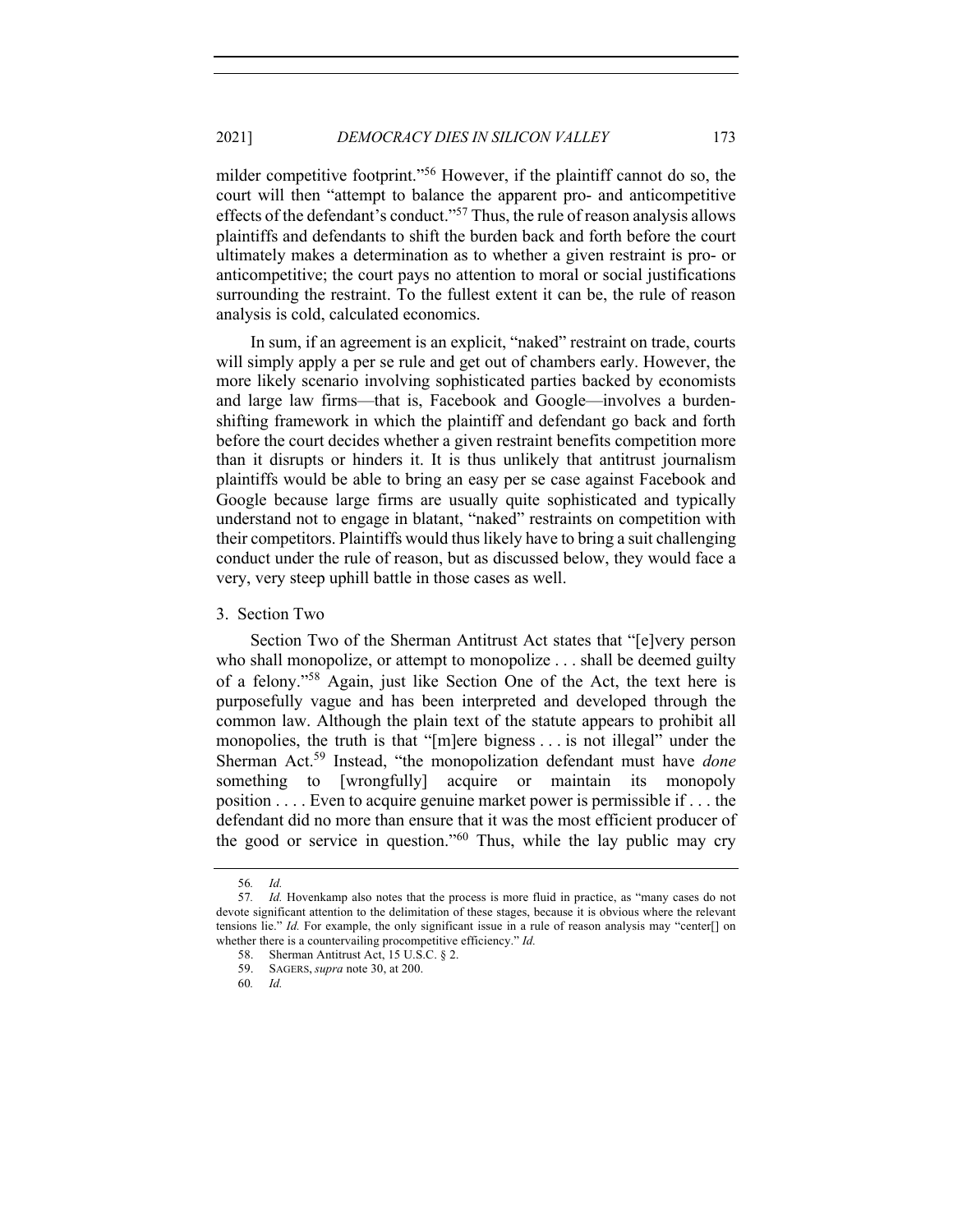"monopoly!" whenever a large firm appears in a market,  $61$  antitrust enforcement requires more than sheer size to turn Uncle Sam's head.

The Supreme Court articulated the modern interpretation of Section Two of the Sherman Act in *United States v. Grinnell Corp.*, 384 U.S. 563  $(1966)$ .<sup>62</sup> The Court held the following:

[t]he offense of monopoly under [Section Two] of the Sherman Act has two elements: (1) the possession of monopoly power in the relevant market and (2) the willful acquisition or maintenance of that power as distinguished from growth or development as a consequence of a superior product, business acumen, or historic accident.<sup>63</sup>

Element one is typically proven through a showing of a defendant's possession of "a very high market share."64 The second element is typically proven through a showing of "exclusionary conduct," meaning the plaintiff is "called on to prove that the defendant *excluded* competitors from what would otherwise have been normal competition or competitive entry into the monopolist's market."<sup>65</sup>

An in-depth analysis of Section Two of the Sherman Act is beyond the scope of this Note, as neither Facebook nor Google possesses monopoly power in the online advertising market or even enough market power to warrant a Section Two "attempt" claim, at least at the time of writing of this Note.<sup>66</sup> Moreover, even if we redefine the market as something along the

<sup>61.</sup> For a short, insightful commentary on public misconceptions about large tech platforms, see *Facebook Might Pose Dangers. But It Isn't a Monopoly.*, BLOOMBERG (Dec. 14, 2020, 5:00 AM), https://www.bloomberg.com/opinion/articles/2020-12-14/facebook-might-pose-dangers-it-isn-t-a-mono poly [https://perma.cc/H8GK-25WD].

<sup>62.</sup> *See generally* United States v. Grinnell Corp., 384 U.S. 563 (1966).

<sup>63.</sup> *Id.* at 570–71; *see also* SAGERS,*supra* note 30, at 200 (explaining the relevance of *Grinnell* for modern interpretations of Section Two of the Sherman Antitrust Act).

<sup>64.</sup> SAGERS, *supra* note 30, at 200.

<sup>65.</sup> *Id.*

<sup>66.</sup> *See* Emily Bary, *Google's U.S. Ad Revenue Projected to Fall This Year, eMarketer Says, as Facebook, Amazon Gain Share*, MARKETWATCH (June 22, 2020, 12:18 PM), https://www.market watch.com/story/googles-us-ad-revenue-projected-to-fall-this-year-emarketer-says-as-facebook-amazon -gain-share-2020-06-22 [https://perma.cc/KTN4-FYYS] (noting that Google possesses 29.4% of the online U.S. advertising market and that Facebook possesses 23.4%); *see also* United States v. Aluminum Co. of America, 148 F.2d 416, 424 (1945) (finding that possession of over 90% of the market is enough to constitute monopoly power but that "it is doubtful whether sixty or sixty-four percent would be enough; and certainly thirty-three per cent is not"); U.S. DEP'T OF JUST., COMPETITION AND MONOPOLY: SINGLE-FIRM CONDUCT UNDER SECTION 2 OF THE SHERMAN ACT 24 (2008), https://www.justice.gov/sites/ default/files/atr/legacy/2009/05/11/236681.pdf [https://perma.cc/4T9U-GWKZ] ("[W]e are aware of no court that has found monopoly power when [the] defendant's share was less than fifty percent . . . ."); DANIEL SWANSON, RICHARD PARKER, THOMAS HUNGAR, CYNTHIA RICHMAN & JANUSZ ORDOVER, GIBSON DUNN, IS IT BAD TO BE BIG? 13 (2019), https://www.gibsondunn.com/wp-content/uploads/ 2019/05/WebcastSlides-Is-It-Bad-To-Be-Big-An-Antitrust-Update-On-Monopoly-Law-And-Enforceme nt-23-MAY-19.pdf [https://perma.cc/9545-J4CX] (noting that most courts prefer to see a market share of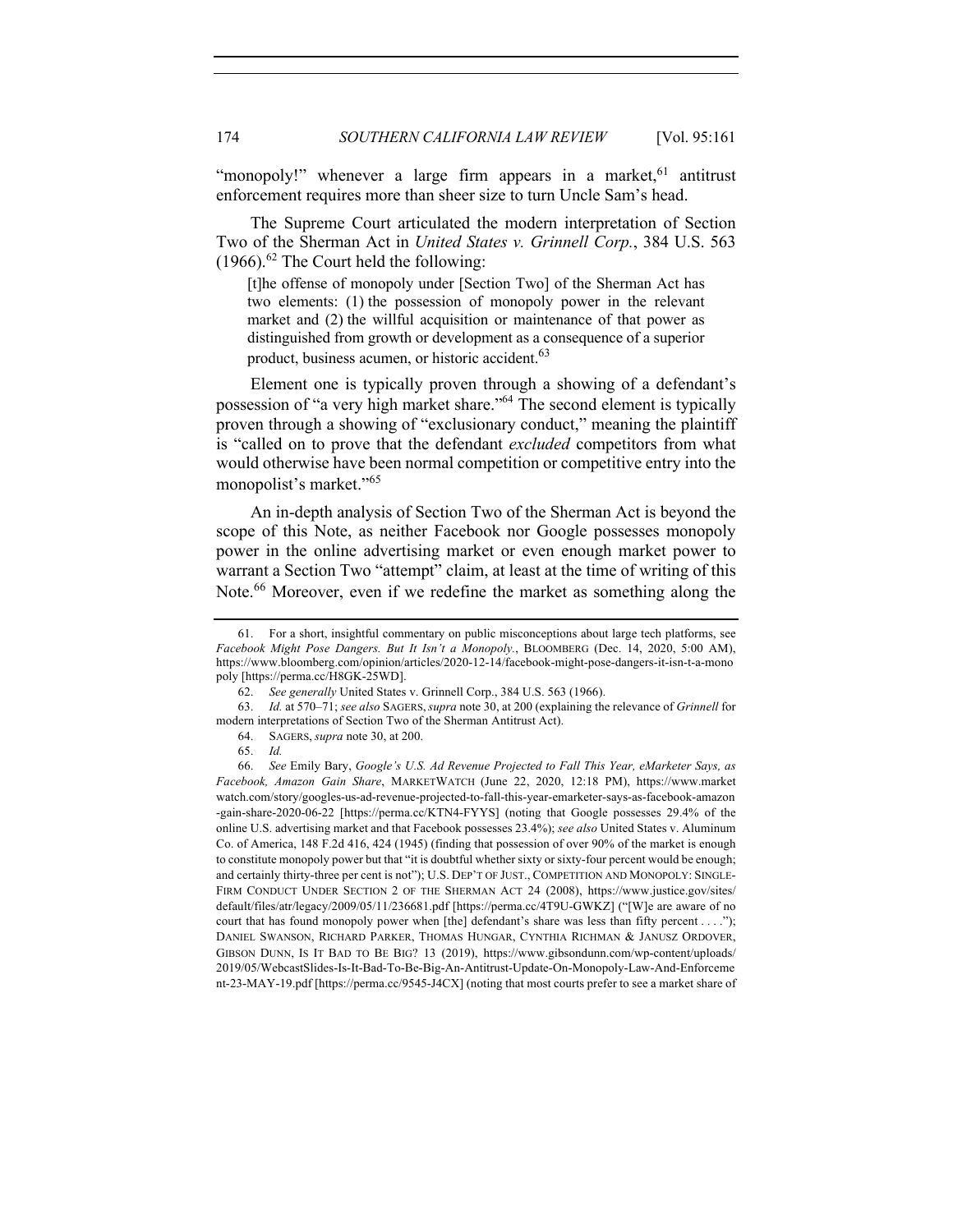lines of "news distributors" or "online forums for published content," the existence of two massive players in the same market, while potentially not great for competition,<sup>67</sup> undercuts the argument that either Facebook or Google possesses a monopoly in the markets relevant for this Note. Thus, this Note will focus on Section One of the Sherman Act, but will briefly discuss the relevant Section Two claims that Facebook and Google are currently defending against, and will flag Section Two attempt claims as a possible future source of antitrust enforcement for Facebook and Google's dealings in the digital advertising market, which may increase in the future and amount to a "dangerous probability of obtaining monopoly power."<sup>68</sup> However, for reasons discussed in the following Section, plaintiffs in the journalism industry are also highly unlikely to succeed in a Section One claim.

## C. PLATFORM ANTITRUST AND *AMEX III*

## 1. What Is a "Platform"?

Before diving into the specific case law most relevant to modern platform antitrust enforcement under the Sherman Act, we must first establish the proper foundation. This Section provides a brief explanation of one- and two-sided platforms that will carry us into a discussion of the Supreme Court's decision in *Ohio v. American Express Co.* (*AmEx III*), 138 S. Ct. 2274 (2018).<sup>69</sup>

What is a "platform"? "[T]he term applies to all firms engaged in twosided commerce."<sup>70</sup> That is, the umbrella of "platforms" covers more than just tech behemoths like Facebook, Google, and Amazon. Indeed, a classic example of a platform is a newspaper generating revenue from both customers interested in reading the paper's contents and advertisers hoping to appeal to the readers.<sup>71</sup> Two-sidedness, however, "is a matter of degree."<sup>72</sup>

fifty percent or greater to trigger a Section Two attempt claim and that a market share under thirty percent is most likely insufficient).

<sup>67.</sup> For an in-depth explanation of oligopolies, see Gregory J. Werden, *Economic Evidence on the Existence of Collusion: Reconciling Antitrust Law with Oligopoly Theory*, 71 ANTITRUST L.J. 719 (2004).

<sup>68.</sup> U.S. DEP'T OF JUST., *supra* note 66, at 19.

<sup>69.</sup> Ohio v. Am. Express Co. (*AmEx III*), 138 S. Ct. 2274 (2018).

<sup>70.</sup> Hovenkamp, *supra* note 53, at 720.

<sup>71</sup>*. See id.* ("For instance, even a local newspaper qualifies as a platform, as it caters to both readers and advertisers."); Herbert J. Hovenkamp, *Platforms and the Rule of Reason: The* American Express *Case*, 2019 COLUM. BUS. L. REV. 35, 37 ("A traditional example is the printed periodical, such as a newspaper, which earns revenue by selling both advertising and subscriptions to the paper itself.").

<sup>72.</sup> Hovenkamp, *supra* note 53, at 720. Here, Hovenkamp means that some platforms require participation from both sides more than others. For example, he notes that Uber is more appealing to riders and drivers when more drivers and riders join, respectively. However, newspaper readers probably do not care too much about the number of advertisements present in the paper; indeed, readers may prefer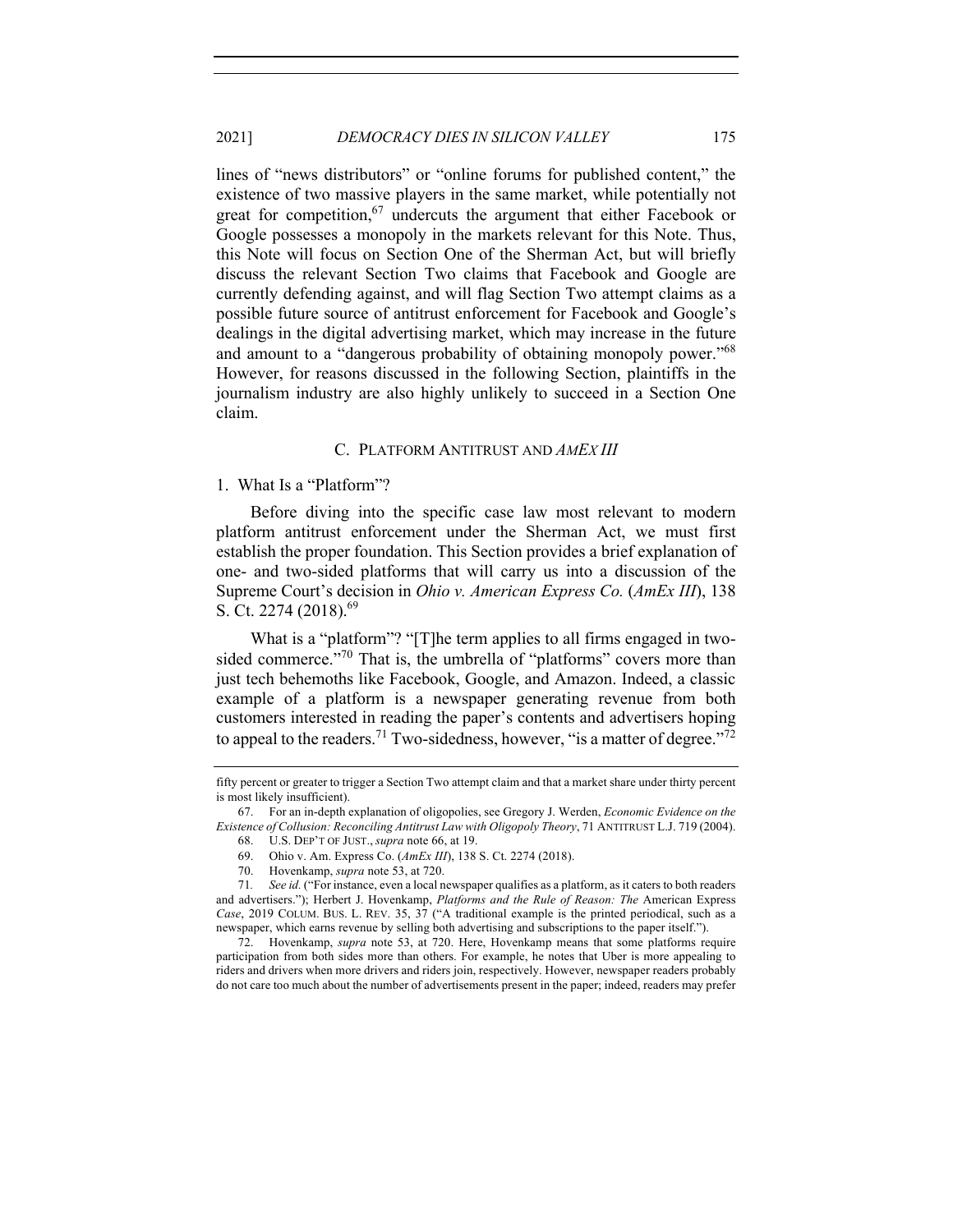Erik Hovenkamp notes that the most obvious two-sided platforms give rise to a "chicken-and-egg" problem; that is, "neither side's users are attracted to the platform unless there are already participating users on the other side.<sup> $73$ </sup> For example, Uber and Lyft are apps that serve as intermediaries between drivers and people in need of rides, and Airbnb serves a similar intermediary position between individuals in need of a place to stay and those looking to make some extra cash by renting out an extra space.<sup>74</sup> With platforms like Uber and Airbnb, the chicken-and-egg problem arises because neither side of the platform has any incentive to participate unless the other side is robust; nobody wants to be an Uber driver in an area where nobody needs a ride, and nobody wants to download an app to look for a place to stay if there are no available places to stay. "Consequently, when new users join on either side, they contribute positive value to participants on the other side  $\dots$ ."<sup>75</sup> Thus, platforms are those two-sided firms that intermediate between groups often desiring to interact with one another.

One especially important trait of two-sided platforms is the concept of direct and indirect network effects. "Network effects occur when customer value increases as the volume of transactions increases."<sup>76</sup> One common example is that of a phone. A phone becomes more valuable the more other people have phones; if there was only one single phone owned by one person, the entire purpose of the device would be defeated. But as the number of friends, acquaintances, businesses, and others who own phones increases, the value of the phone to each individual user increases as well. As alluded to above, there are two different types of network effects important for platform economics. "Direct network effects are . . . same-side effects. The value of a service simply goes up as the number of users goes up."<sup>77</sup> The phone example falls within the realm of direct network effects, and so too would Facebook, which becomes more tempting to join as the number of "friends" participating on the platform increases. When the platform becomes more appealing to users on one side as the number of participants on the other side increases, that is known as an "indirect network effect."<sup>78</sup> Consider Uber: nobody would drive for Uber if nobody used the app to fetch rides, and nobody would use the app to fetch rides if nobody was driving for

to have fewer ads cluttering the corners of their crosswords. Thus, we might say that a platform like Uber is "more" two-sided than a newspaper.

<sup>73</sup>*. Id.*

<sup>74</sup>*. See id.* at 720–21.

<sup>75</sup>*. Id.* at 721.

<sup>76.</sup> Herbert Hovenkamp, *Antitrust and Platform Monopoly*, 130 YALE L.J. 1952, 1992 (2021).

<sup>77.</sup> Nicholas L. Johnson, *What Are Network Effects?*, APPLICO, https://www.applicoinc.com/ blog/network-effects [https://perma.cc/V42D-P3PB].

<sup>78.</sup> Hovenkamp, *supra* note 53, at 720–21.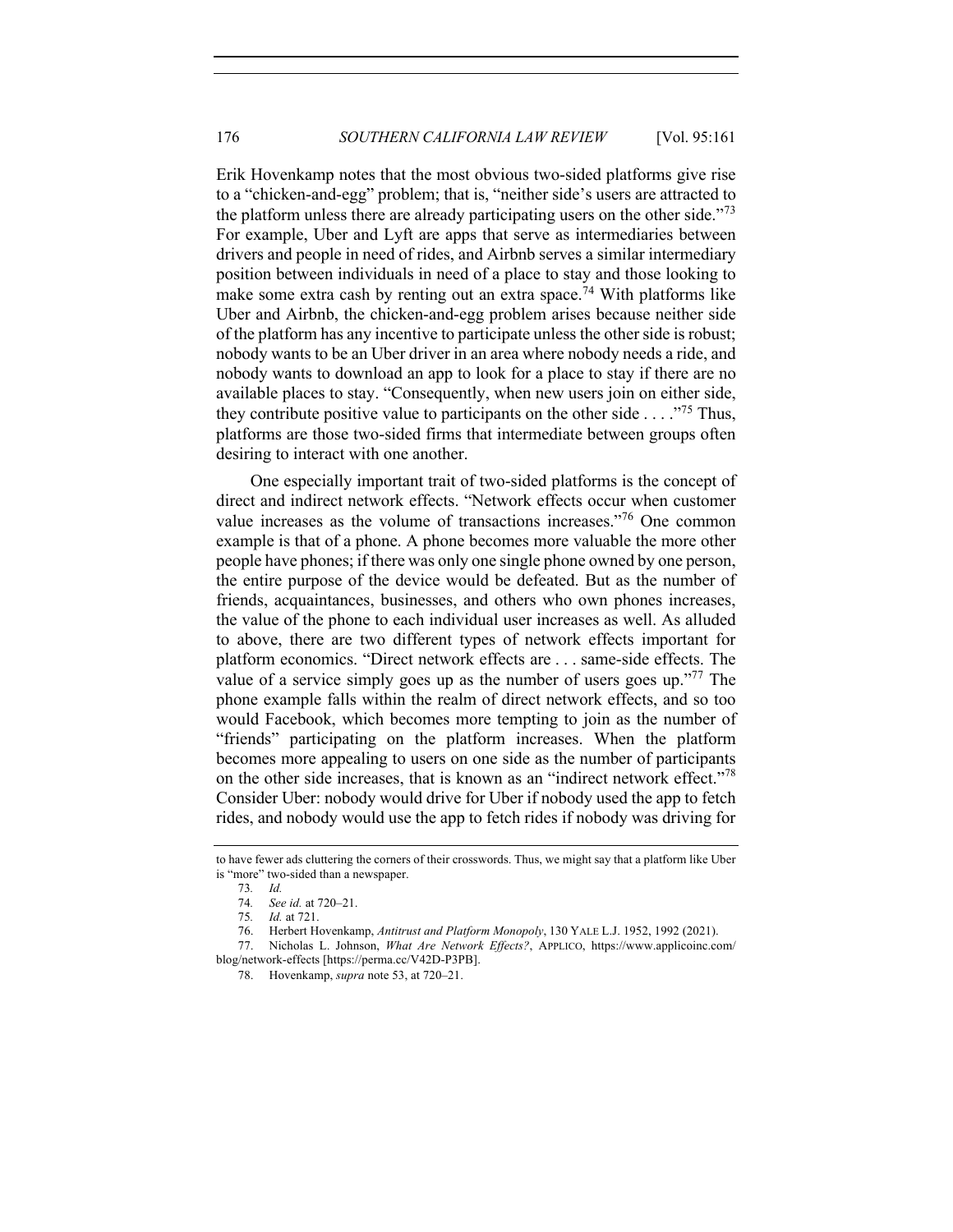Uber.79 Network effects, particularly indirect network effects in two-sided platform economics, were integral to the Supreme Court's reasoning in the *AmEx III* decision, in which Justice Thomas refused to isolate one side of a two-sided platform due in large part to the existence of indirect network effects.<sup>80</sup>

Facebook and Google, therefore, easily fall within the definition of twosided platforms; that much is not up for debate. $81$  Facebook, because it is free to users, sustains the platform by selling advertisements.<sup>82</sup> Google utilizes a similar revenue-generating practice; the service is free to users like you and me, but we pay with our data, which Google uses to connect us with the targeted advertisements it sells. $83$  Facebook in particular experiences profound direct network effects due to the platform's appeal increasing as the number of users grows. Both platforms also experience indirect network effects, at least to the extent that advertisers are more willing to pay for targeted ads.

Going back to the chicken-and-egg problem analysis, it can be difficult to imagine a world without Facebook or Google, but neither platform could have sustained itself without startup revenue. For instance, advertisers would certainly have passed on Facebook at a time it was used only by a handful of Harvard students.<sup>84</sup> The question arises, however, as to why antitrust law cares about platforms. Of course, antitrust law cares about illegal practices and Sherman Act violations in all industries, so why is there a need for a section defining platforms at all? The answer to this lies in the Supreme Court's 2018 decision in *AmEx III*.

82. For a satirical, yet insightful, take on Facebook's marketing scheme, see T. Herman Zweibel, *I Am Leaving the Bloated Corpse of Journalism Behind for This So-Called 'Sociable-Media' and Its Mountains of Gold*, ONION (June 18, 2018, 10:44 AM), https://www.theonion.com/i-am-leaving-thebloated-corpse-of-journalism-behind-fo-1826907443 [https://perma.cc/4LFH-8ETM] (noting that Facebook "is ruled by . . . a formidable robber-baron, a personage known as Zuckerberg, who sells ads").

83*. See* Eric Rosenberg, *How Google Makes Money (GOOG)*, INVESTOPEDIA (June 23, 2020), https://www.investopedia.com/articles/investing/020515/business-google.asp [https://perma.cc/YZK6- Q8H9] ("The bulk of Google's 162 billion dollar revenue in 2019 came from its proprietary advertising service, Google Ads.").

<sup>79.</sup> *See id.* at 724.

<sup>80</sup>*. See* Ohio v. Am. Express Co. (*AmEx III*), 138 S. Ct. 2274, 2285–86 (2018).

<sup>81.</sup> Although, similarly to the analysis in note 72, we might debate just how two-sided Facebook and Google really are, especially if both platforms consist of users on one side and advertisers on the other. Like with newspapers, it is not clear how much users of Facebook and Google care about advertisements. On the one hand, the advertisements may be convenient and lead people to products they have been looking for or meaning to buy; on the other hand, targeted advertisements may make platform users feel a bit uncanny, and it seems, for example, that people use Facebook to connect with friends and rant about politics rather than be exposed to targeted ads.

<sup>84</sup>*. See generally* Mark Hall, *Facebook: American Company*, BRITANNICA (Sept. 15, 2021), https://www.britannica.com/topic/Facebook [https://perma.cc/XF2L-4MTZ].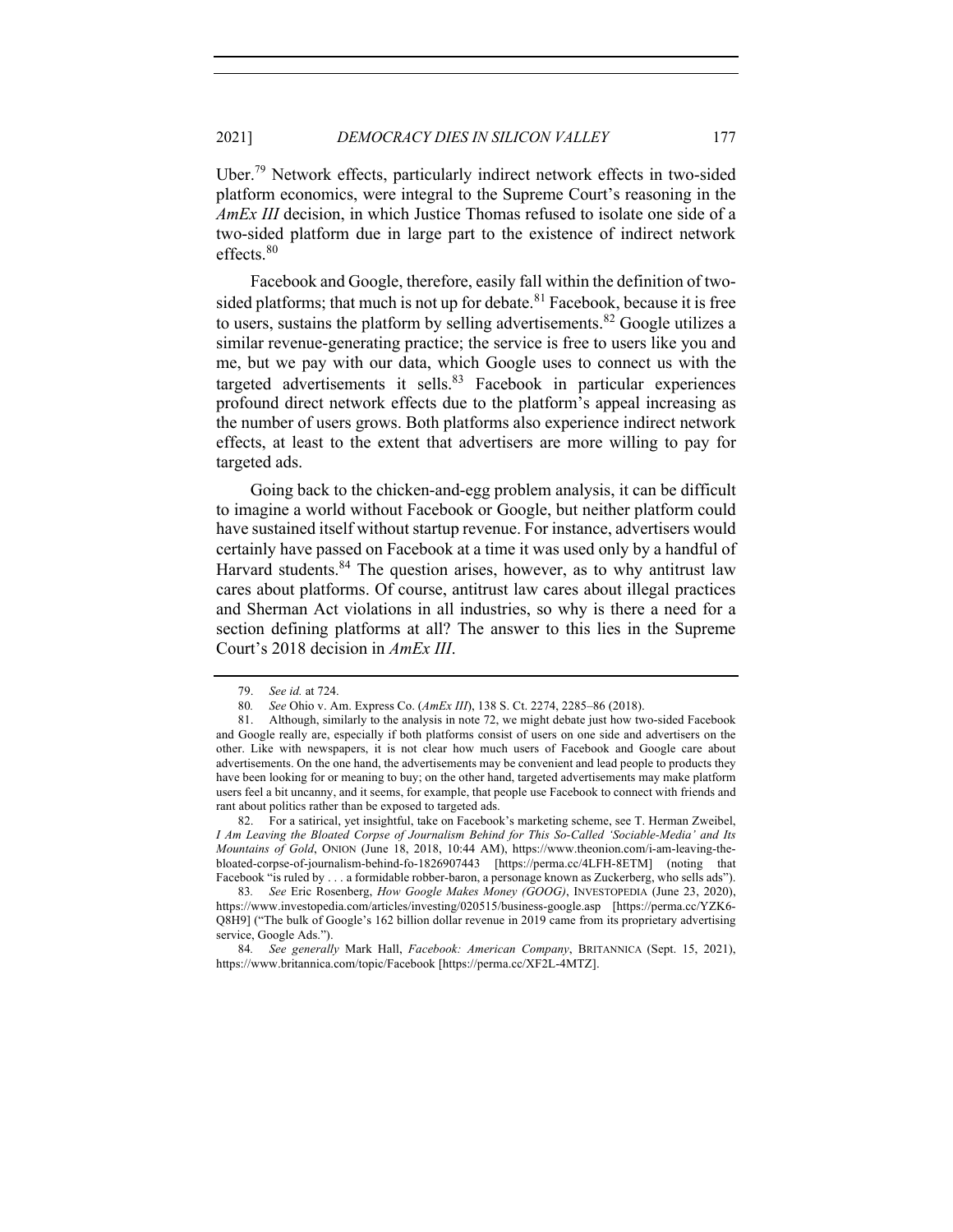#### 2. The *AmEx III* Decision

*AmEx III* was a 5-4 decision handed down in the summer of 2018. Justice Thomas wrote for the majority. The United States and seventeen state governments, including the named plaintiff, Ohio,<sup>85</sup> brought an antitrust challenge to the "antisteering" rule that American Express imposed upon merchants accepting its credit cards.<sup>86</sup> The case is significant because of the manner in which Justice Thomas framed the rule of reason analysis for twosided platforms. Much of Justice Thomas's analysis focused on how to appropriately "define" the market being harmed by anticompetitive practices when the market in question has two sides. $87$  Just like how Uber has drivers on one side of the platform and riders on the other, American Express's credit card enterprise consists of merchants on the one side and retail shoppers on the other; American Express serves as an intermediary between buyers and sellers.<sup>88</sup>

To make money, credit card companies charge "swipe" fees, meaning the companies take a percentage of any given sale in which one of its cards is used.<sup>89</sup> MasterCard, Visa, and American Express are the most common names in the credit card industry, and each offers consumer "rewards" for using their credit cards, often in the form of "cash back" or "miles." Some credit cards charge users an annual fee; most charge interest on outstanding account balances, and all charge swipe fees to merchants who accept the cards.90 Die-hard fans of American Express are constantly on the lookout for

<sup>85.</sup> Originally, seven states brought suit, and other states were added until Hawaii was dropped from the suit. In total, the seventeen states included Connecticut, Iowa, Maryland, Michigan, Missouri, Ohio, Texas, Illinois, Tennessee, Montana, Nebraska, Idaho, Vermont, Utah, Arizona, Rhode Island, and New Hampshire. *See* Complaint, United States v. Am. Express Co., 88 F. Supp. 3d 143 (E.D.N.Y. 2015) (No. 1:10-4496).

<sup>86</sup>*. AmEx III*, 138 S. Ct. at 2280. *See generally Am. Express Co.*, 88 F. Supp. 3d 143.

<sup>87.</sup> *AmEx III*, 138 S. Ct. at 2285.

<sup>88</sup>*. See id.* at 2280 ("By providing these services to cardholders and merchants, credit-card companies bring these parties together, and therefore operate what economists call a 'two-sided platform.' ").

<sup>89.</sup> Joe Resendiz, *Credit Card Processing Fees and Costs*, VALUEPENGUIN (Sept. 9, 2021), https://www.valuepenguin.com/what-credit-card-processing-fees-costs [https://perma.cc/2ARY-C2XS] ("In each business transaction involving credit cards, processing fees take a bite out of the total profits."); *see also* source cited *infra* note 94 (noting all credit card processors charge swipe fees). Some credit cards also charge annual fees for cardholders, such as the Chase Sapphire Reserve and the hefty American Express Platinum cards. Consumers pay these annual fees for the benefit of additional card perks, which can include more miles or points per purchase, travel credits, and tow services. *See* Jennifer Doss, *Best Credit Cards with an Annual Fee of November 2021*, CARDRATINGS (Oct. 29, 2021), https://www.cardratings.com/best-credit-cards-for-the-annual-fee.html [https://perma.cc/RPG7-4QD4].

<sup>90.</sup> Resendiz, *supra* note 89 (writing that MasterCard charges estimated average processing fees ranging from 1.55% to 2.6%, Visa from 1.43% to 2.4%, Discover from 1.56% to 2.3%, and American Express from 2.5% to 3.5%); *see also* Casey Bond, *Why Isn't American Express Accepted Everywhere?*, U.S. NEWS & WORLD REP. (Apr. 17, 2019, 9:35 AM), https://creditcards.usnews.com/articles/why-isntamerican-express-accepted-everywhere [https://perma.cc/M8NK-JQ3S].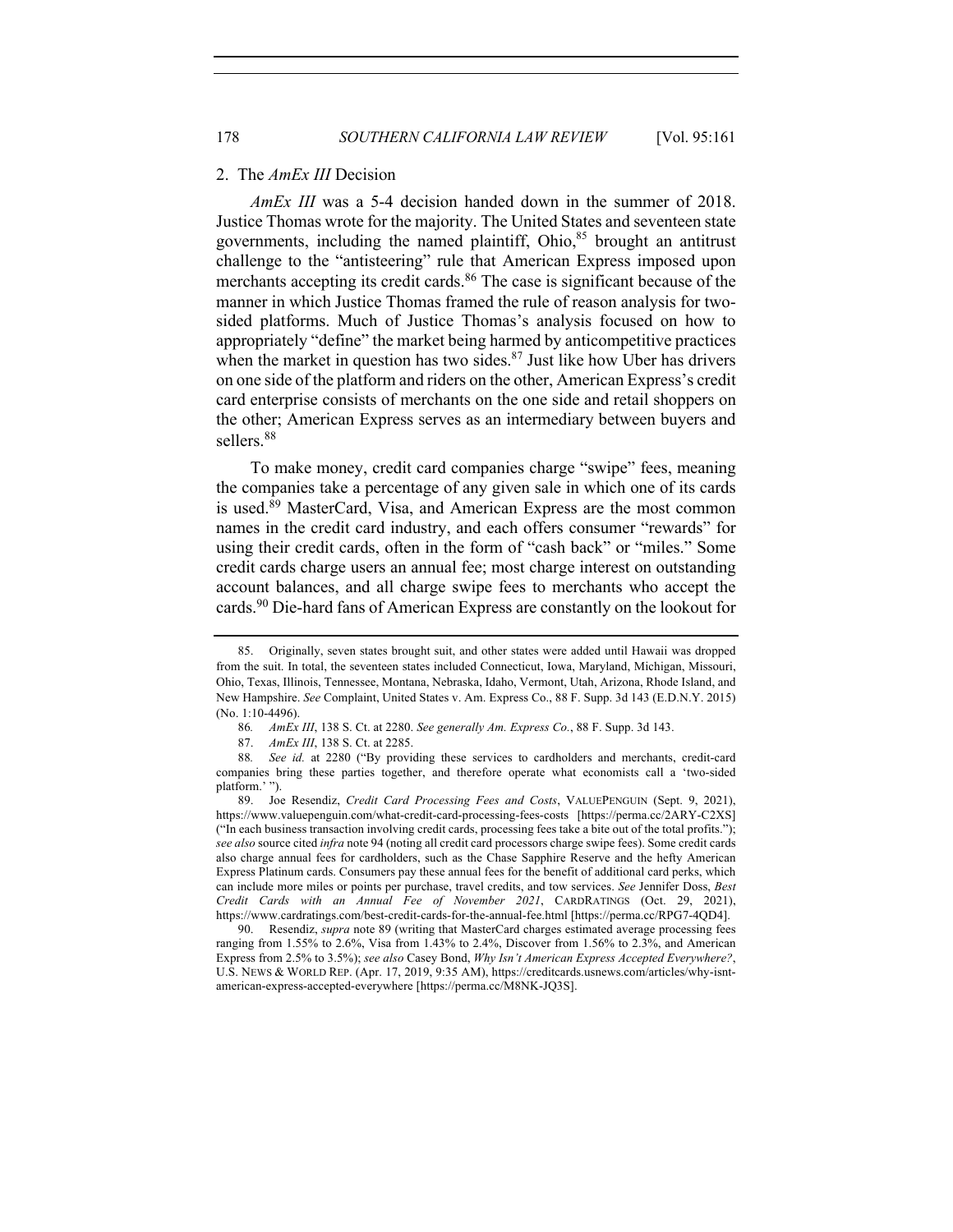signs indicating that merchants accept their precious cards, and for good reason; even Justice Thomas notes that "Amex provides better rewards than the other credit-card companies. . . . But to fund those investments, it must charge merchants higher fees than its rivals."<sup>91</sup>

Of course, merchants only accept American Express cards because they believe it will result in more sales. Due to the higher swipe fees, it is more preferable for a merchant that a store patron uses a Visa or MasterCard credit card or, ideally, pays with cash or a debit card. American Express is aware of this. Thus, "[t]o avoid higher fees, merchants sometimes attempt to dissuade cardholders from using Amex cards at the point of sale—a practice known as 'steering.' "92 To avoid this, American Express "places antisteering provisions in its contracts with merchants."<sup>93</sup> "Retailers who accept Amex are contractually forbidden to suggest customers use competing credit cards that charge less  $\dots$  ."<sup>94</sup> For example, a local purveyor of fine spices and olive oils who has an agreement with American Express to accept its cards cannot incentivize customers to use a Visa or MasterCard credit card by offering discounts, free peppercorns, or complimentary olive oil tastings. The antisteering provisions do not, however, prevent merchants from steering customers toward debit cards, checks, or cash, the processing fees of which are either zero or significantly less than those of credit cards.<sup>95</sup> Thus, the antisteering provisions apply only to American Express's direct competitors: other credit card companies. The spice merchant is free to incentivize customers to pay with cash rather than a credit card, but who pays with cash these days, anyways?

The antisteering provision was at the front and center of the plaintiffs' suit in *AmEx III*. The plaintiffs brought their suit under Section One of the Sherman Antitrust Act, meaning they had the initial burden of establishing competitive harm to the relevant market.<sup>96</sup> Both sides agreed that the antisteering provisions in American Express's contracts with merchants were not "naked" restraints on trade, like blatant horizontal price fixing or carving up market territory, so the question became whether, under a rule of reason analysis, the plaintiffs' case had any merit.<sup>97</sup> Indeed, the Supreme

<sup>91</sup>*. AmEx III*, 138 S. Ct. at 2277.

<sup>92</sup>*. Id.* 

<sup>93</sup>*. Id.*

<sup>94.</sup> Katherine Fan, *The US Supreme Court Handed Amex an Anti-Steering Victory*, POINTS GUY (June 25, 2018), https://thepointsguy.com/news/the-us-supreme-court-handed-amex-an-anti-steeringvictory [https://perma.cc/XDB7-8KYJ].

<sup>95</sup>*. See* Frank Kehl, *The Complete Guide to Debit Card Transaction Fees: Can You Save Money with PIN Debit?*, MERCH. MAVERICK (Oct. 30, 2020), https://www.merchantmaverick.com/cost-ofdebit-card-transactions [https://perma.cc/NA5C-BBQN].

<sup>96</sup>*. AmEx III*, 138 S. Ct. at 2277.

<sup>97</sup>*. See id.* ("The parties agree that Amex's antisteering provisions should be judged under the rule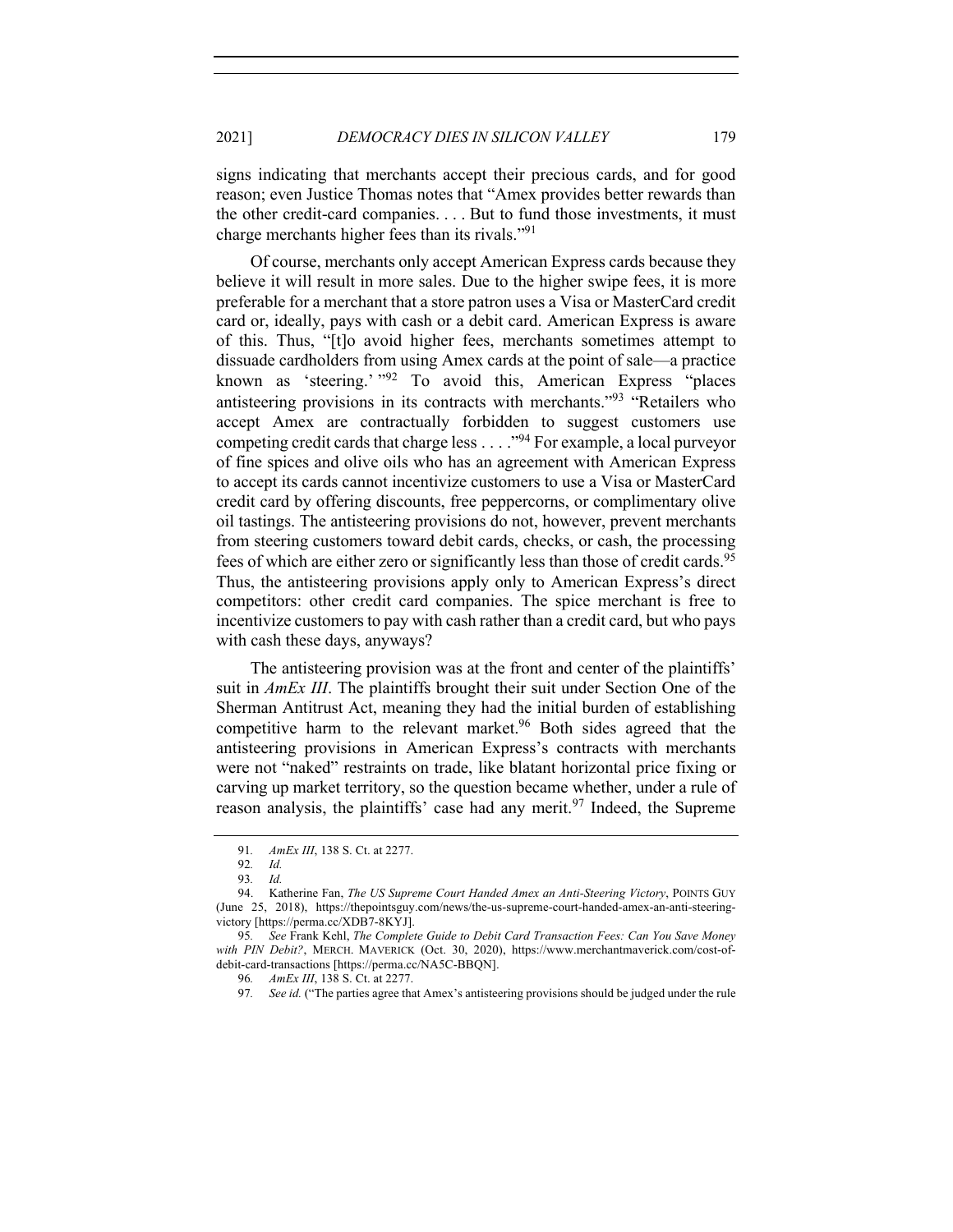Court considered only whether the plaintiffs had satisfied their initial burden, and ultimately concluded they did not.<sup>98</sup>

Justice Thomas's decision quickly turned to the definition of the relevant market. This makes sense; plaintiffs alleging general, abstract harm to some vague, undefined market will have little success asserting antitrust violations in the courts. Justice Thomas noted that "courts usually cannot properly apply the rule of reason without an accurate definition of the relevant market."<sup>99</sup> "Without a definition of [the] market[,] there is no way to measure [the defendant's] ability to lessen or destroy competition."<sup>100</sup> *AmEx III* stands out because of Justice Thomas's unique approach to defining the market for two-sided platforms. Unlike the restraints relating to grain prices in the aforementioned classic *Board of Trade* case, here, the advent of two-sided platforms has potentially expanded the scope of the relevant "market."<sup>101</sup> One question Justice Thomas and the majority considered was whether the relevant "market" the plaintiffs had to show competitive injury to included just one or rather "both sides of the platform"; that is, both merchants and shoppers. $102$ 

Consistent with Supreme Court precedent, Justice Thomas noted that "the relevant market is defined as 'the area of effective competition'  $103$  and must " 'correspond to the commercial realities' of the industry."<sup>104</sup> In defining the "relevant market" of two-sided platforms as necessarily including both sides of the market, Justice Thomas emphasized the indirect network effects that two-sided platforms experience, noting that "[d]ue to indirect network effects, two-sided platforms cannot raise prices on one side without risking a feedback loop of declining demand."<sup>105</sup> He concluded this analysis by stating: "[t]hus, courts must include both sides of the platform merchants and cardholders—when defining the credit-card market."<sup>106</sup> Although this conclusion may come off as reasonable and even mundane, its implications for antitrust law's goals and antitrust plaintiffs' suits is potentially devastating.

98*. See id.* at 2278.

102. *AmEx III*, 138 S. Ct. at 2286.

of reason using a three-step burden-shifting framework.").

<sup>99</sup>*. Id.* at 2285.

<sup>100</sup>*. Id.* (alteration in original) (quoting Walker Process Equip., Inc. v. Food Mach. & Chem. Corp., 382 U.S. 172, 177 (1965)).

<sup>101</sup>*. See generally* Bd. of Trade v. United States, 246 U.S. 231 (1918).

<sup>103.</sup> *Id.* at 2285 (quoting Walker Process Equip., Inc. v. Food Mach. & Chem. Corp., 382 U.S. 172, 177 (1965)).

<sup>104</sup>*. Id.* (quoting Brown Shoe Co. v. United States, 370 U.S. 294, 336–37 (1962)).

<sup>105</sup>*. Id.*

<sup>106</sup>*. Id.* at 2286.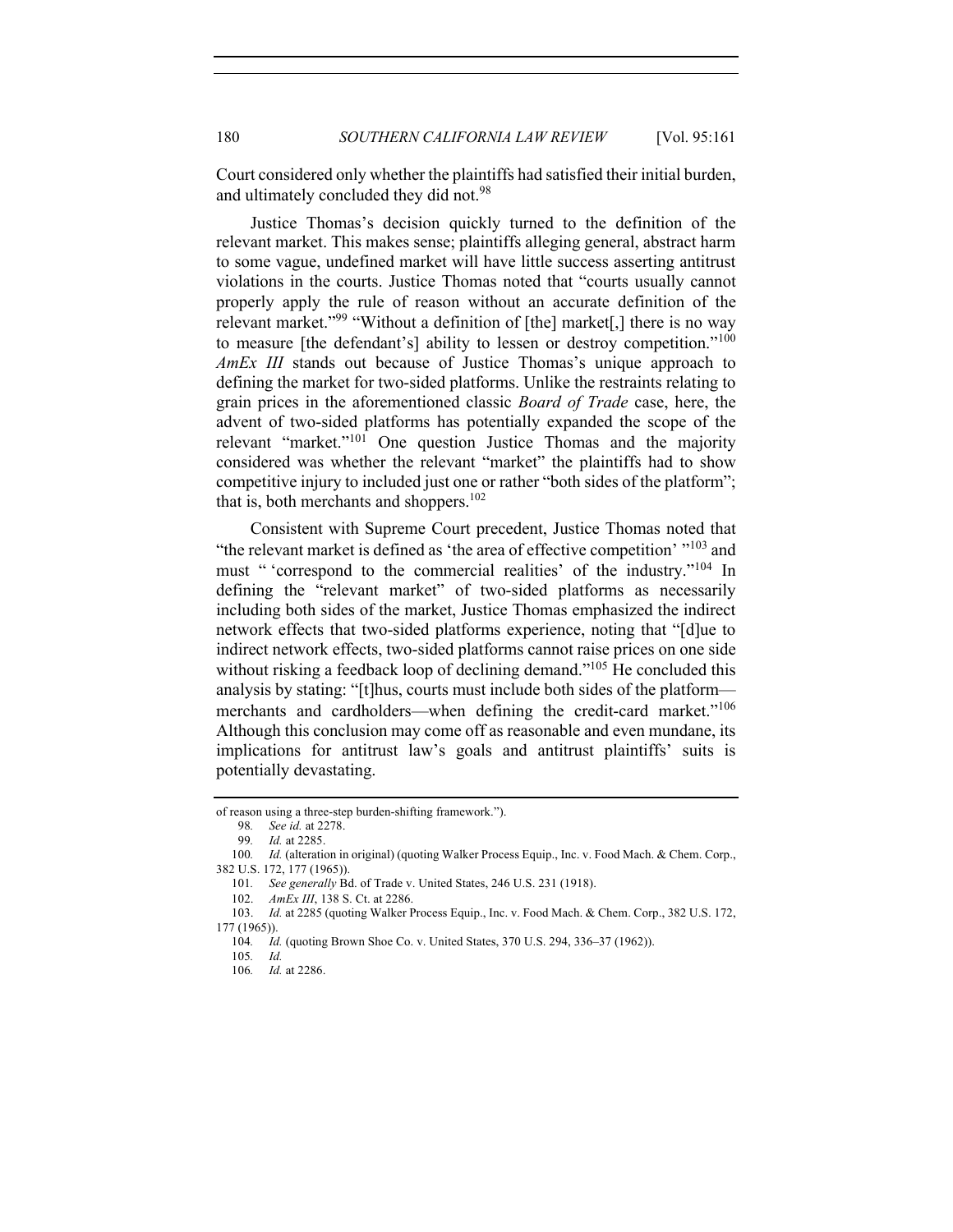Recall that the issue in *AmEx III* was whether the plaintiffs had sufficiently met their prima facie burden of competitive harm to a relevant market. The Supreme Court frames the plaintiffs' case as "focus[ing] on only one side of the two-sided credit-card market," that is, the side occupied by merchants.<sup>107</sup> Indeed, Justice Thomas notes that "[t]he plaintiffs stake their entire case on proving that Amex's agreements increase merchant fees."<sup>108</sup> The plaintiffs asserted that American Express's antisteering provisions wrongfully increased merchant fees, but the Supreme Court was not persuaded. The Court found that "the evidence that does exist cuts against the plaintiffs' view that Amex's antisteering provisions are the cause of any increases in merchant fees" because Visa and MasterCard's fees increased even at locations where American Express was not accepted; this suggested that merchant fees across the board were increasing and not necessarily because of American Express's antisteering provisions.<sup>109</sup>

Indeed, the Supreme Court went so far as to assert that, merely to get over the hurdle of establishing their prima facie burden, the plaintiffs were required to "prove that Amex's antisteering provisions increased the cost of credit-card transactions above a competitive level, reduced the number of credit-card transactions, or otherwise stifled competition in the credit-card market."<sup>110</sup> The plaintiffs failed to do so in large part because of their apparent failure to establish any type of harm to the consumer side of the market; even if merchants were paying higher fees, consumers were, in Justice Thomas's eyes, being rewarded with lavish credit card miles and cardholder perks.<sup>111</sup> The Supreme Court concluded that "[e]vidence of a price increase on one side of a two-sided transaction platform cannot by itself demonstrate an anticompetitive exercise of market power."<sup>112</sup> Thus, without establishing competitive harm to both sides of a two-sided market, plaintiffs seeking to go after conduct by two-sided platforms through a rule of reason

<sup>107</sup>*. Id.* at 2287.

<sup>108</sup>*. Id. But see* Hovenkamp, *supra* note 71, at 53 ("The record established unambiguously that the antisteering rule forced a specific buyer and seller to replace a lower price transaction that *both* preferred in favor of a higher cost transaction that injured both of them, as well as rival card issuers. In other words, it established exclusion, harm to the affected parties, and higher prices across the board." (footnote omitted)).

<sup>109</sup>*. AmEx III*, 138 S. Ct. at 2288.

<sup>110</sup>*. Id.* at 2287.

<sup>111</sup>*. See id.* ("Focusing on merchant fees alone misses the mark because the product that credit-card companies sell is transactions, not services to merchants, and the competitive effects of a restraint on transactions cannot be judged by looking at merchants alone."). *But see* Hovenkamp, *supra* note 71, at 52–54 (arguing that the plaintiffs in *AmEx III* did argue anticompetitive effects harming both sides of the market and that increased merchant fees resulted in those higher costs being passed along to the consumers through increased in-store prices).

<sup>112</sup>*. AmEx III*, 138 S. Ct. at 2287. *But see* Hovenkamp, *supra* note 71, at 55–56 ("[T]he majority opinion ignored numerous explicit fact findings in the district court, all of which took effects on both sides into account but were based on an economically coherent market definition.").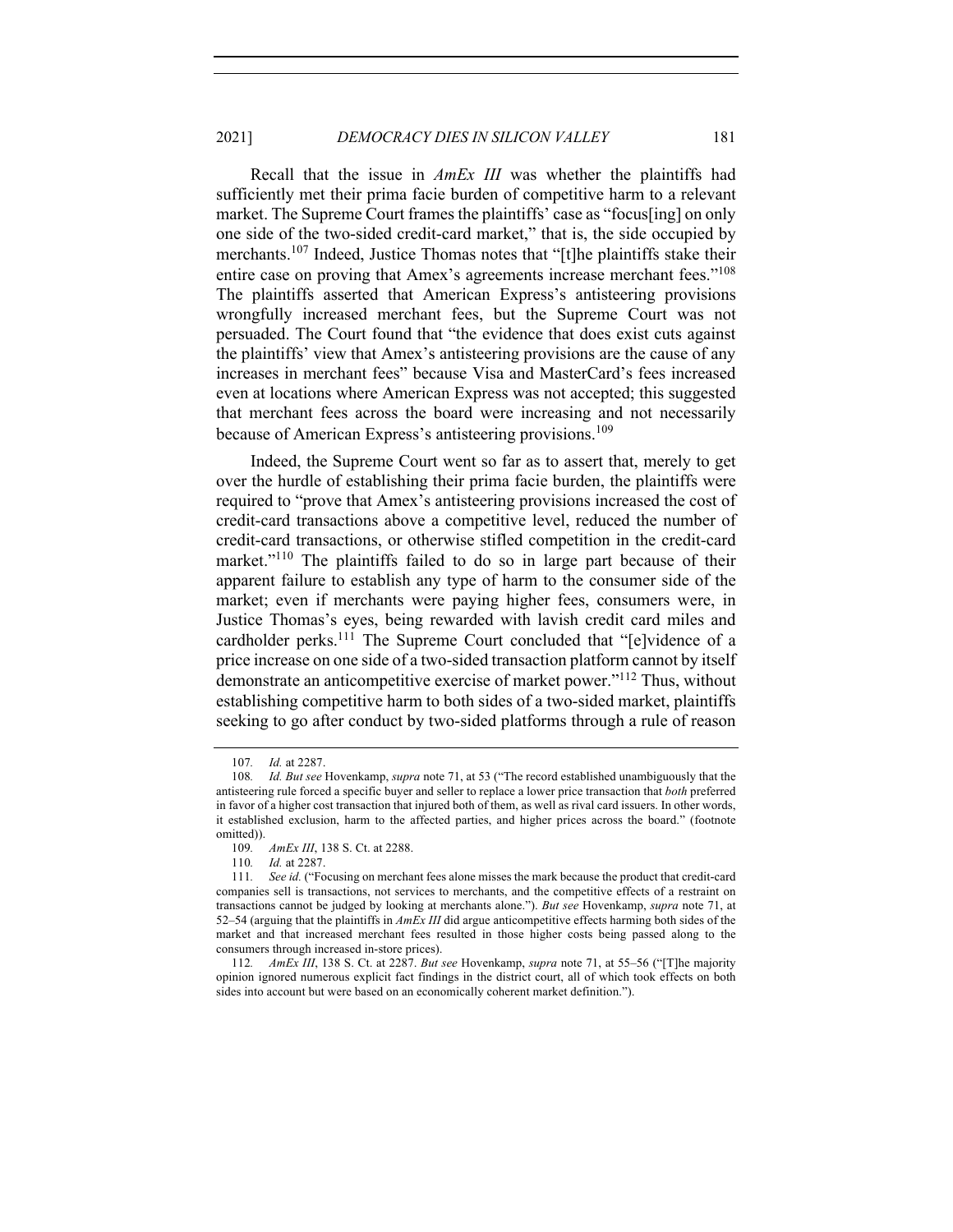analysis based on Section One of the Sherman Act will find themselves out of luck. This conclusion drastically and unnecessarily altered the rule of reason analysis for two-sided markets, representing a change for the worse and introducing confusion into a rule of reason analysis that had been developed through nearly a century of common law doctrine. This is why it will be so difficult for journalism plaintiffs to bring Section One cases against Facebook and Google, cases which were difficult to prevail on even prior to *AmEx III*. Facebook and Google are only free to consumers because the other side of the platforms—advertising—generates significant revenue. Any case brought would have to show harm to those consumers despite the service being free to them: a difficult, but not impossible, feat.

"By design, the rule of reason framework contemplates that plaintiffs can carry their initial burden without having ruled out offsetting efficiencies."113 However, in the *AmEx III* decision, Justice Thomas and the majority believed that the outcome of the case depended entirely upon the plaintiffs' prima facie case.<sup>114</sup> Importantly, in a standard rule of reason analysis, a plaintiff meets his or her initial burden by "present[ing] enough evidence of competitive harm to require the defendant to offer an explanation."<sup>115</sup> There is a policy rationale behind this: "[b]ecause the defendant is the creator of its restraint and presumably knows what its motives were, it is in a far better position to provide proof of its rationale and effects," including any potential reductions in cost or product improvements.<sup>116</sup> Instead, however, "the approach prescribed by the majority effectively collapses the entire rule of reason framework . . . into the plaintiff's prima facie case."117 This approach effectively forces the plaintiff to resolve the merits of the case during the initial pleadings stage, which may not be possible until further discovery is done and which the defendant is in a better position to do anyway; this is the whole point of having a burden-shifting framework.<sup>118</sup>

Indeed, by forcing the plaintiffs in antitrust enforcement actions against two-sided platforms to establish de facto harm to both sides of the market before the defendant even has the burden of providing procompetitive justifications for its actions, the Supreme Court in *AmEx III* altered the rule of reason analysis, carving out a new, more defendant-friendly framework that will make antitrust enforcement against tech behemoths like Facebook

<sup>113.</sup> Hovenkamp, *supra* note 53, at 750.

<sup>114.</sup> Hovenkamp, *supra* note 71, at 56.

<sup>115</sup>*. Id.* at 57.

<sup>116</sup>*. Id.*

<sup>117.</sup> Hovenkamp, *supra* note 53, at 750.

<sup>118</sup>*. See id.* at 750–51.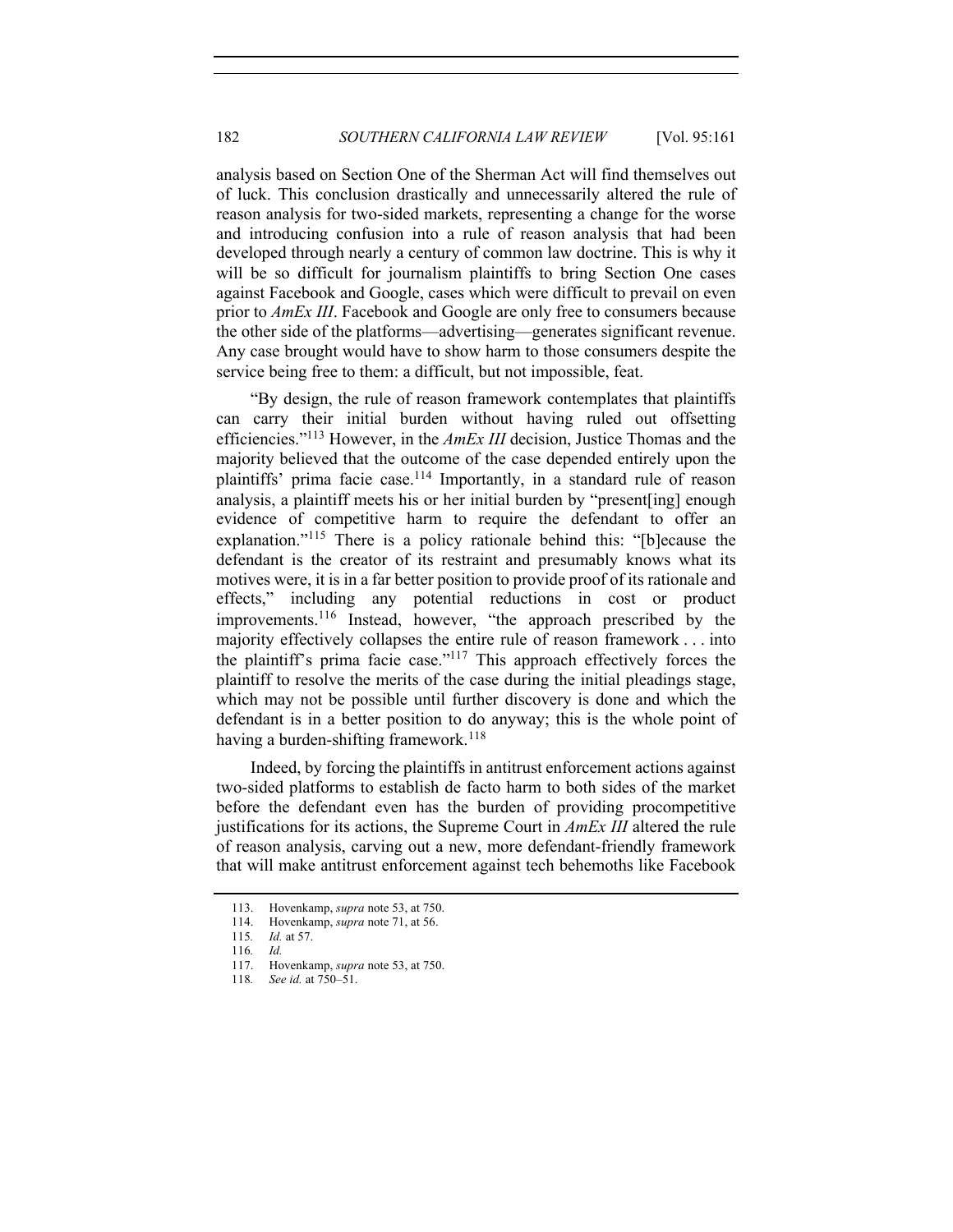and Google even more difficult than it would have been before this decision. This is a significant reason why this Note does not advocate for Section One enforcement as a means of "helping" the journalism industry.<sup>119</sup>

# D. THE CONTEMPORARY JOURNALISM INDUSTRY AND CONGRESSIONAL RECOMMENDATIONS

This Section provides the policy rationale behind attempting to assist the journalism industry, whether through antitrust enforcement, exceptions to the antitrust laws, subsidies, or some other means. The purpose of this Section is to make the reader care about the free and diverse press, particularly local journalism, by discussing its importance to a functioning democratic society. This Section briefly examines the Journalism Competition and Preservation Act and outlines what a bipartisan coalition in Congress believes is an appropriate solution to the media industry's dire situation.<sup>120</sup>

Local journalism is dying. The advent and surging popularity of television dealt local journalism its first blow, contributing to the decline of weekly and daily publications from a height of 24,000 in the early 1900s to just 9,000 in 2004, despite massive population increases and, therefore, larger audiences for the media.<sup>121</sup> The second blow came partially as a result of the topic of this Note: the rise of tech platforms. Since 2004, the United States has lost 2,100 newspapers, and the country only has 1,260 daily papers remaining.122 The effects of this go far beyond not having a physical paper delivered to one's home each morning or available for pickup at the local supermarket. Rather, "[a]bout 1,800 of the communities that have lost a paper since 2004 do not have easy access to any local news [source]—such as a local online news site or a local radio station."123

Of course, it would be irrational to blame all failing journalism on

<sup>119</sup>*. See* Michael A. Carrier, *The Rule of Reason: An Empirical Update for the 21st Century*, 16 GEO. MASON L. REV. 827, 828 (2009) (finding that in the decade between 1999 and 2009, plaintiffs failed to establish their prima facie cases for anticompetitive conduct in ninety-seven percent of cases subject to a rule of reason analysis). Now that the analysis makes it even more difficult for plaintiffs to pass the first stage of the burden-shifting framework, we can expect that very few cases brought under Section One of the Sherman Act will have any chance of success. *See* Hovenkamp, *supra* note 53, at 751.

<sup>120</sup>*. See generally* Journalism Competition and Preservation Act of 2019, H.R. 2054, 116th Cong. (2019).

<sup>121</sup>*. See* PENELOPE MUSE ABERNATHY, NEWS DESERTS AND GHOST NEWSPAPERS: WILL LOCAL NEWS SURVIVE? 12 (2020), https://www.usnewsdeserts.com/wp-content/uploads/2020/06/2020\_News\_ Deserts\_and\_Ghost\_Newspapers.pdf [https://perma.cc/4D29-E6BS]; *see also* U.S. CENSUS BUREAU, STATISTICS OF POPULATION xix (1900), https://www2.census.gov/library/publications/decennial/1900/ volume-1/volume-1-p2.pdf [https://perma.cc/HQX6-V4N6] (finding the total population of United States citizens in 1900 to be just over 76,000,000).

<sup>122.</sup> ABERNATHY, *supra* note 121, at 12.

<sup>123</sup>*. Id.*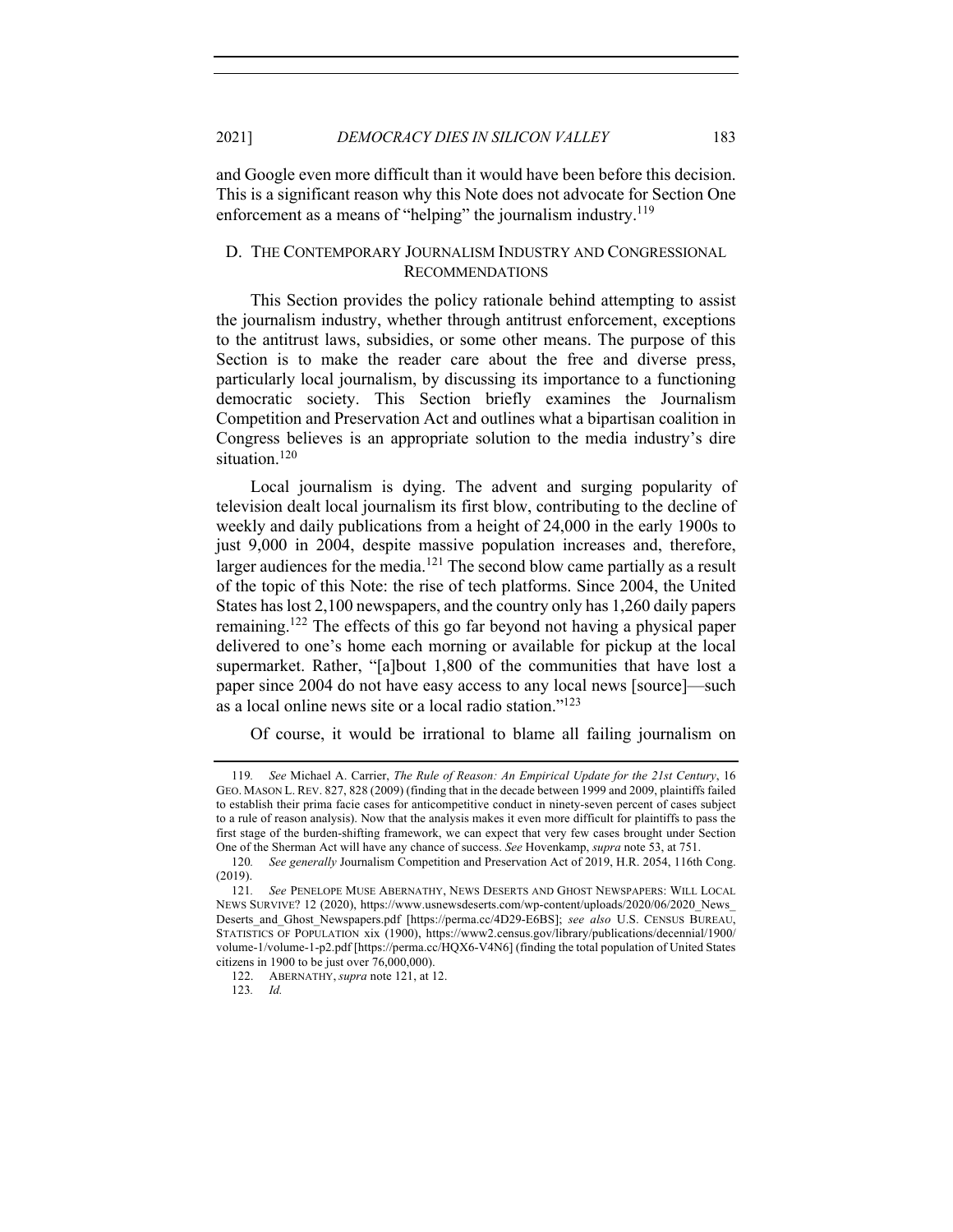Facebook and Google. There are a whole host of factors, including a decline in quality, that might contribute to the downfall of a local or national paper. However, it is clear that the shift to online news consumption, due to its ease of accessibility and slew of free content, has altered journalism and the media content we consume. Today, anyone can start a blog, meaning anybody can share insights with an audience nearly anywhere in the world. More impactful in this era, even, is the fact that technology and access to the web have allowed for the emergence of amateur documentary content, more organized protests, and increased accountability for law enforcement. For example, "Twitter, Facebook and . . . Instagram remain[ed] the easiest ways for people to organize and document the mass protests [following the killing of George Floyd]."<sup>124</sup> On the other hand, Facebook has also served as a gathering place for radicalization, granting white nationalists, for example, a place to (at least temporarily) spread hate.<sup>125</sup> The company has also taken heat for the potential role it played in helping organize the pro-Trump rally that led to the January 6, 2021 attack on the United States Capitol.<sup>126</sup> Regardless of the social good or evil that tech platforms are promoting, journalism is changing, and with it, its audience. During a time when more United States citizens get their news from social media than print publications, it is no wonder that baseless conspiracy theories have emerged from the depths of niche, cult groups and spread to large swaths of the population.<sup>127</sup>

As alluded to in the discussion above, the decline of journalism, particularly at the local level, has profound antidemocratic effects. While it is unlikely that today's consumers of media would ever abandon Facebook or Google if local journalism underwent a resurgence, a thriving local journalism industry and Silicon Valley's tech behemoths are not mutually exclusive; rather, Facebook and Google presently serve important roles in disseminating local journalism and could do so to an even greater extent in the future—if quality local content creators are able to survive, that is. Honest, good journalism, whether it be from national players with millions

<sup>124.</sup> Barbara Ortutay & Amanda Seitz, *How Technology Is Helping George Floyd Protesters Organize, Record Police Violence*, GLOB. NEWS (June 6, 2020, 2:46 PM), https://globalnews.ca/news/ 7035160/technology-george-floyd-protesters [https://perma.cc/FKP5-D9JR].

<sup>125</sup>*. See* Julia Carrie Wong, *White Nationalists Are Openly Operating on Facebook. The Company Won't Act*, GUARDIAN (Nov. 21, 2019, 6:00 AM), https://www.theguardian.com/technology/2019/ nov/21/facebook-white-nationalists-ban-vdare-red-ice [https://perma.cc/48N3-ZA38].

<sup>126</sup>*. See* Jenna Amatulli, *Sheryl Sandberg Slammed for Saying Capitol Riot Was Not 'Largely' Planned on Facebook*, HUFFPOST (Jan. 12, 2021, 12:29 PM), https://www.huffpost.com/entry/sherylsandberg-capitol-riot-facebook\_n\_5ffdcc86c5b6c77d85ea8445 [https://perma.cc/5M56-22ZF].

<sup>127</sup>*. See* Shearer, *supra* note 3; *see also* Ian Haimowitz, *No One Is Immune: The Spread of Q-anon Through Social Media and the Pandemic*, CTR. FOR STRATEGIC & INT'L STUD. (Dec. 17, 2020), https://www.csis.org/blogs/technology-policy-blog/no-one-immune-spread-q-anon-through-social-med ia-and-pandemic [https://perma.cc/8Y5Y-GHK6].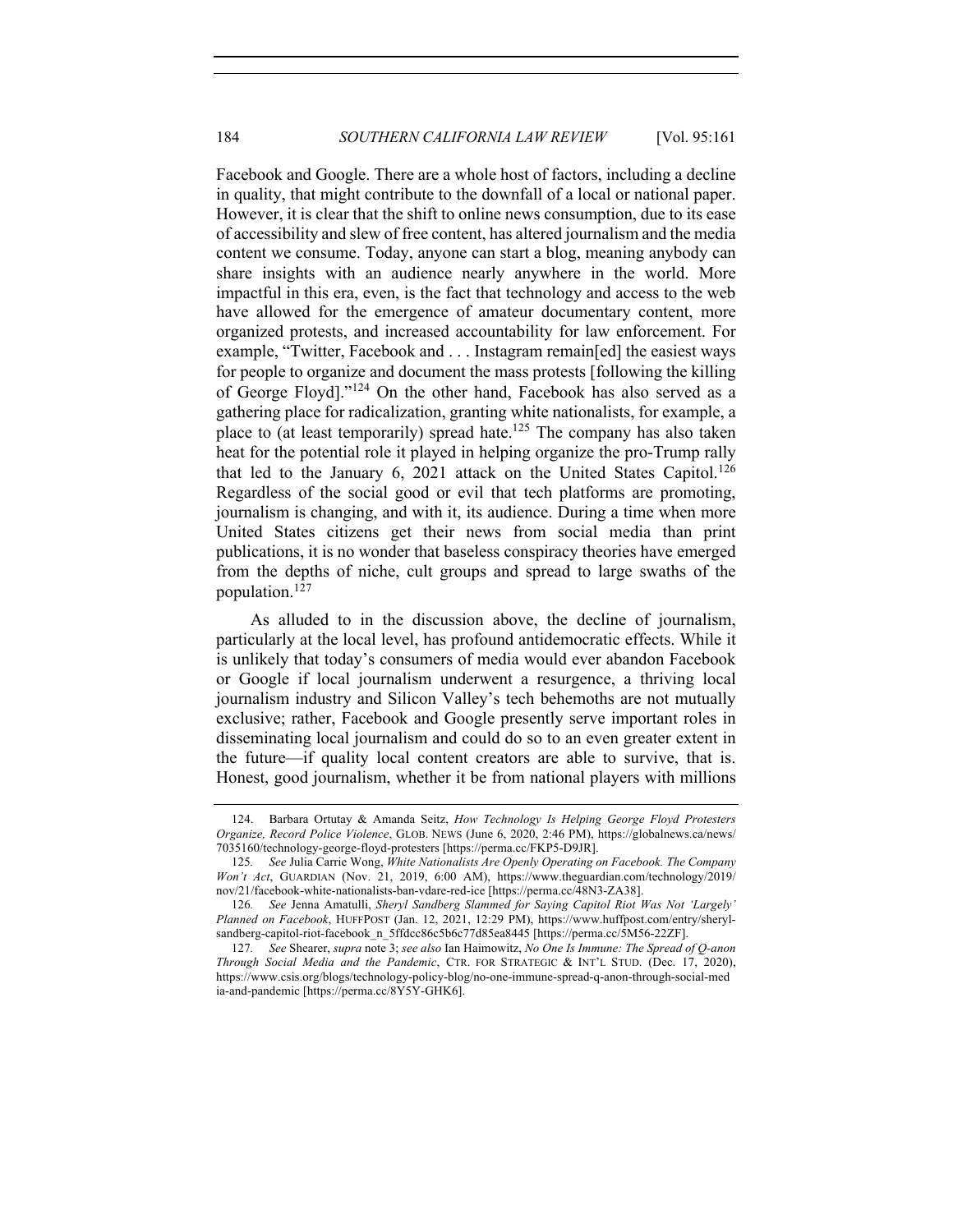of subscribers like the *New York Times* or from the small *Hungry Horse News* in Montana, plays an important role in keeping us informed. National newspapers unsurprisingly focus primarily on national news stories, such as the shattering *New York Times*story revealing that then-President Trump had spent years avoiding taxes and concealing his business losses.<sup>128</sup> Such outlets are incredibly important for disseminating news surrounding politics in D.C. and connecting citizens from coast to coast with pressing information about natural disasters, systemic racism, business, and finance.

On the other hand, local journalism plays an easily forgotten but undeniably important role in our democracy. Local journalists "help residents in small and mid-sized communities understand what is going on in their community and also put into local context national issues such as the opioid crisis or the coronavirus pandemic."<sup>129</sup> Moreover, while it is easy to focus one's attention solely on what is happening in D.C., much of the policy that affects our daily lives originates as county ordinances and state legislation; local news is the "community megaphone" that "provide[s] readers with transparency and insights into the decisions made by elected officials."130 Speaking directly to democratic values and processes, "[a] lessinformed public is less likely to vote," and areas that have lost local papers have seen a decrease in voter turnout.<sup>131</sup> Moreover, local journalism tends to mean local accountability for politicians; the paper is "an ideal monitoring agent" and serves as a watchdog in the back of local leaders' minds.<sup>132</sup> For example, in "news deserts"—that is, places no longer supported by a local paper—borrowing costs appear to "increase in statistically significant ways," likely due to the lack of accountability.<sup>133</sup>

All of this is to say that journalism—or rather, good journalism—is an inherent good. The development of the World Wide Web and platforms like Facebook and Google have made it far easier to reach an audience—that is, to become an "armchair" journalist. There are benefits and detriments to this, as noted above with reference to information surrounding the George Floyd protests and groups harboring white nationalist rhetoric. However, for the

<sup>128</sup>*. See generally* Russ Buettner, Susanne Craig & Mike McIntire, *The President's Taxes: Long-Concealed Records Show Trump's Chronic Losses and Years of Tax Avoidance*, N.Y. TIMES (Sept. 27, 2020), https://www.nytimes.com/interactive/2020/09/27/us/donald-trump-taxes.html [https://perma.cc/ T5J2-MPW5].

<sup>129.</sup> ABERNATHY, *supra* note 121, at 13.

<sup>130</sup>*. Id.* at 22 (citations omitted).

<sup>131</sup>*. Id.* 

<sup>132.</sup> Dan Kennedy, *A New Study Measures the Cost of Corruption When the Local Newspaper Dies*, GBH (June 6, 2018), https://www.wgbh.org/news/commentary/2018/06/06/a-new-study-measures-thecost-of-corruption-when-the-local-newspaper-dies [https://perma.cc/VP5Z-ELBX].

<sup>133.</sup> *See id.* ("There's no doubt that government officials—especially those who are corrupt—fear the scrutiny of tough, independent journalism.").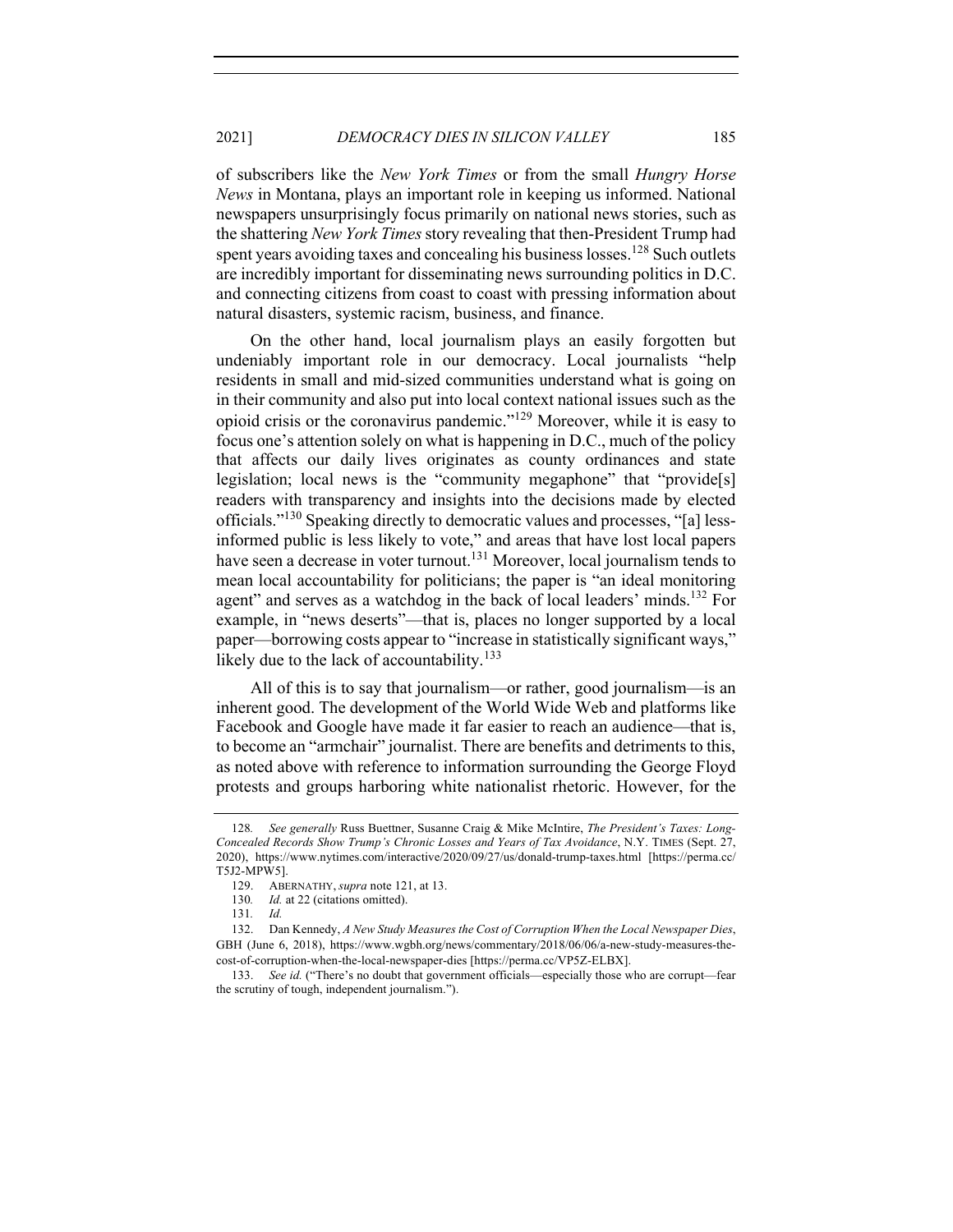past century, we have noticed a decline in journalism, particularly at the local level.<sup>134</sup> The effects of this are real. They are real for democratic participation. They are real for government accountability. And they are real for the millions affected by disinformation in the midst of a global pandemic.<sup>135</sup>

# II. ARGUMENT

"It seemed impossible of enforcement. Slowly the mills of the courts ground, and only gradually did the majesty of the law assert itself."<sup>136</sup>

# A. THE BIGGEST EVER, BUT NOT MONOPOLIES: WHY A SECTION TWO CLAIM UNDER THE SHERMAN ANTITRUST ACT CANNOT PROCEED–AT LEAST FOR NOW

As mentioned earlier, an in-depth analysis of Section Two of the Sherman Act is beyond the scope of this Note. However, a brief analysis is warranted because so many cry "monopoly" or, rather, "monopolization" at the sight of large corporations when it may in fact be improper to do so.<sup>137</sup> It is worth explaining why a Section Two monopolization claim is likely not an appropriate means of antitrust enforcement against Facebook and Google when it comes to the platforms' relationships and dealings with the journalism industry.<sup>138</sup> It is also worth flagging for future discussion the possibility of a Section Two "attempt" claim. That is, it may be possible to go after a large tech platform like Facebook or Google for possibly anticompetitive conduct with regard to digital advertising and media markets if either company amasses enough market power—hypothetically forty to sixty percent or so—in a relevant market alongside other factors that amount to a "dangerous probability" of successful monopolization.<sup>139</sup>

<sup>134.</sup> ABERNATHY, *supra* note 121, at 12–13.

<sup>135</sup>*. See id.* at 18 ("The coronavirus has brought into sharp focus the critical role that a local news outlet can play during an epidemic or emergency—disseminating authoritative information from experts and discrediting misinformation.").

<sup>136.</sup> *State of the Union Address: William H. Taft (December 5, 1911)*, INFOPLEASE (Feb. 11, 2017), https://www.infoplease.com/primary-sources/government/presidential-speeches/state-union-address-wil liam-h-taft-december-5-1911 [https://perma.cc/M8W9-4N5U]. Here, Taft is speaking of the Sherman Antitrust Act. As noted above, the Sherman Act is incredibly short and necessitated the courts to step in to further develop the common law of antitrust.

<sup>137</sup>*. See* ZINGALES & LANCIERI, *supra* note 16, at 5 (asserting that Facebook and Google "monopolize" the news media market); Lipman, *supra* note 10 (arguing that Facebook and Google are monopolies that use their power to rob the media industry of advertising revenue).

<sup>138.</sup> This Note provides no comment on whether a Section Two claim might be successful against Facebook or Google in other contexts.

<sup>139</sup>*. See* Don T. Hibner, Jr., *Attempt to Monopolize Claim Fails Where Plaintiff Cannot Establish Approach to Monopoly Power in Properly Defined Relevant Market*, ANTITRUST L.BLOG (Jan. 25, 2017), https://www.antitrustlawblog.com/2017/01/articles/private-civil-antitrust-litigation/attempt-monopolize -claim-fails-plaintiff-cannot-establish-approach-monopoly-power-properly-defined-relevant-market [htt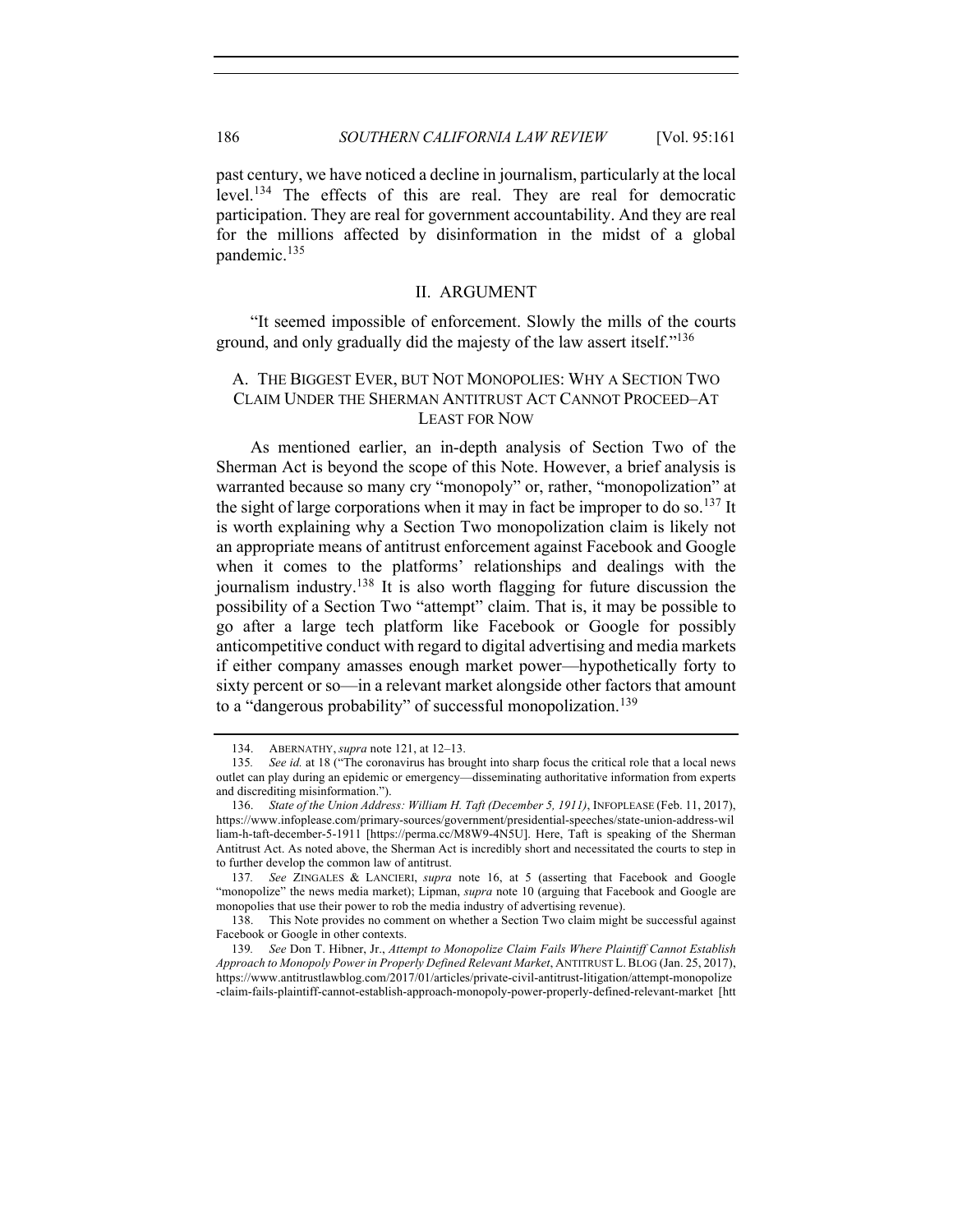Any Section Two claim brought against Facebook or Google for improper monopoly maintenance in this context would face significant hurdles. As noted above, there are two elements to a claim of monopolization.<sup>140</sup> The first requires a showing by the plaintiff of the defendant's "possession of monopoly power in the relevant market."<sup>141</sup> There are two aspects of this element: (1) a definition of the "relevant market" and (2) a showing of the defendant's "possession of monopoly power" in said market. For better or for worse,<sup>142</sup> it seems that plaintiffs would have to be especially creative to even define a relevant market in a case brought on behalf of or by players in the media industry. Potential markets could include "online advertising," "media distribution," "online content creation," or others, but the issue with all of these is that it does not appear that either Facebook or Google maintains monopoly power in them. Monopoly power requires an immense amount of market power. Recall that market power means that a firm can raise its prices above competitive levels without losing profits.<sup>143</sup> Monopoly occurs when a single firm has so much market power "that [it] is not constrained by competition" in its ability to raise prices above competitive levels.<sup>144</sup> The famous jurist Learned Hand believed that a firm did not possess monopoly power until it controlled somewhere between at least sixty percent of the relevant market.<sup>145</sup> The issue with bringing a suit against Facebook and Google is that there are two of them, and that is not including other key players in the online advertising market such as Amazon and Twitter. Google, Facebook, Amazon, and Apple may each have significant market power in realms such as online advertising or app store platforms, but none is a monopolist in these markets. Of course, markets are most robust and typically better for consumers when there are numerous competitors, but there are high entry barriers to the markets that Facebook and Google occupy; I could not, for instance, set up the

ps://perma.cc/Q4Q3-T5UY] (describing an instance when possession of over fifty percent of the relevant market was insufficient to establish a cause of action under Section Two because additional factors, including a new competitor entering the market, meant that the high market share itself did not establish the necessary "dangerous probability" of monopolization); Bary, *supra* note 66 (noting that Facebook and Google each possess less than thirty percent of the digital advertising market and that Google's share actually decreased in 2020). *See generally* Maxwell M. Blecher, *Attempt to Monopolize Under Section 2 of the Sherman Act: "Dangerous Probability" of Monopolization Within the "Relevant Market*,*"* 38 GEO. WASH. L. REV. 215 (1969).

<sup>140</sup>*. See* United States v. Grinnell Corp., 384 U.S. 563, 570–71 (1966).

<sup>141</sup>*. Id.* at 570.

<sup>142.</sup> Remember: antitrust law does not care about morality or policy objectives; it cares about competitive markets.

<sup>143</sup>*. See* RICHARD B. MCKENZIE & DWIGHT R. LEE, IN DEFENSE OF MONOPOLY: HOW MARKET POWER FOSTERS CREATIVE PRODUCTION 126 (2008); Thomas G. Krattenmaker, Robert H. Lande & Steven C. Salop, *Monopoly Power and Market Power in Antitrust Law*, 76 GEO. L.J. 241, 241, 249 (1987).

<sup>144.</sup> Krattenmaker et al., *supra* note 143, at 249.

<sup>145</sup>*. See* United States v. Aluminum Co. of America, 148 F.2d 416, 424 (1945).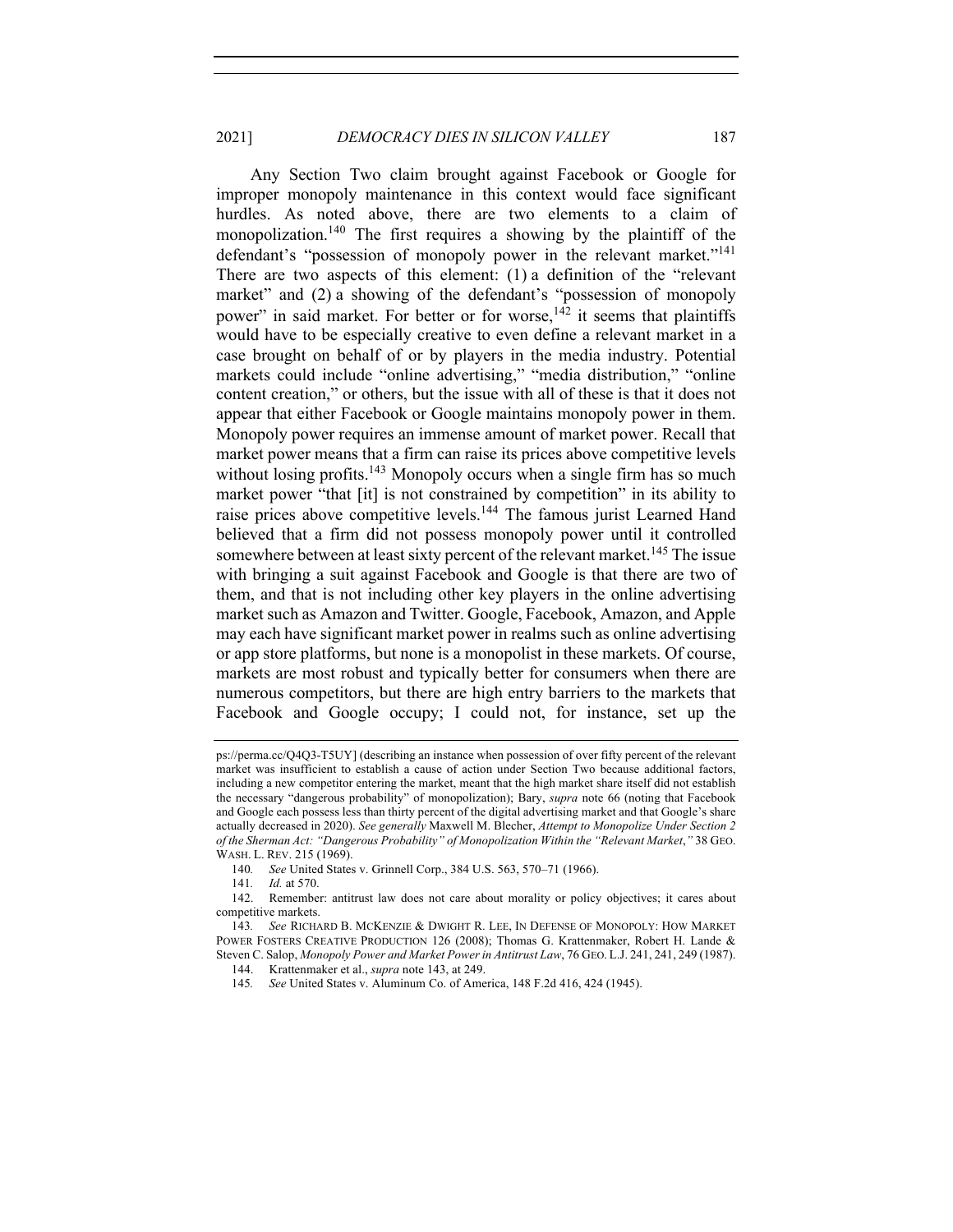infrastructure for a search engine or social media platform that could rival Facebook or Google's performance without millions, if not billions, of dollars upfront. On the other hand, if we defined the relevant market as simply "online content creation," plaintiffs would struggle to establish market power, let alone monopoly power, because access to the Internet is so cheap that many can, and do, blog and share their musings for free. So, while competition may not be perfect due to the relatively small number of players in a handful of the possible relevant markets, many of these markets are at most oligopolies, not monopolies, and Section Two of the Sherman Act simply does not provide a reasonable cause of action under these circumstances.146

But what about a Section Two claim that requires less than a showing of monopoly power? As mentioned above, Section Two "attempt" claims require some anticompetitive conduct and a "dangerous probability" of monopolization. An "attempt" analysis is beyond the scope of this Note for reasons discussed in the preceding text and footnotes, but it is worth noting for the future that, even if Facebook and Google have not monopolized the news media or news distribution markets, increasing market shares, high entry barriers, and a lack of new competitors in the eventually-defined market could possibly lead to a successful Section Two "attempt" claim

<sup>146.</sup> SAGERS, *supra* note 30, at 473 ("This supracompetitive equilibrium [of some oligopoly markets] is not healthy . . . on any standard economic argument about healthy markets; it just happens to be a situation for which antitrust provides no remedy."). It is also worth noting that Section Two does prohibit "attempts" at monopolization, and such "attempt" cases often involve players with significant market power engaging in exclusionary conduct to obtain monopoly power. *See, e.g.*, Spectrum Sports v. McQuillan, 506 U.S. 447, 459 (1993) (holding that a firm with significant market power is not guilty of attempted monopolization "absent proof of a dangerous probability that [it] would monopolize a particular market and specific intent to monopolize"). An in-depth examination of possible exclusionary conduct on the part of Facebook or Google that might lead to an "attempt" claim relevant to the journalism industry, however, is beyond the scope of this Note because such an analysis would require a tremendous amount of speculation about what goes on behind the curtains of these Silicon Valley giants. *See* United States v. Am. Airlines, Inc., 743 F.2d 1114, 1116 (5th Cir. 1984) (noting that a phone call between two executives for competing airlines could establish a Section Two "attempt" violation under the Sherman Act). It is worth mentioning, however, a recent *New York Times* article giving vague mention to the contents of so-called "Jedi Blue," an agreement between Facebook and Google that supposedly prevented Facebook from challenging Google's dominance in the online advertising market and allowed the two to cooperate in the realm of digital ad revenue. Daisuke Wakabayashi & Tiffany Hsu, *Behind a Secret Deal Between Google and Facebook*, N.Y. TIMES (Apr. 6, 2021), https://www.nytimes.com/2021/01/17/ technology/google-facebook-ad-deal-antitrust.html [https://perma.cc/P9RT-APHP]. Although the article does mention some rather serious allegations, this Note does not dive deeply into them because the technology and code behind digital advertising sales seem at best tangentially related to the plights of the journalism industry. The journalism industry needs advertising sales, but an agreement between Facebook and Google largely seems to be relevant to the other side of the online advertising market: those who purchase ads (as opposed to those players, such as the journalism industry, who sell ads). The *Times* reports that Google offered Facebook a guaranteed "win rate" for auctions to put up online ads that would reach consumers, which seems to be the wrong side of the market for the news media industry to be upset about. *Id.* Journals sell ads to consumers, but they do not likely care all that much about which ad consumers ultimately see; they just want the advertising revenue.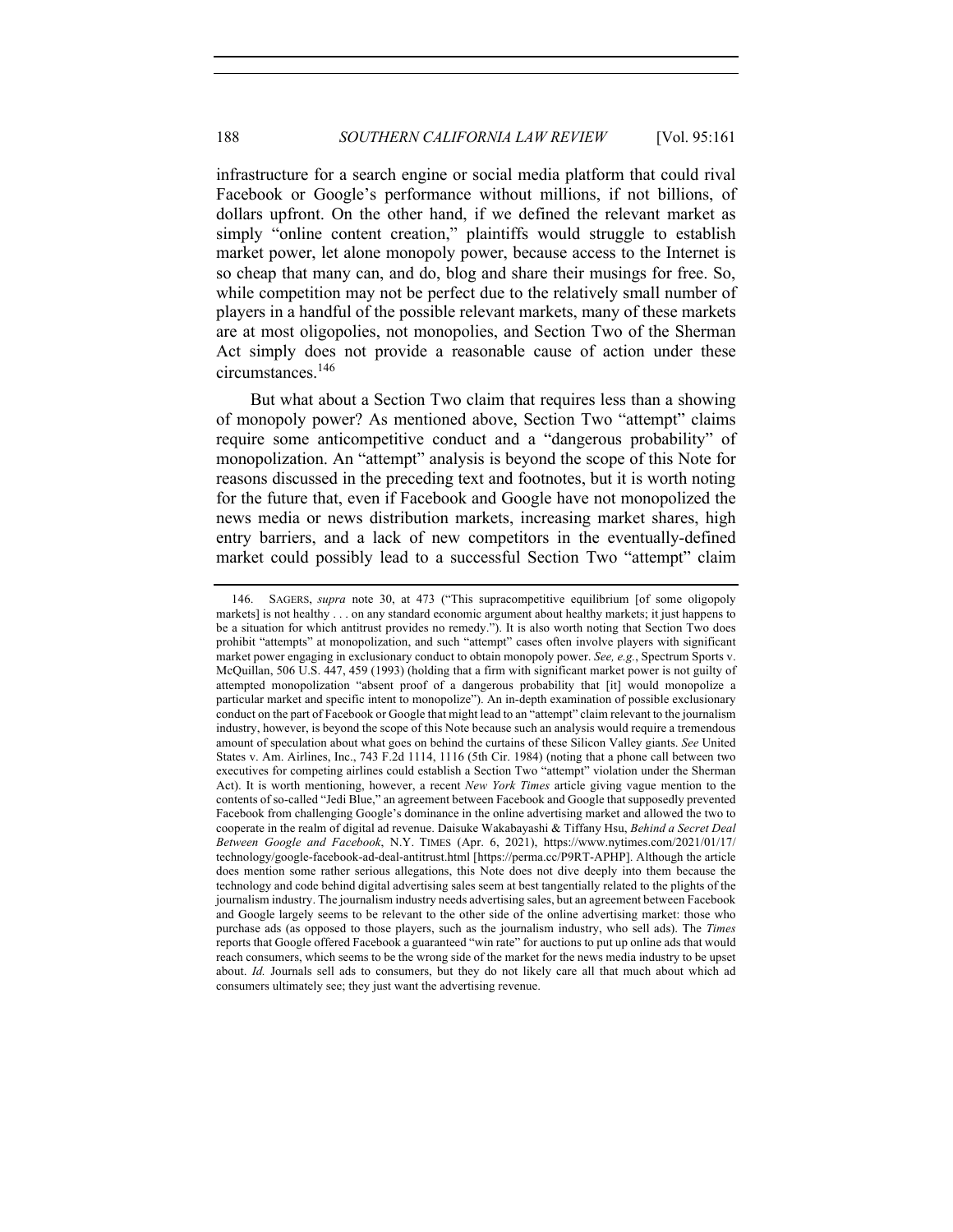2021] *DEMOCRACY DIES IN SILICON VALLEY* 189

against a large tech platform, but I leave such discussions to be had in the future.

Plaintiffs might have better luck pursuing Section Two claims that go beyond the scope of the "journalism industry." Rather than consider a monopolization claim specific to the journalism industry, Facebook and Google might only be able to bully the news media because of their enormous size and power in other markets, such as "general search services." The Department of Justice, for example, argues Google acted anticompetitively in general search services to create and maintain its enormous market share of around ninety percent.<sup>147</sup> Moreover, the Department of Justice also argues that "search advertising" should be considered a relevant market because "[f]ew advertisers would find alternative sources a suitable substitute for search advertising" without Google Search.<sup>148</sup> Google and Facebook likely do possess significant market power, and possibly even monopoly power, in "general search services" and "personal social networking," as the Department of Justice and the Federal Trade Commission describe the respective markets,<sup>149</sup> and there obviously is a connection between Google and Facebook's flagship products and the news media industry, so perhaps no Section Two claim specifically for dealings explicitly relating to the news media industry is needed at all. Instead, what may be needed is patience. The mills of antitrust grind slowly, and something drastic may eventually come from the United States federal government's suits against Facebook and Google that coincidentally places journalists in a better position to bargain and profit from their work. We can only hope that a few good journalists' heads are still above water if and when such rulings ever do come down.

# B. THE DIFFICULTIES IN BRINGING A SECTION ONE CLAIM

Claims brought under Section One of the Sherman Act fall into one of two categories: (1) per se violations or (2) rule of reason cases. For the reasons articulated below, neither is likely an adequate avenue to pursue an antitrust claim against Facebook or Google for their efforts in the advertising or news media industries.

<sup>147</sup>*. See* United States Google Complaint, *supra* note 6, ¶¶ 88–106.

<sup>148</sup>*. Id.* ¶¶ 97, 100. On the other hand, this appears to be a weak argument, as Facebook does not offer "search" services like Google but is able to rival Google's market share of online digital advertising revenue because it has the ability to connect those same advertisers with billions of users.

<sup>149</sup>*. See* FTC Facebook Complaint, *supra* note 6, ¶ 51. *See generally* United States Google Complaint, *supra* note 6.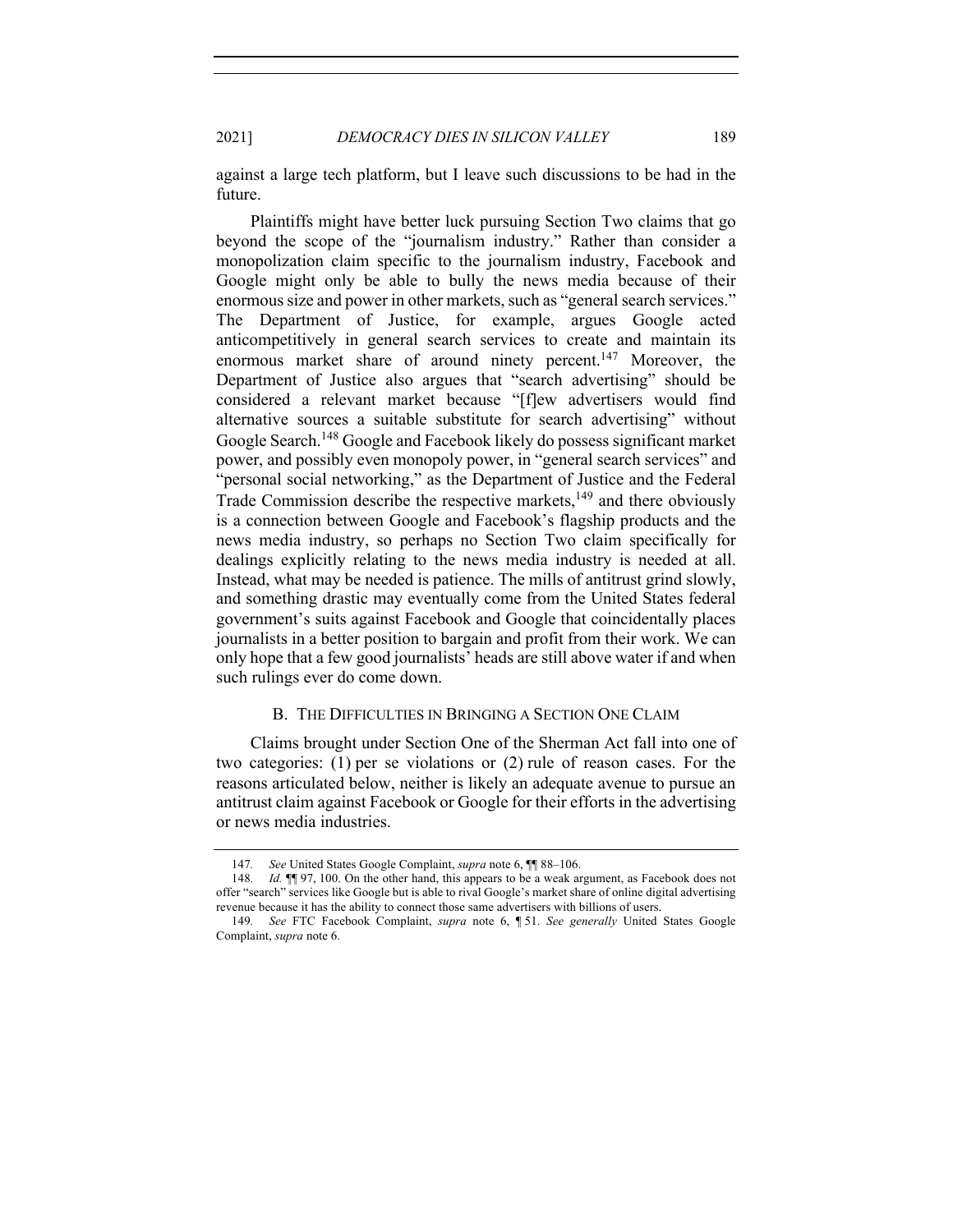# 1. An Absence of "Naked" Restraints: Why a Per Se Rule Cannot Apply

Naked restraints are contracts or combinations whose sole material purpose is to suppress competition. The classic example is, of course, pricefixing cartels. However, the days of blatant price fixing have largely come to an end, and neither Facebook's nor Google's in-house legal department would likely ever permit such an obvious antitrust violation.<sup>150</sup> Although it would certainly be convenient for the Federal Trade Commission, the Department of Justice, and any would-be plaintiffs in the news media industry, it is difficult to imagine what Facebook or Google might plausibly do to trigger a per se violation of Section One of the Sherman Act, rendering this Section brief and largely hypothetical. To trigger Section One at all, there must first be an agreement.<sup>151</sup>

In short, it would be convenient for those publishers who have lost revenue in the digital age to the likes of Facebook and Google to quickly and conveniently go after the tech behemoths for an obvious and naked violation of the Sherman Antitrust Act. However, convenience and expediency seem to be antithetical to antitrust litigation.<sup>152</sup> If there is any antitrust claim to be brought against Facebook or Google for either company's dealings in the advertising or news media industries, it will almost certainly not be pursued as a per se violation of Section One of the Sherman Antitrust Act. Perhaps the answer to the media industry's pangs, however, is not to go after a per se violation committed by Facebook or Google, but instead to seek an exemption to the per se rules for the media industry players themselves, thereby allowing them to cooperate and make horizontal agreements amongst one another that would otherwise be prohibited and struck down as "naked" restraints on trade. At least some well-known Republican and

<sup>150.</sup> For an example of a price-fixing cartel, see Addyston Pipe & Steel Co. v. United States, 175 U.S. 211, 235 (1899) (holding that a naked restraint upon competition, even to prevent "ruinous competition," violates Section One of the Sherman Act).

<sup>151.</sup> Now, Facebook and Google *could* do plenty of things constituting per se violations. The two could agree amongst one another to begin charging media companies for the privilege of even having a news snippet appear on the Facebook newsfeed or in the Google search results. It is difficult to speculate how the two could carve up a market so that they would not compete, although perhaps it is theoretically possible to divide up news markets via the papers' physical locations or corporate headquarters (perhaps Google takes those publishers located east of the Mississippi River and Facebook takes those to the west), but such a situation is so abstract and implausible that it is unworthy of further discussion. It is thus possible that Facebook or Google may conspire together or with other companies to engage in "naked" restraints of trade, but this Note does not mull over such implausible actions beyond this Section.

<sup>152.</sup> The infamous antitrust litigation involving Alcoa is a prime example of the painfully slow pace at which antitrust turns its gears. The trial took over five years to complete and resulted in the compilation of 58,000 pages of trial records; it also took the judge nine days to orally read his opinion. Peter, *Law Blog History Lesson: United States v. Alcoa*, WALL ST. J. (May 8, 2007, 10:30 AM), https://www.wsj. com/articles/BL-LB-3779#:~:text=It's%20got%20everything.%22,58%2C000%20pages%20of%20trial %20records [https://perma.cc/FAA6-VL4J].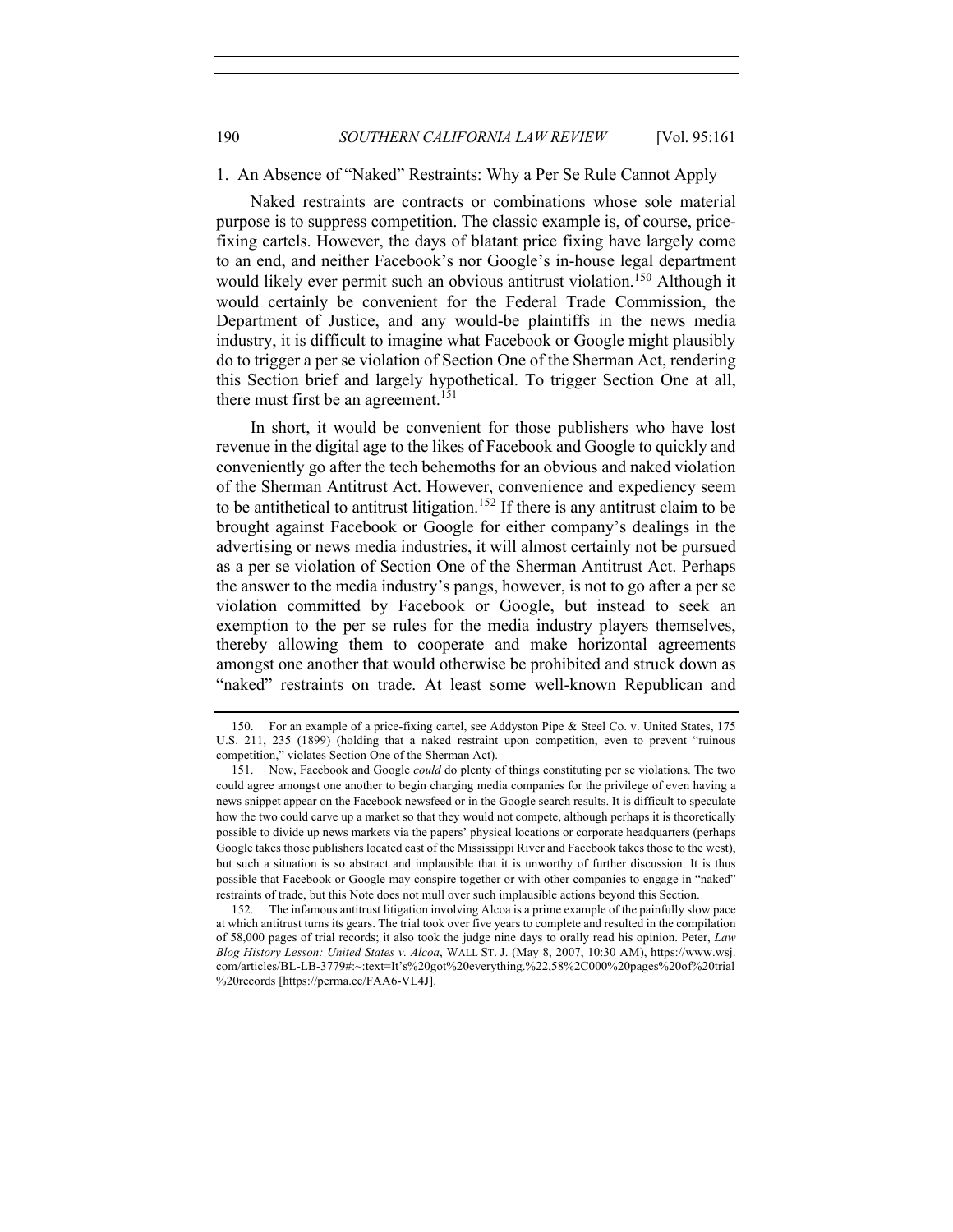Democratic members of Congress believe that the creation of (or, rather, the congressional allowance for) a media cartel would result in more successful negotiations and deals for the media industry.<sup>153</sup>

# 2. The Rule of Reason

If this Section is to provide any meaningful analysis, it must focus on actual known agreements between Facebook, Google, and players in the media industry. Such agreements undoubtedly exist; one issue, however, is that they may not be the agreements local journalists wish to challenge because they often involve Facebook and Google giving money to publishers. This Section explores the deals that Facebook and Google have engaged in with the media industry, considers a handful of possible claims that may be subject to a rule of reason analysis, and ultimately concludes that it would likely be against the journalism industry's best interests to challenge most of these deals as anticompetitive. Even if media plaintiffs did bring claims, the industry would face a steep uphill battle to come anywhere close to getting past even the first stage of a rule of reason analysis, partially due to the precedent established in *AmEx III*.

When considering bringing an antitrust claim, plaintiffs must determine what anticompetitive conduct a defendant has engaged in. A Section One claim in particular requires that the plaintiff find some contract, combination, or conspiracy that the defendant facilitated or participated in that is anticompetitive within a relevant market.<sup>154</sup>

i. Defining the Market

Plaintiffs in a rule of reason case must first make a prima facie showing of injury within a relevant market, which requires signaling to the court that there is a reasonable suspicion of antitrust concerns to warrant further investigation. Typically, plaintiffs want to define the relevant market narrowly so that the defendant appears to have greater market power. Defendants, on the other hand, want to appear as small and insignificant as possible. Antitrust plaintiffs in the news media industry hoping to go after the likes of Facebook and Google would therefore do themselves a disfavor to define the market as broadly as "news distribution," as Facebook and Google are purely digital and do not participate in the distribution of those physical newspapers that remain. Another poor market choice would be "news publishers," as it is not clear that market actually includes Facebook

<sup>153</sup>*. See U.S. Lawmakers to Introduce Antitrust Bills to Protect News Media*, REUTERS (Mar. 10, 2021, 5:37 AM), https://www.reuters.com/article/tech-antitrust-media/u-s-lawmakers-to-introduce-anti trust-bills-to-protect-news-media-idUSL1N2L72WH [https://perma.cc/3RUT-3U4W].

<sup>154.</sup> 15 U.S.C.§ 1.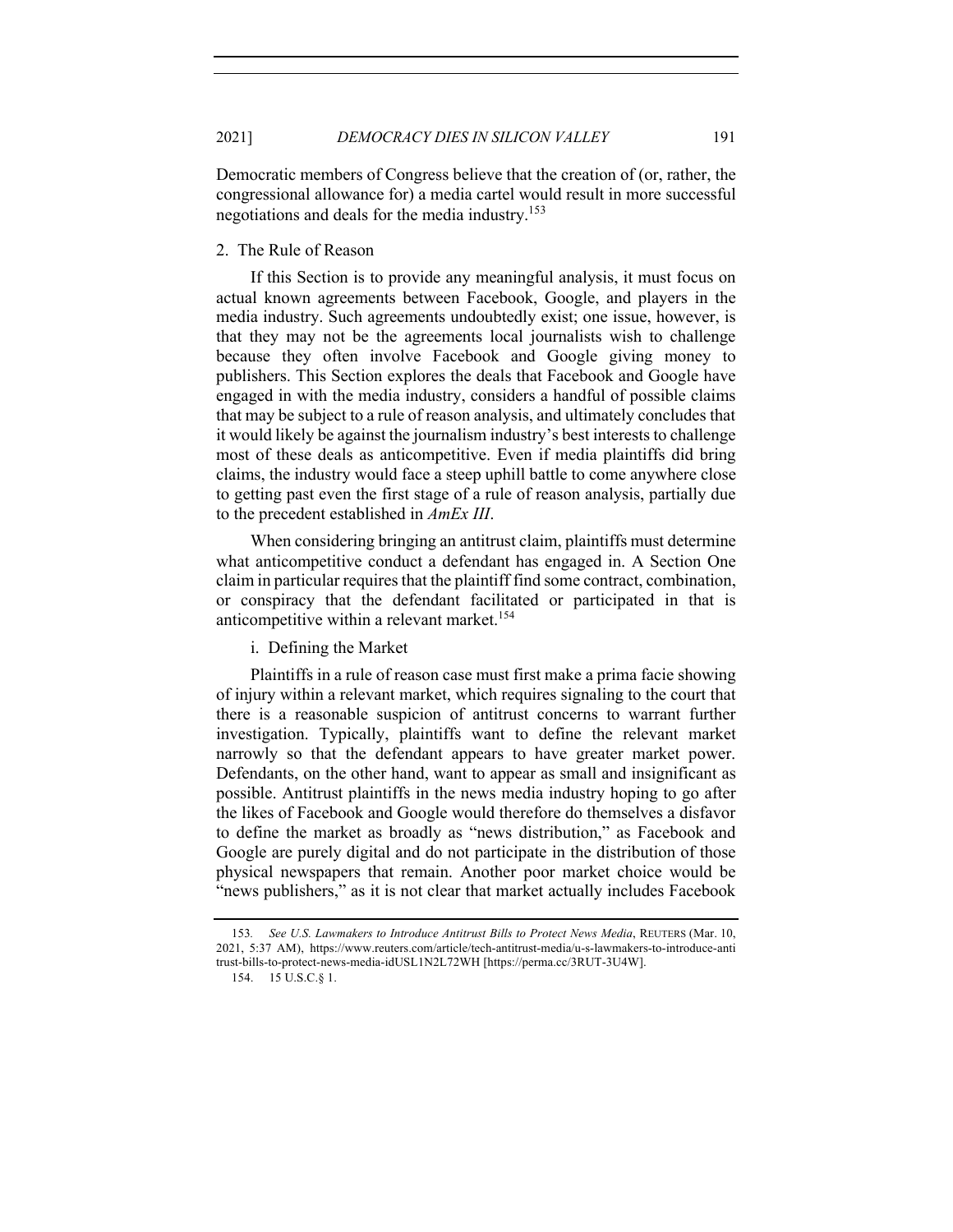and Google, although it is arguably filled with tens of thousands of papers and armchair journalists blogging from their homes. Perhaps a stronger market definition for the plaintiffs in such a case would be "online media distribution" or, even narrower, "digital news media aggregation." Facebook and Google do not write their own news; rather, they aggregate the news of others. Of course, this market is not limited to Facebook and Google; many platforms aggregate news, including the Associated Press and even Apple, and let us not forget about one of the old guards of news media aggregation: The *Drudge Report*. <sup>155</sup> But we are not outlining a Section Two claim, and the presence of multiple players in the market does not necessarily spell doom for the journalist plaintiffs, especially when other market definitions would be far more vast. Digital news media aggregation is a relatively niche market in which Facebook and Google are profoundly dominant, especially if we proceed looking not just to "Facebook" and "Google" generally, but rather to "Facebook News" and "Google News," which exist to aggregate various news stories and connect users with links that conveniently redirect them from the platforms to sites like the *Wall Street Journal*. 156

Even if the relevant market is seemingly narrowly defined, the Supreme Court's decision in *AmEx III* presents yet another issue. Because digital platforms are two-sided markets, the *AmEx III* decision compels plaintiffs to demonstrate harm to both sides of a market. This raises the following question: what are the two sides of digital news media aggregation? In *AmEx III*, the markets were relatively easy to define. One side involved retailshopping cardholders, and the other side was comprised of merchants accepting the credit cards. In our case, Facebook mediates between users on the one side and news publishers on the other. I define both sides of the market in this manner because users go to Facebook News and Google News for news publications, and news publishers register with Facebook and Google to be featured on these platforms.<sup>157</sup> Meanwhile, Facebook and

<sup>155.</sup> DRUDGE REPORT, https://www.drudgereport.com [https://perma.cc/B8E5-AV3F].

<sup>156</sup>*. See How Facebook News Works*, FACEBOOK (2021), https://www.facebook.com/news/how itworks#:~:text=Facebook%20News%20delivers%20a%20focused,current%20events%20or%20timely %20information [https://perma.cc/59RA-H8HV]. Statistical studies on the exact market shares that Facebook and Google possess in the digital news media aggregation market likely do not exist at the moment, and this is one reason why antitrust litigation can be so expensive: it is heavily reliant on expensive expert economists and studies of the relevant markets at the time of the litigation. However, based on the hundreds of millions of Americans who get their news from Facebook News and Google News, it can be inferred that the market power of each firm is at the very least substantial. *See* Shearer, *supra* note 3; Lipman, *supra* note 10.

<sup>157.</sup> To be featured on Facebook News, for example (and not just post content shareable through the typical Facebook newsfeed), publishers must "register" their news pages on Facebook and agree to certain terms and conditions. *See Register Your News Page*, FACEBOOK (2021), https://www. facebook.com/business/help/316333835842972?id=644465919618833&recommended\_by=377680816 096171 [https://perma.cc/R35R-DCHC]. A similar process exists to be featured in the Google News search results. *See Appear in Google News*, GOOGLE (2021), https://support.google.com/news/publisher-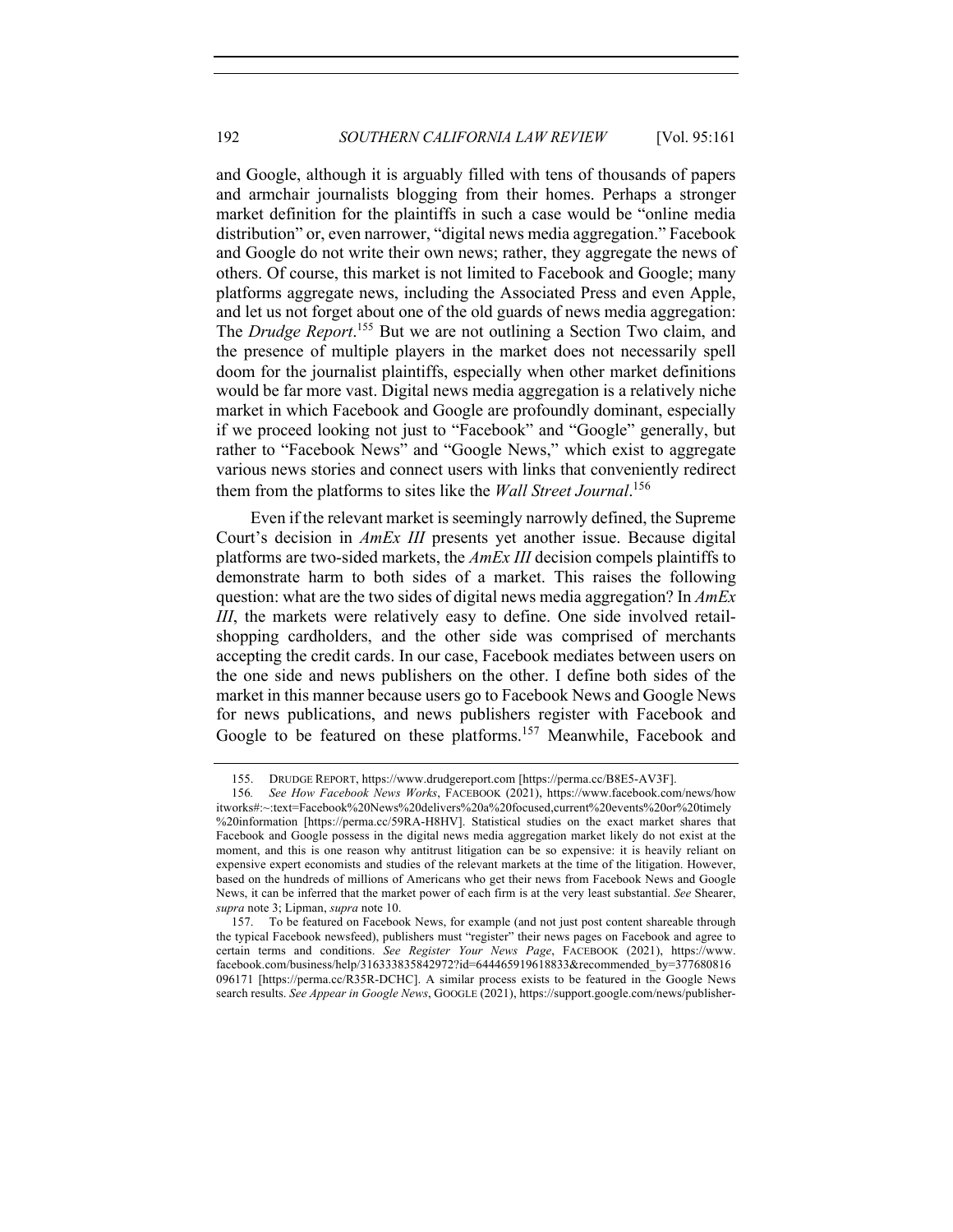Google collect advertising revenue while users browse links or snippets or use the platforms in any other way while browsing headlines.

The issue *AmEx III* presents for plaintiffs is that it requires a showing in the prima facie case of harm to both sides of the market, a feat Justice Thomas did not believe was accomplished in that case because the plaintiffs had failed to prove any harm to the actual cardholders as opposed to just merchants. To bring a successful Section One case in the market of digital news media aggregation, the plaintiffs would have to show harm to the news media industry and consumers, and it would be incredibly difficult, but not impossible, to show harm to consumers who pay nothing for the service. To succeed in that respect, plaintiffs would likely have to show harm to consumers in another way, such as through a decline in product quality, innovation, or choice as a result of the alleged anticompetitive conduct.<sup>158</sup> If the anticompetitive conduct can be traced to the mass closures of news outlets across the country, there is a strong argument to be made that consumers are harmed too.

# ii. Determining the Anticompetitive Conduct

With a rough draft of a possibly workable market definition in hand, we must determine whether Facebook and Google have engaged in any anticompetitive contracts, combinations, or conspiracies harmful to both sides of the market. There is a lot of room for creativity here, but creativity in antitrust still results in failure in the vast majority of cases filed in federal courts.159 In *AmEx III*, the alleged anticompetitive conduct involved the antisteering provision that American Express included in its agreements with merchants, which prevented them from steering customers toward using competing credit cards at checkout by offering incentives, such as discounts for those who use Visa cards. This Note focuses on just two of potentially hundreds or even thousands of agreements that could possibly be construed as anticompetitive by a creative litigator. The reason for doing so is to get the ball rolling: that is, to demonstrate what one *could* argue and to show why such arguments will generally fail due to the two-sided nature of tech platforms. Any claim in this realm will have to clear the *AmEx III* hurdle, and the purpose of this Section is to show why that is so implausible through example.

For Facebook, one possible route to look for anticompetitive

center/answer/9607025?hl=en [https://perma.cc/T8YF-Z9UC].

<sup>158.</sup> Suresh Naidu, Eric A. Posner & Glen Weyl, *Antitrust Remedies for Labor Market Power*, 132 HARV. L. REV. 536, 548 (2018) (noting that antitrust concerns can stem from changes in "prices, quality, [and] innovation").

<sup>159</sup>*. See* Carrier, *supra* note 119.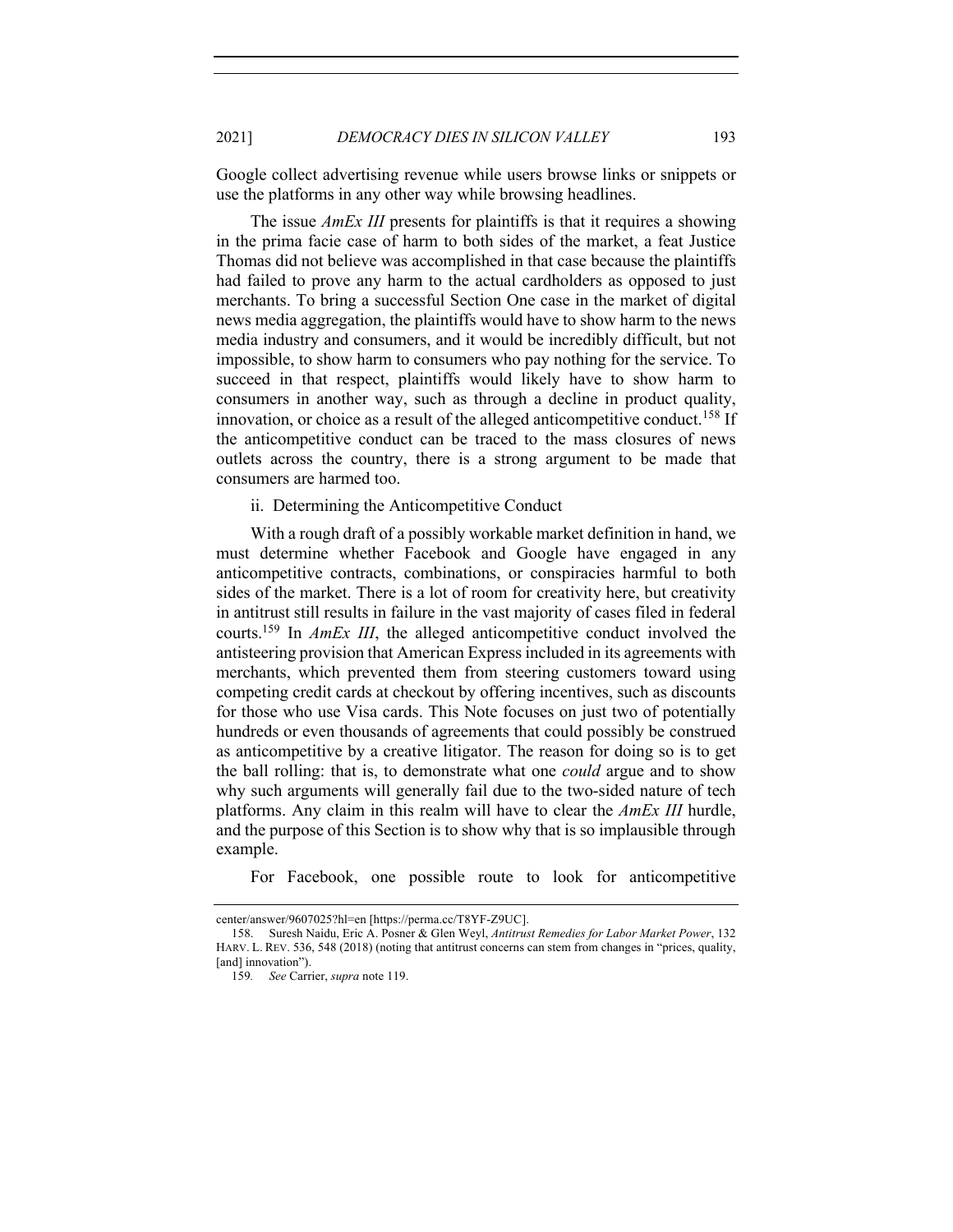agreements is in its "News Feed Publisher Guidelines," which any news outlet wishing to be featured in Facebook News must comply with, like the agreements that American Express requires merchants to accept before they can accept their cards.<sup>160</sup> One such guideline that sticks out as a potential source of litigation for the creative antitrust plaintiff lies in the seemingly mundane prohibition on clickbait, which requires that news publishers "avoid posting clickbait."<sup>161</sup> Clickbait involves the use of short, exciting titles that "get<sup>[]</sup> attention and lure<sup>[]</sup> visitors into clicking on a link."<sup>162</sup> Facebook unilaterally determines what counts as clickbait and reserves the right to restrict publishers and pages frequently sharing such content. Because restriction means fewer views, fewer clicks, and ultimately less advertising revenue, such an outcome could prove devastating. But we need not worry, as Facebook assures us: the company is transparent about what it expects from headlines posted on Facebook by publishers. For example, Facebook suggests "[d]escrib[ing] the story," not "sensationaliz[ing] the topic," and not "[w]ithhold[ing] information in a headline."<sup>163</sup> While this policy may have the effect of limiting annoying articles with titles like "Don't Eat THIS Food in 2021!" on Facebook's newsfeed, there is also a potentially sinister effect resulting from the policy. Because Facebook encourages (or in practice requires) so much to be included in those headlines or snippets posted by publishers on Facebook News, those scrolling through their newsfeeds may feel like they "get" the gist of the article just by reading the headline, meaning they are less likely to click on the article and actually provide any advertising revenue to the publisher. Thus, Facebook's prohibition on "clickbait" may actually serve to keep people on Facebook, debating the merits of a headline or short summary of an article in the "comments" section without ever having visited the publisher's website.<sup>164</sup> Just as the plaintiffs in the *AmEx III* case argued that the antisteering provisions wrongfully increased merchants' fees, so too could news media plaintiffs argue that this provision in the Facebook News agreement

<sup>160</sup>*. See News Feed Publisher Guidelines*, FACEBOOK (2021), https://www.facebook.com/busi ness/help/872613956197195?id=193136622109756&recommended\_by=503640323442584 [https://per ma.cc/5RVZ-C3HM].

<sup>161.</sup> *How to Avoid Posting Clickbait on Facebook*, FACEBOOK (2021), https://www.facebook.com/ business/help/503640323442584?id=208060977200861&recommended\_by=718033381901819 [https:/ /perma.cc/CGC2-QHLK].

<sup>162</sup>*. Id.* 

<sup>163</sup>*. See id.*

<sup>164.</sup> There is also the possibility of getting a succinct summary, sometimes called a "TLDR," of an article in the comments themselves, meaning that the journalist's article is effectively removed from the site, cut to pieces, and restitched in a condensed manner on the platform's website. This happens all the time on Reddit, for example, with the use of the "AutoTLDR" bot, which automatically generates summaries of external articles on the Reddit platform. *See* autotldr (@u/autotldr), *[FAQ] AutoTLDR Bot*, REDDIT (Apr. 3, 2015, 7:34 AM), https://www.reddit.com/r/autotldr/comments/31b9fm/faq\_autotldr\_bot [https://perma.cc/Y47L-2H87].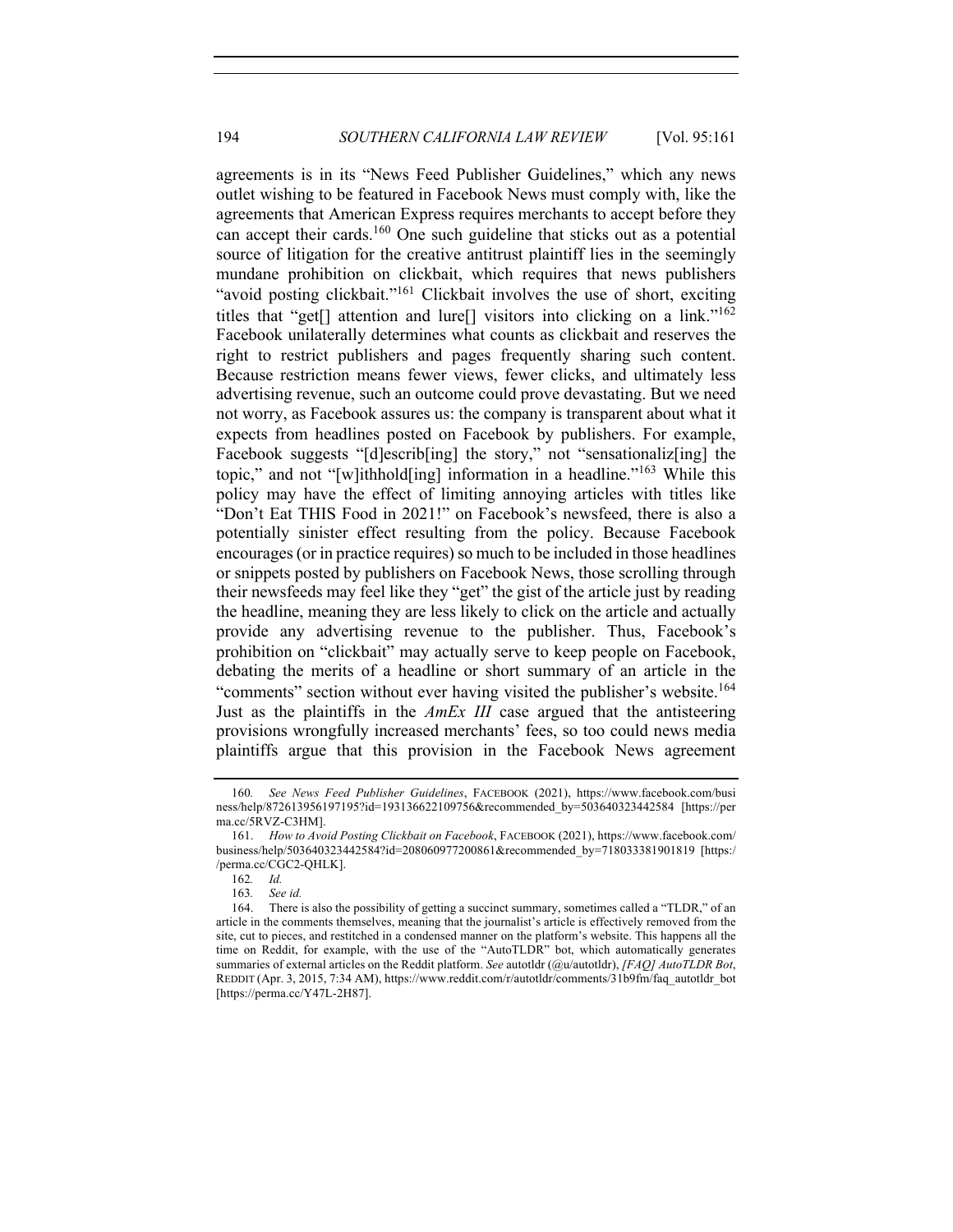wrongfully siphons revenue from news publishers, resulting in fewer publishers, less competition, and poorer quality for consumers.

Google News likewise has a series of content policies that must be followed by publishers wishing to have articles featured in the platform's news-specific search results. One such policy that may be brought to light is Google's prohibition on news publishers having a significant number of advertisements or promotional materials on their sites. Google's policy states that "[a]dvertising and other paid promotional material on . . . pages shouldn't exceed . . . content."<sup>165</sup> However, Google profits from advertising. And media publishers do not get anything from having their links merely featured in Google News—users actually have to click on the links. This prohibition on significant advertising could be argued to wrongfully rob news publishers of advertising revenue if and when users actually do click on the links featured in Google News. By prohibiting news publishers from having many ads, Google limits the revenue news publishers can generate, meaning that the cost for publishers to generate articles is effectively higher. Higher costs for publishers are passed on to consumers through poorer quality journalism, the necessity for subscription fees to sustain the journal, or even the closure of the publisher altogether, potentially leaving the market less competitive.

Neither Facebook nor Google's conduct as outlined above will likely get plaintiffs far in a Section One case, however. In fact, filing such a suit might get them laughed out of court. The *AmEx III* decision effectively requires that plaintiffs, to satisfy their prima facie case, resolve the merits of the case in one step prior to discovery. Unlike a traditional rule of reason analysis, which would allow plaintiffs to proceed if they provided enough of a case to warrant an explanation from the defendant, who is in a better position to understand and explain the conduct at issue, the *AmEx III* decision forces plaintiffs to effectively resolve the merits of the case at hand before any discovery can be performed; this is why it is so difficult for plaintiffs to win under *AmEx III*. Players in the news media industry wishing to bring suit likely do not have the familiarity with contracts that Facebook and Google are engaged in to effectively present a case and balance the procompetitive justifications with the seemingly anticompetitive conduct prior to conducting any discovery. Even if they did, establishing harm to both sides of the market, which includes consumers who are receiving news for free, would be incredibly difficult: imagine the frivolity of actually arguing that prohibitions on clickbait or sweeping advertisements are bad for consumers

<sup>165.</sup> *Google News Policies*, GOOGLE (2021), https://support.google.com/news/publisher-center/ answer/6204050?hl=en&ref\_topic=9603441 [https://perma.cc/WEJ8-5CPX].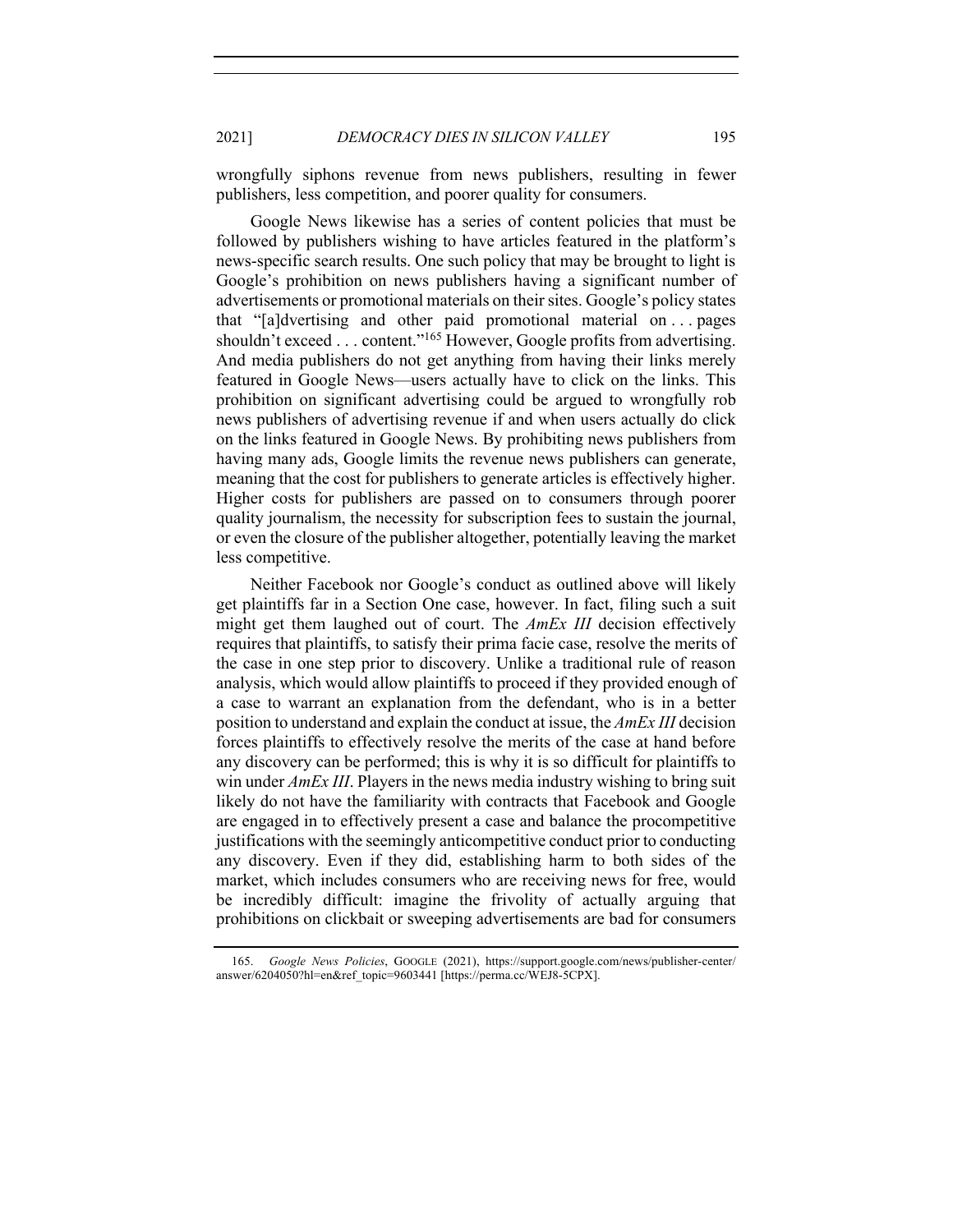when Facebook and Google could easily supply mountains of data in response about effective means of quality control. Moreover, those players in the media industry that may have familiarity with such deals, such as Facebook and Google's news partners, likely are not eager to bring suit against the companies partially subsidizing their continued existence. In short, the potential claims outlined above sound frivolous and strange because they frankly are; absent a significant investment into market reports or the discovery process (which plaintiffs are unlikely to get to in the first place), it does not appear that media plaintiffs stand much of a chance at all in the status quo to get past even the first step of the rule of reason analysis. But this does not mean that such possible plaintiffs should cease to be vigilant or give up all hope going forward.

In sum, defining the market, establishing market power, and establishing anticompetitive conduct to both sides of the market each present unique and difficult hurdles for news media plaintiffs to overcome in Section One cases. This challenge is made even more difficult due to *AmEx III*'s requirement that plaintiffs essentially perform a balancing test prior to conducting any discovery. This Note does not comment on whether *AmEx III* was correctly decided. Rather, this Note acknowledges the recent precedent that district courts must now adhere to when deciding whether a plaintiff in a case involving a two-sided platform has succeeded in establishing a prima facie case. Even if a news publisher could fund such a suit, the case likely would not get far.

Maybe, then, the solution to Facebook and Google's domination is not in antitrust enforcement but rather an exemption to antitrust enforcement, such as that made available to labor unions. Even just having the conversation may prove beneficial, as discussed via an empirical example below.

# C. CONGRESSIONAL INTERFERENCE

# 1. Empirical Success? The Western Union Telegraph-News Monopoly

"[T]he power 'of influencing public opinion . . . is possessed by those who control the telegraph.' "<sup>166</sup>

There is nothing novel about Congress granting exceptions to the antitrust laws. Congress has, for example, explicitly authorized the existence of labor unions, which would otherwise violate Section One of the Sherman

<sup>166.</sup> Menahem Blondheim, *Rehearsal for Media Regulation: Congress Versus the Telegraph-News Monopoly, 1866-1900*, 56 FED. COMMC'NS L.J. 299, 310 (2004) (quoting S. REP. NO. 42-242, at 4 (1872)).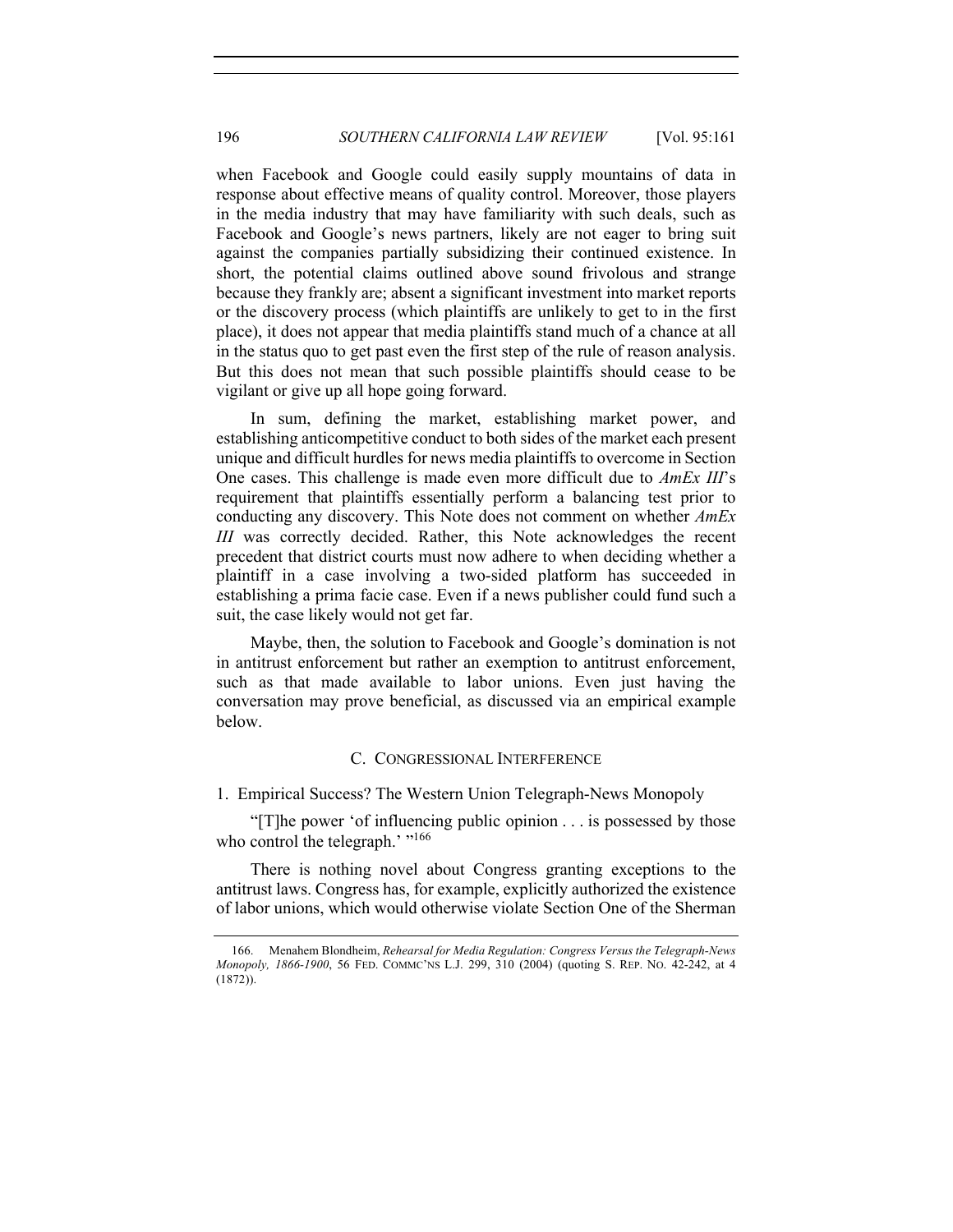Act.<sup>167</sup> The possibility of a union-like exception for players in the media industry to increase bargaining and negotiation power with Facebook and Google is explored in the following Sections. First, however, this Section takes us back in time. Drawing on eerie parallels between the contemporary struggles of the media industry and those suffered by newspapers in the late nineteenth century decades before the Sherman Act was passed, this Section asks whether the mere threat of congressional action, antitrust-related or not, might put players in the journalism industry in a better position to negotiate with Facebook and Google, just as Congress, "by merely staging the debates," once did to help curtail Western Union's control over the media industry that so desperately relied on its infrastructure and services to reach audiences and disseminate the news.<sup>168</sup>

Long before the Sherman Act and its prohibition of monopolization became law, the Western Union telegraph monopoly dominated the news dissemination business. In a mere twenty years, the telegraph industry, through a series of consolidations and exits beginning in 1851, went from having seventy-five competitive players to one dominant firm: Western Union.169 By 1870, Western Union had almost 4,000 offices, and two decades later, the company had over 19,000 offices, establishing itself as the de facto monopolist in the telegraph industry. $170$ 

Like the Internet today, the telegraph allowed for the (relatively) quick dissemination of information, including news. Due to its monopolist status, Western Union was relied on by many businesses, including those in the journalism industry. To get news from New York to California, companies like the Associated Press relied on Western Union's telegraphs.<sup>171</sup> Indeed, "Western Union's vast system sustained the distribution of uniform [Associated Press] telegraphic news reports to the press of the entire country."<sup>172</sup> On the one hand, Western Union's infrastructure allowed for news to spread across the country at unprecedented speeds. On the other hand, Western Union's monopoly power meant that firms like the Associated Press were entirely reliant on it to function, and this created the opportunity for Western Union to abuse its power to disseminate media information.<sup>173</sup>

<sup>167</sup>*. See* Clayton Act of 1914, 15 U.S.C. § 17.

<sup>168</sup>*.* Blondheim, *supra* note 166, at 312.

<sup>169.</sup> B. Zorina Khan, *Antitrust and Innovation Before the Sherman Act*, 77 ANTITRUST L.J. 757, 780 (2011).

<sup>170</sup>*. See id.*

<sup>171</sup>*. See* Blondheim, *supra* note 166, at 309 (noting that "[t]here [was] no industry" that was not at the "mercy" of Western Union).

<sup>172</sup>*. Id.* at 309–10.

<sup>173</sup>*. See id.* at 309 ("Thus, monopoly was thought to affect the marketplace of ideas, stifling public debate and bringing about a monolithic public sphere.").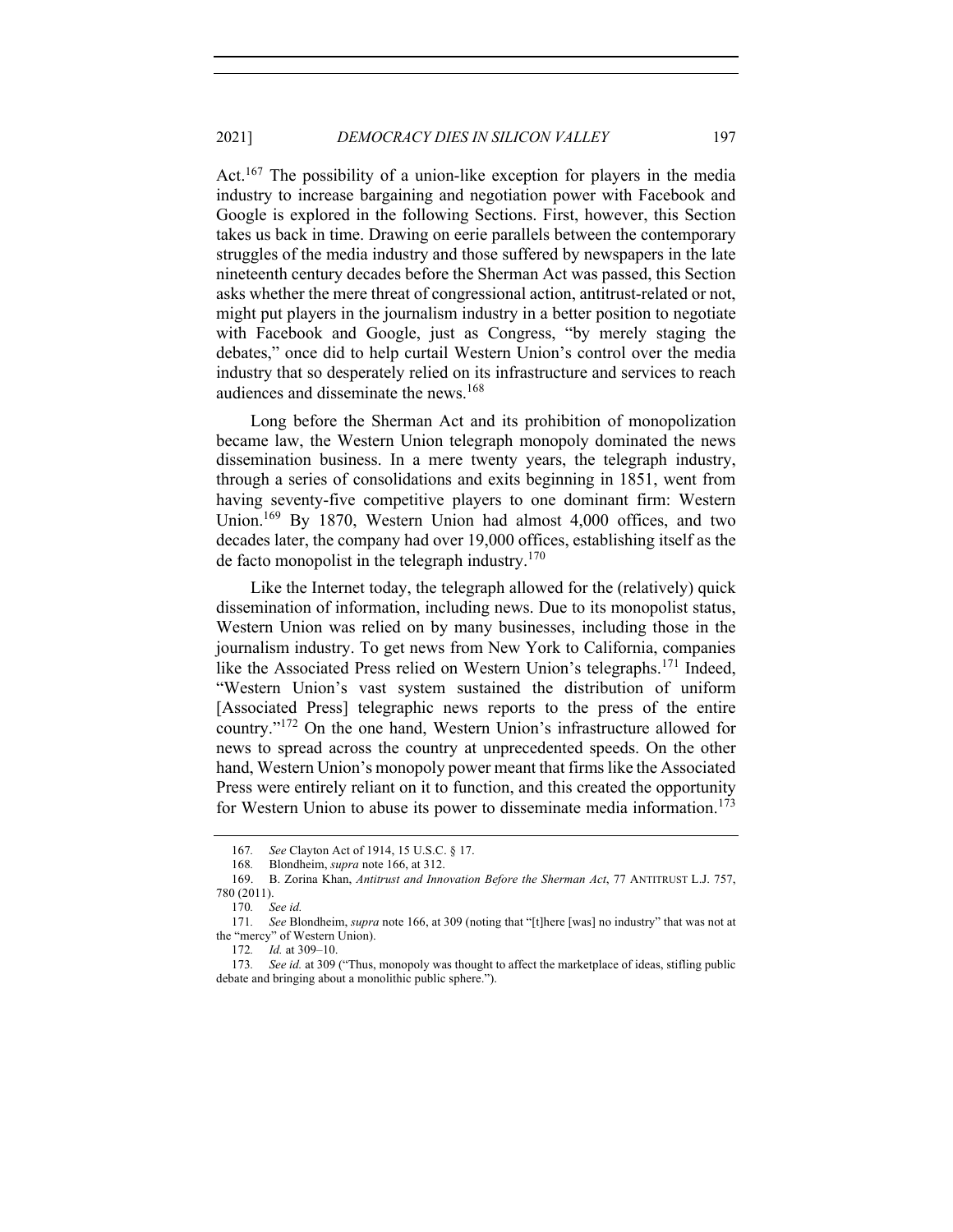#### Sound familiar?

These fears were espoused by both the media industry and Congress. Debates on the Senate floor voiced concern that "[a]n unscrupulous person who controlled the wires would become the 'master of the press,' and could 'give to the news of the day such a color as he chose, and thus fatally pollute the very fountain of public opinion.' "<sup>174</sup> Fears of Western Union's potential media takeover were also not unfounded.<sup>175</sup> Western Union bound those media companies relying on its lines to contracts that would not allow journalists "to support any other telegraph company" and "even extended to a dictum not to 'speak in disparaging terms of the Western Union Telegraph Company.' "<sup>176</sup> Ironically, the fears of government suppression of free speech and the news media that inspired the drafting of the First Amendment ended up being realized not by government, but rather by private enterprise.<sup>177</sup>

To "free the press" from private tyranny, Congress began "searching" for solutions.<sup>178</sup> However, the representatives "made no headway in solving the problem of monopoly in news" through the passage of any laws.<sup>179</sup> But their efforts on the Senate and House floors were not in vain. Indeed, those debates on the floors "affected the newswire business significantly."<sup>180</sup> Senator Benjamin Gratz Brown of Missouri had garnered support for a "telegraph reform resolution" that the Senate considered taking up, and that support alone was enough to scare Western Union into abandoning "a plan to venture into the news vending business on its own account."<sup>181</sup> Recognizing Western Union's fear of regulatory legislation and the monopolist's desire to appear supportive of, rather than detrimental to, a free and diverse press, media industry players were able to negotiate better and less restrictive contracts with Western Union.<sup>182</sup> Thus, Congress "had succeeded in defending the press by merely threatening to make laws that

<sup>174</sup>*. Id.* at 310 (citing S. REP. NO. 42-20, at 4 (1872)).

<sup>175</sup>*. Id.* at 311 ("[I]ndifference to the danger of Western Union's monopoly was hardly an oversight.").

<sup>176</sup>*. Id.* at 311–12.

<sup>177</sup>*. Id.* at 312 ("It was not the government making laws to abridge press freedom for its own interests; it was rather a powerful monopolistic corporation wielding a dominant technology and making business arrangements that restricted freedom of the press."). *See generally* GREGORY A. BORCHARD, A NARRATIVE HISTORY OF THE AMERICAN PRESS 70–73 (2019) (discussing the telegraph industry's impact on journalism).

<sup>178.</sup> Blondheim, *supra* note 166, at 312.

<sup>179</sup>*. Id.* 

<sup>180</sup>*. Id.* 

<sup>181</sup>*. Id.* at 312–13.

<sup>182</sup>*. See id.* at 313 ("It would therefore appear that by the mere threat of wielding regulatory powers, Congress managed to strike a blow for press freedom and against capitalist control.").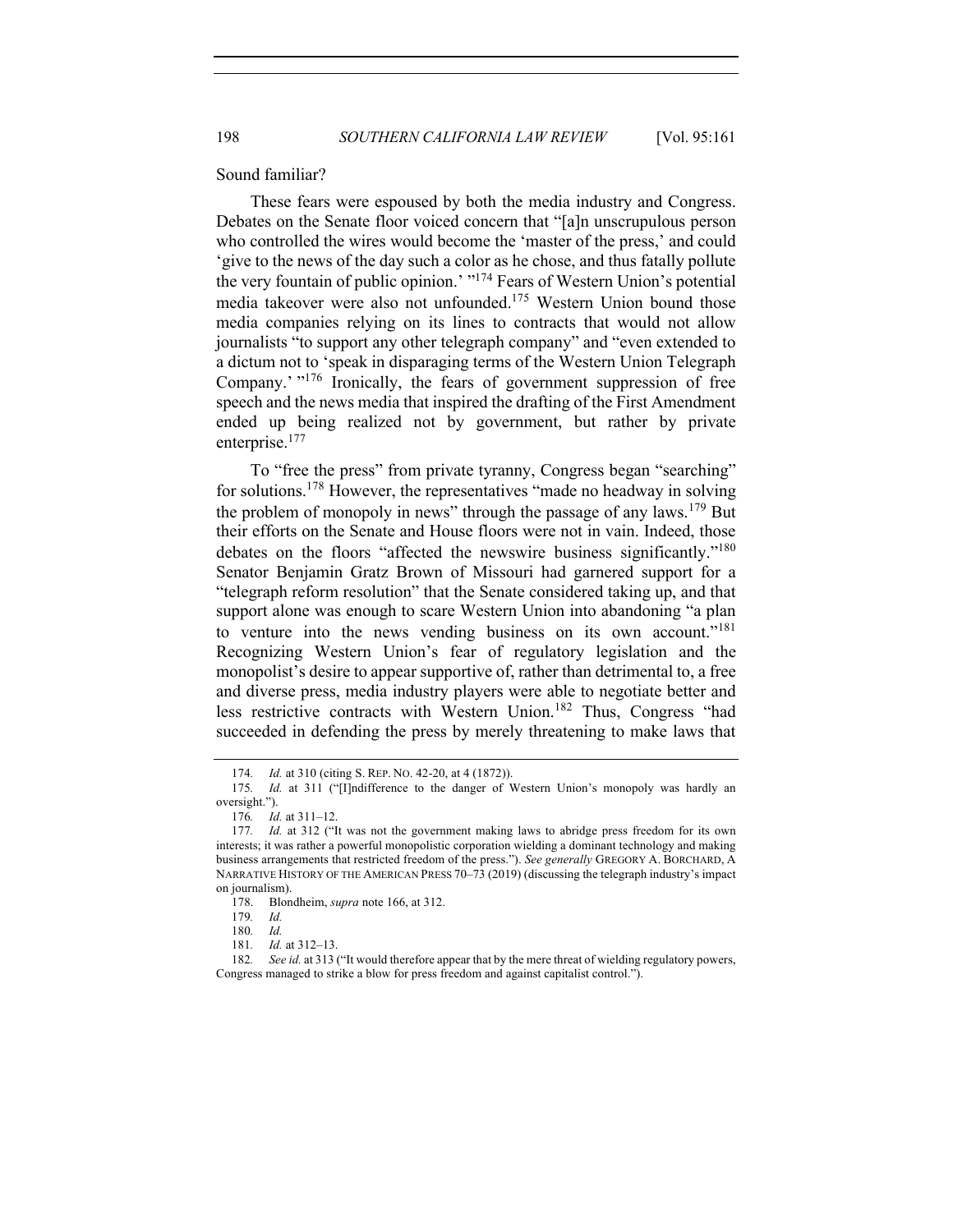would prevent the abridgment of the latter's freedom."<sup>183</sup>

Facebook and Google are in many ways the Western Union telegraph monopoly of the twenty-first century, existing as behemoths that control the infrastructure by which the news is delivered to millions upon millions of consumers.184 Facebook and Google control if and how a tremendous amount of information in people's lives is presented to them, and, as such, the two have tremendous power. Google, for example, was fined 2.7 billion dollars in 2017 by the European Union after a seven-year investigation into the company's practices for "manipulat[ing] search results" in a manner that gave an "illegal advantage" to its own services while harming others.<sup>185</sup> The Alphabet empire is massive, and Google is venturing into territory that the threat of congressional regulation dissuaded Western Union from going: creating its own content to disseminate over its search engine. In 2006, for instance, Google acquired YouTube, the popular video-sharing platform,  $186$ and YouTube videos now feature prominently in Google's search results.<sup>187</sup> Such practices are potentially concerning in the news media market as both Facebook and Google partner with news organizations that will feature on users' newsfeeds and in their search results. Facebook, for example, struck deals with Bloomberg and Dow Jones in 2019 to feature stories on the platform's "news page."<sup>188</sup> And the Rupert Murdoch–controlled media company, News Corporation, just recently reached an agreement with Google to develop a subscription platform and share the advertising revenue.<sup>189</sup> Such deals generate obvious concerns that Facebook and Google

<sup>183</sup>*. Id.* at 313–14.

<sup>184</sup>*. See* Elisa Shearer & Amy Mitchell, *News Use Across Social Media Platforms in 2020*, PEW RSCH. CTR. (Jan. 12, 2021), https://www.journalism.org/2021/01/12/news-use-across-social-mediaplatforms-in-2020 [https://perma.cc/3DAV-DN4J] (finding that "[a]bout half of U.S. adults" report getting news on social media "often" or "sometimes" and that "about a third (36%) of Americans" get news from Facebook "regularly"); Kamil Franek, *How Google News Makes Money: Business Model Explained*, KAMIL FRANEK (Dec. 17, 2019), https://www.kamilfranek.com/how-google-news-makesmoney/#:~:text=We%20know%20that%20the%20number,(it%20is%20an%20estimate) [https://perma. cc/23JR-7KBG] (estimating that around 280 million people use Google News annually).

<sup>185.</sup> Tony Romm, *Europe Has Fined Google \$2.7 Billion for Manipulating Search Results*, VOX (June 27, 2017, 6:13 AM), https://www.vox.com/2017/6/27/15878980/europe-fine-google-antitrustsearch [https://perma.cc/5EF2-37WB].

<sup>186.</sup> Victor Luckerson, *A Decade Ago, Google Bought YouTube—and It Was the Best Tech Deal Ever*, THE RINGER (Oct. 10, 2016, 8:30 AM), https://www.theringer.com/2016/10/10/16042354/googleyoutube-acquisition-10-years-tech-deals-69fdbe1c8a06 [https://perma.cc/4USQ-QQ37].

<sup>187.</sup> Search for "funny cat videos" using Google's search engine and see how many pages you can go before finding a link to something other than a YouTube video.

<sup>188.</sup> *See* Anna Nicolaou & Alex Barker, *Facebook Picks Winners and Losers Ahead of News Page Launch*, FIN. TIMES (Oct. 22, 2019), https://www.ft.com/content/ba031844-f3e3-11e9-a79c-bc9acae3b6 54 [https://perma.cc/QQ5X-2UKY].

<sup>189.</sup> Helen Coster, *News Corp Signs News Partnership Deal with Google*, FIN. POST (Feb. 17, 2021), https://financialpost.com/pmn/business-pmn/news-corp-signs-news-partnership-deal-with-google -5 [https://perma.cc/ALL6-FWHN].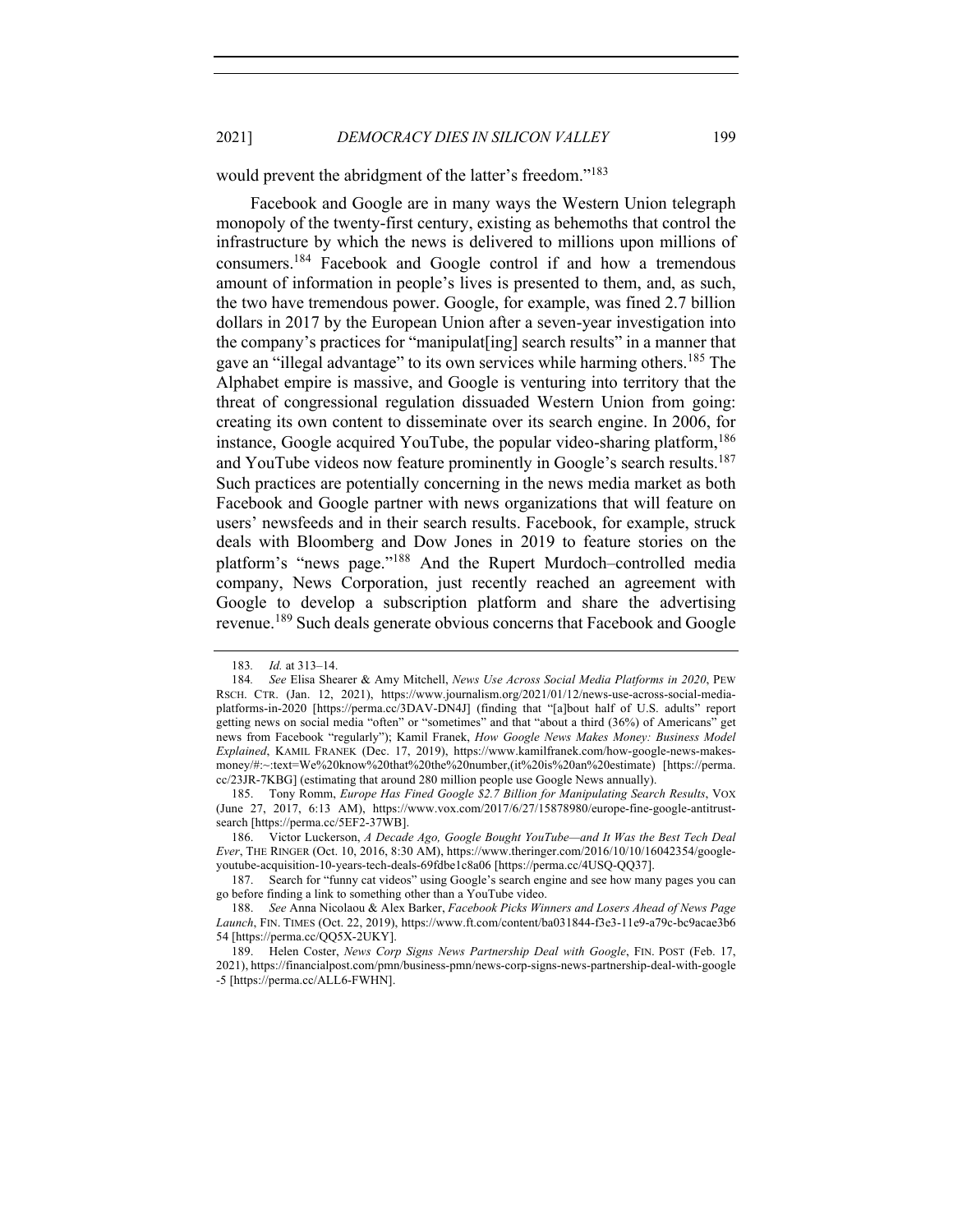will suppress journalism not generated in partnership with the tech platforms or even coerce those companies they do contract with: a similar concern voiced by Congress nearly 150 years ago in response to Western Union's dealings with the media industry.

Legislative action is (very slowly) happening, and senators like Amy Klobuchar, a sponsor of legislation to temporarily exempt publishers from antitrust laws, may unknowingly be walking in the dust-filled steps of Senator Gratz Brown. The Western Union monopoly feared regulation, and perhaps Facebook and Google fear the same, especially in light of the antitrust litigation brought by the Justice Department, the Federal Trade Commission, and several states that Facebook and Google are fighting off at the time of this writing, not to mention the battles that Facebook and Google have been fighting in Australia, France, and Spain over paying for news.<sup>190</sup> To avoid further legal battles, Facebook and Google may vow to support the journalism industry further or voluntarily increase transparency in their algorithms that choose the articles presented to consumers. Maybe Facebook and Google will react to apparent legislative action without the need for costly and timely litigation or even a passed bill; they may see it as more cost effective and better for public relations if they simply fund journalism on their own rather than spend resources to fight off laws requiring them to. However, that is unlikely to be the case unless such legislation finds its way into the limelight; Facebook and Google will not be motivated to react unless there is a plausible chance of regulation or, as discussed below, an antitrust exemption. As such, the bipartisan recognition of an issue with the way Facebook and Google currently operate to disseminate the news amongst millions of Americans may itself create some change, but the House and Senate must first have those debates, just as they did in an effort to curtail Western Union and "free the press" way back before the Sherman Act itself was even passed.

2. The Journalism Competition and Preservation Act: What an Exemption to the Antitrust Laws for the Media Industry Might Look Like

In 2019, Republican Senator John Kennedy introduced the Journalism Competition and Preservation Act of 2019, a bill with bipartisan co-

<sup>190</sup>*. See generally* John D. McKinnon, *These Are the U.S. Antitrust Cases Facing Google, Facebook and Others*, WALL ST. J. (Dec. 17, 2020, 3:17 PM), https://www.wsj.com/articles/these-arethe-u-s-antitrust-cases-facing-google-facebook-and-others-11608150564 [https://perma.cc/B3EA-GVQ 3]. Most recently, France's antitrust authorities fined Google 500 million euros "for failing to negotiate in good faith with French publishers in a dispute over payments for their news." Kelvin Chan & Angela Charlton, *Google Fined \$592 Million in Dispute with French Publishers*, SEATTLE TIMES (July 15, 2021, 11:46 AM), https://www.seattletimes.com/business/google-fined-592-million-in-dispute-with-frenchpublishers [https://perma.cc/R8SX-E7XL].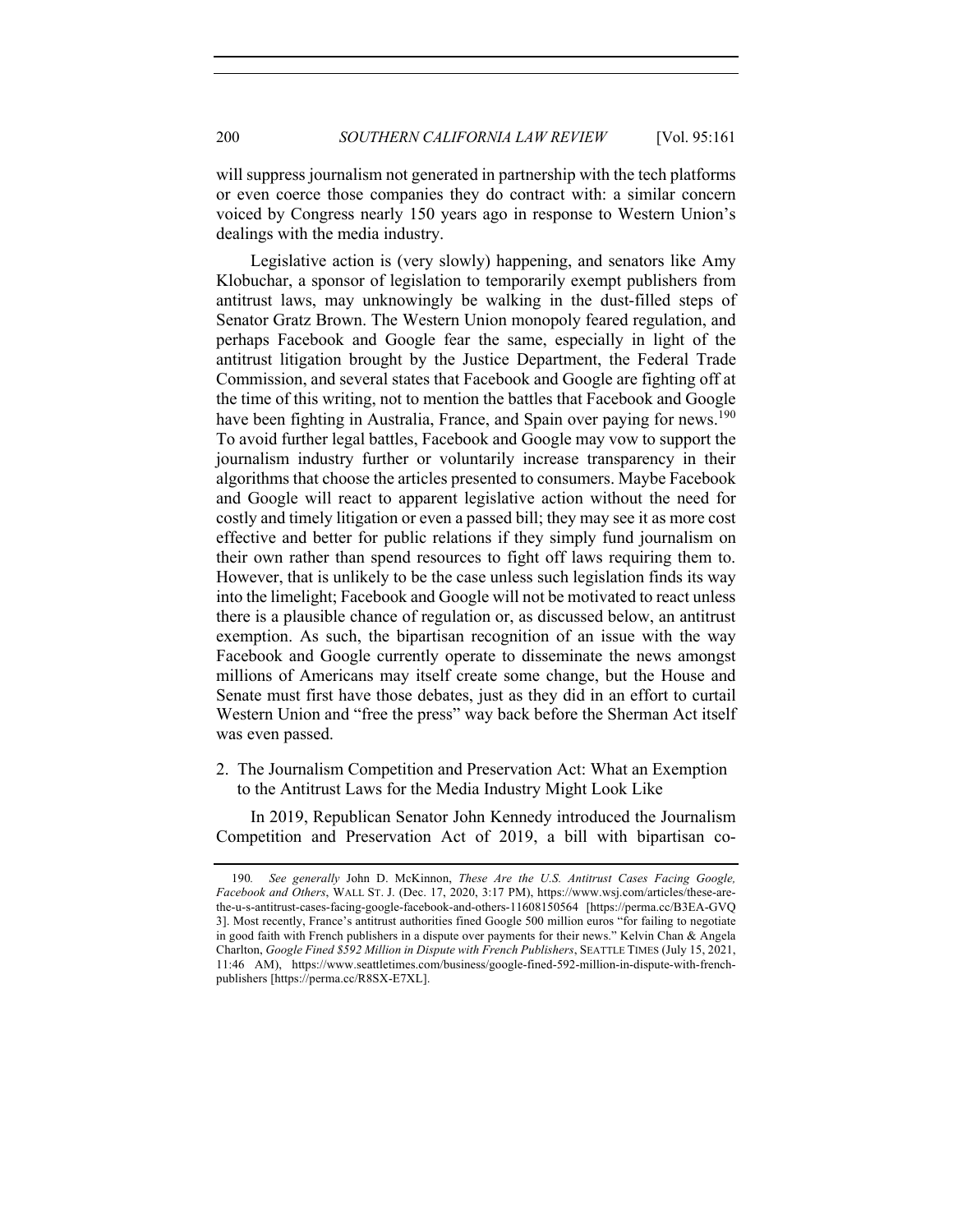# 2021] *DEMOCRACY DIES IN SILICON VALLEY* 201

sponsorship from the likes of Amy Klobuchar, Cory Booker, Rand Paul, and Mitch McConnell.<sup>191</sup> A similar bill was introduced in the House of Representatives by Democratic Representative David Cicilline with bipartisan co-sponsorship as well.<sup>192</sup> Both bills died in their respective judiciary committees. The proposed law would grant a four-year exemption or safe harbor from the antitrust laws for "news content creators," which the bill defines as "any print or digital news organization" with "a dedicated professional editorial staff that creates and distributes original news and related content concerning local, national, or international matters of public interest on at least a weekly basis" that "is commercially marketed through subscriptions, advertising, or sponsorship."<sup>193</sup> The exemption would allow publishers to "collectively withhold content from, or negotiate with, an online content distributor regarding the terms on which the news content . . . may be distributed" if "the coordination between the news content creators is directly related to and reasonably necessary for negotiations with an online content distributor."194 The idea behind the law would be to allow for an exemption to antitrust laws to allow competitors such as the *New York Times* and *Washington Post* to engage in anticompetitive horizontal contracts and agreements in an effort to negotiate better terms with online content distributors like Facebook and Google. In an era rampant with the spread of disinformation in which eighty-six percent of Americans get news from digital devices like smartphones, the bipartisan coalition of lawmakers supporting the bill believes that the only way for good, honest journalism to survive is to allow those publishers to engage in anticompetitive conduct. $195$ 

Although the proposed law sat dormant in committee for a year and a half, it has recently made a comeback. Senator Klobuchar and Representative Cicilline introduced the Journalism Competition and Preservation Act of 2021 on March 10,  $2021$ .<sup>196</sup> Although both bills were introduced by

<sup>191.</sup> Journalism Competition and Preservation Act of 2019, S. 1700, 116th Cong. (2019); *Cosponsors: S.1700—116th Congress (2019–2020)*, LIBRARY OF CONG., https://www.congress.gov/ bill/116th-congress/senate-bill/1700/cosponsors [https://perma.cc/4B3C-ZCT9].

<sup>192.</sup> Journalism Competition and Preservation Act of 2019, H.R. 2054, 116th Cong. (2019); *Cosponsors: H.R. 2054—116th Congress (2019–2020)*, LIBRARY OF CONG., https://www.congress.gov/ bill/116th-congress/house-bill/2054/cosponsors [https://perma.cc/WEG3-WNBH].

<sup>193.</sup> S. 1700, § 2.

<sup>194</sup>*. Id.*

<sup>195</sup>*. See* Elisa Shearer, *More than Eight-in-Ten Americans Get News from Digital Devices*, PEW RSCH. CTR. (Jan. 12, 2021), https://www.pewresearch.org/fact-tank/2021/01/12/more-than-eight-in-tenamericans-get-news-from-digital-devices [https://perma.cc/VUM4-9QWR]; Lisa Marshall, *Who Shares the Most Fake News? New Study Sheds Light*, CU BOULDER TODAY (June 17, 2020), https://www. colorado.edu/today/2020/06/17/who-shares-most-fake-news-new-study-sheds-light [https://perma.cc/C DY6-L7EY] (reporting that Facebook is a "fertile breeding ground" for the spread of disinformation).

<sup>196</sup>*. See Factbox: How U.S. Bills Would Help News Media Negotiate with Facebook, Google*,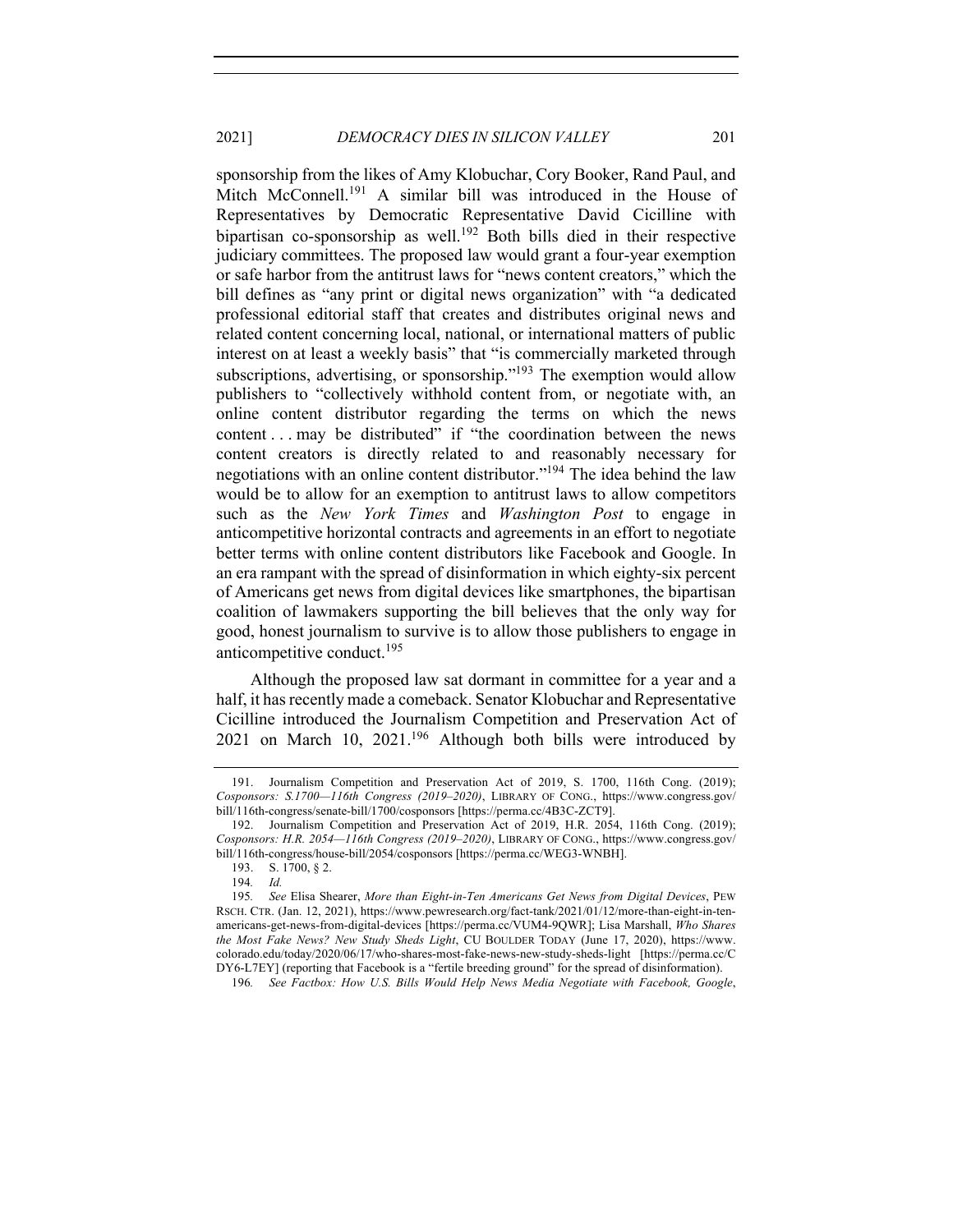Democrats, they have bipartisan support, and Republicans John Kennedy and Ken Buck have both stated that they will sponsor the bills. <sup>197</sup> The bill is very similar to its 2019 predecessor and would allow for antitrust exemptions to online content distributors with at least one billion monthly active users, meaning the bill is undoubtedly targeting Facebook and Google.<sup>198</sup>

The bill is especially popular with the News Media Alliance, a trade association representing about 2,000 news organizations in the United States.<sup>199</sup> The News Media Alliance believes the bill would give publishers "a fighting chance with the tech platforms" Facebook and Google, which it terms "the Duopoly."<sup>200</sup> The association has advocated for the passage of such a bill for years, and it believes that, absent such legislation, "news publishers will have no capacity to collectively fight for their futures."<sup>201</sup> David Chavern, the President and CEO of the News Media Alliance, argues that "Facebook and Google exert their dominance over the digital marketplace, setting the rules for news publishers" while simultaneously "captur[ing] the vast majority of all digital advertising dollars."202 One issue Chavern highlights is that "when users do finally click [on a link], news publishers may receive less than half of every advertising dollar" due to Facebook and Google's ability to "set<sup>[]</sup> the rules" as a result of the media industry's lack of bargaining power and inability to negotiate at arm's length.<sup>203</sup> "It is simply not possible for most individual news publishers to challenge the basic terms offered by the online behemoths." $^{204}$  Chavern says the News Media Alliance and online publishers are not seeking handouts or subsidies but rather "the opportunity to seek better deals . . . and to work with the platforms, rather than against them, to build a better future for news."<sup>205</sup>

As more Americans access the news through digital devices and online platforms, media companies have been forced to adapt. The issue, however, is that many publishers are not in a position to negotiate with Facebook and Google's standard terms, which can rob the media industry of advertising

REUTERS (Mar. 10, 2021, 12:52 PM), https://www.reuters.com/article/us-tech-antitrust-media-factboxidUSKBN2B22NC [https://perma.cc/FV8M-PMV3].

<sup>197</sup>*. Id.* 

<sup>198</sup>*. Id.*

<sup>199.</sup> *About Us*, NEWS MEDIA ALL. (2021), https://www.newsmediaalliance.org/about-us [https:// perma.cc/6WC2-LDTY].

<sup>200.</sup> *News Media Alliance Applauds Members of House and Senate for Reintroducing Journalism Competition & Preservation Act*, NEWS MEDIA ALL. (Mar. 10, 2021), https://www.newsmediaalliance. org/release-news-media-alliance-applauds-members-of-house-and-senate-for-reintroducing-journalismcompetition-preservation-act [https://perma.cc/CLD6-SP49].

<sup>201</sup>*. Id.*

<sup>202.</sup> Chavern, *supra* note 14.

<sup>203</sup>*. Id.*

<sup>204</sup>*. Id.*

<sup>205</sup>*. Id.*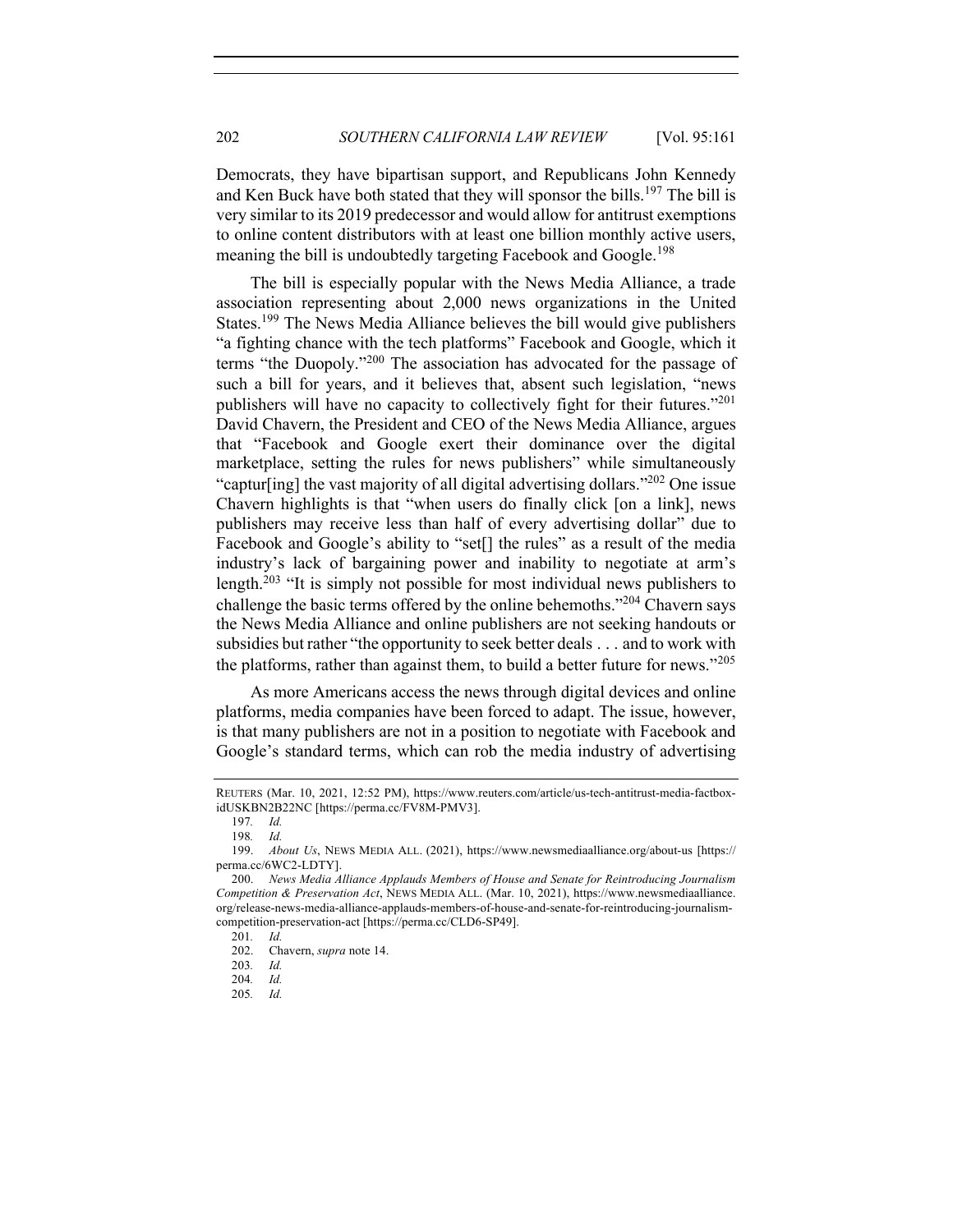dollars. A demand for an increased cut of advertising revenue or payment for snippets that Facebook and Google profit from could simply lead to the publisher being blacklisted by the tech platforms. This has created a "Faustian bargain" for news outlets who want to reach the billions of users on Facebook and Google but cannot do so without adhering to terms that may ultimately bleed the publisher dry or result in cheaper, poorer-quality articles intended to draw attention and clicks rather than truly inform the public about significant events in local, national, and international spheres.<sup>206</sup> Perhaps, then, the answer is to allow the *New York Times* and the *Washington Post*, or even small players like the *Hungry Horse News* and the *Whitman Wire*, to come together and refuse to provide content to Facebook and Google without an increased cut of the ad pie. However, though the Journalism Competition and Preservation Act is bipartisan and supported by the News Media Alliance, there are compelling reasons to suggest that its passage may not be the best idea for protecting the free and diverse press.

3. Reasons to Not Grant a "Safe Harbor" from Antitrust Laws for the Media

Any request for exemption from the antitrust laws should be met with stark skepticism. The ABA Section of Antitrust Law has noted that "Congress should grant antitrust exemptions and immunities rarely and only after rigorous consideration of the impact of the proposed exemption or immunity on consumer welfare."<sup>207</sup> Such exemptions should also be drafted very narrowly, so that "competition is reduced only to the minimum extent necessary to achieve the intended goal."<sup>208</sup> This Note does not take the position that antitrust exemptions are inherently bad, but rather that they should be granted only after significantly more research has been done than the amount done in the media industry's case. There are several concerns that possibly warrant curbing the Journalism Competition and Preservation Act at least until further research is completed. The first is that it is unclear such a safe harbor would actually work—that is, actually achieve the ends Congress wishes to bring about—and there is good reason to suspect it would

<sup>206.</sup> Mathew Ingram, *The Facebook Armageddon*, COLUM. JOURNALISM REV. (2018), https://www.cjr.org/special\_report/facebook-media-buzzfeed.php [https://perma.cc/XZN6-G6J5]. In a free and competitive market, there is typically no duty to deal, meaning it is generally okay for a company to choose whom it deals with. However, there are certain instances in antitrust in which such a duty to deal has been recognized. Such a discussion is beyond the scope of this Note, but for a general summary of the law surrounding unilateral refusals to deal, see generally Yongmin Chen, *Refusal to Deal, Intellectual Property Rights, and Antitrust*, 30 J.L. ECON. & ORG. 533 (2014).

<sup>207.</sup> Letter from Richard M. Steuer, Chair, Section of Antitrust L., to the House Judiciary Comm. 2 (Oct. 20, 2011), https://www.americanbar.org/content/dam/aba/administrative/antitrust\_law/at\_com ments\_20111020.authcheckdam.pdf [https://perma.cc/J9FD-Z8CM].

<sup>208</sup>*. Id.*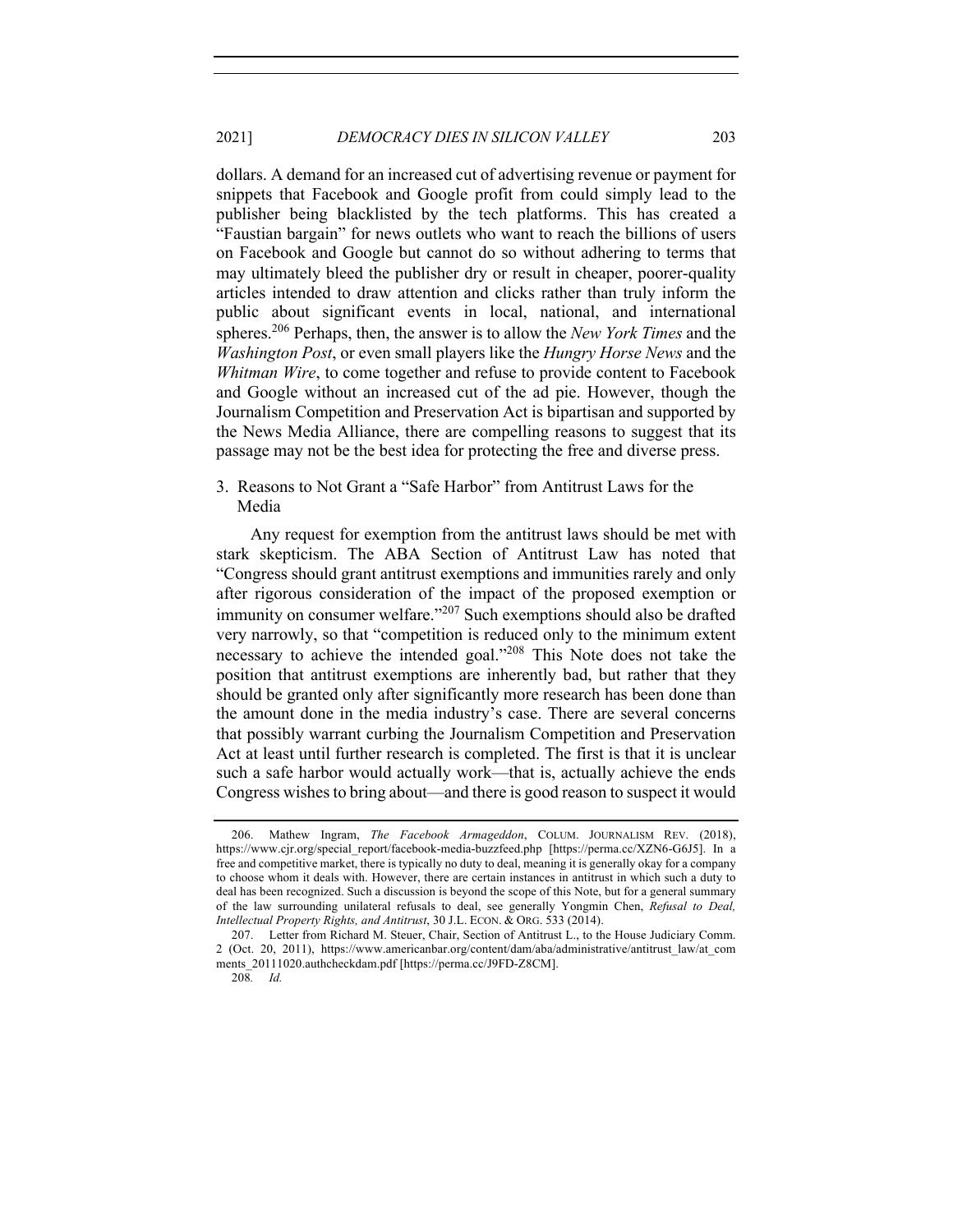not. Second, even though the Bill would allow for exemptions to the antitrust laws for the purpose of negotiating with online content distributors, there is concern that this is not narrowly tailored enough; indeed, publishers might claim that certain contracts and agreements are for the benefit of putting themselves in a better position to negotiate with the likes of Facebook and Google, but that reason may only be ancillary to or part of a broader scheme to engage in anticompetitive conduct that the exemption was not meant to legalize. The difficulty in parsing out a given "reason" for any action would cause trouble for antitrust enforcement against the media industry in areas that Congress never intended to authorize anticompetitive conduct in and could lead to detrimental consequences in publishers' dealings in other industries during the four-year exemption period. Finally, and this is partially tied to the first concern, the Bill would, even if "successful," likely only be so for the largest players—that is, the *New York Times* and *Washington Post*s of the world—who, when combined, actually may have some bargaining power at the table with Facebook and Google. Meanwhile, the small and local *Hungry Horse News* would likely only benefit if those larger players were successful in negotiating broad-sweeping deals that were better for all players in the media industry as opposed to just those big players at the table, and if those big players did not sacrifice the little guys at the bottom to get better particularized treatment from Facebook and Google at the expense of local journalism. Having helped the biggest players, Facebook and Google may feel that their obligations have been met, and the public may also turn a blind eye to the continued struggles of local journalism that may be exacerbated by the very legislation meant to preserve them.

The purpose of a safe harbor exemption for publishers would be to allow players in the media industry to cooperate in their negotiations with Facebook and Google, likely by threatening to withhold content unless the companies provide a greater cut of advertising revenue or sweeten the pot through some sort of direct payment. Although the House Subcommittee on Antitrust, Commercial, and Administrative Law briefly analyzed large tech platforms' concerning relationship with the journalism industry and even recommended the passage of "a narrowly tailored and temporary safe harbor" "[t]o address [the] imbalance of bargaining power," the efficacy of the safe harbor exemption is not discussed within that report.<sup>209</sup> Instead, the exemption appears to be more a last-ditch response to obvious concerns about the decline of the media industry.

There is simply no evidence that an exemption would actually create the opportunity for arm's length negotiations that the media industry seeks

<sup>209</sup>*.* INVESTIGATION, *supra* note 9, at 388.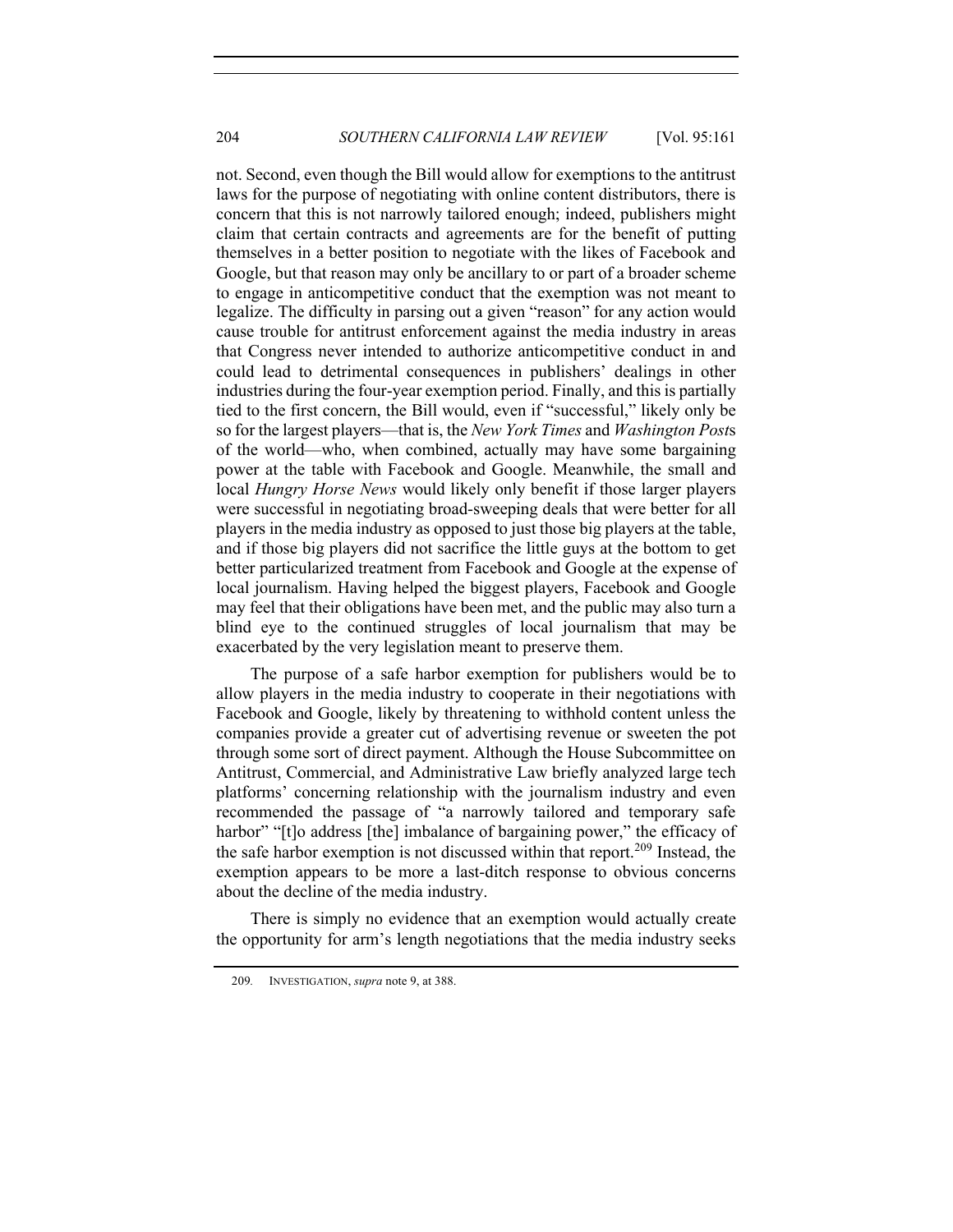to have. The media industry in general needs Facebook and Google's pipelines to reach readers far more than Facebook and Google need the media industry to keep users on their platforms, especially since the tech platforms began entering into partnerships with select publishers (who likely would not abandon their steady revenue streams and enter into normallyillegal deals for the mere possibility of increased ad revenue) to provide news content to them.<sup>210</sup> The media industry could create a "cartel," but it is difficult to imagine how an industry with thousands of players around the United States could effectively create and maintain a cartel that manages to overcome "the preeminent challenge that cartels face": cheating.<sup>211</sup> Indeed, the relatively low entry barriers to producing journalism might even encourage new players to enter the market, even if all of the biggest players manage to form an enforceable cartel. If the cost for Google and Facebook to pay publishers for content is less than the amount demanded (through increased digital ad revenue over time or otherwise) by the cartel, new media publishers may emerge to capitalize on the cartel's withholding of content. Another possibility is simply that Facebook and Google vertically integrate and create their own in-house publishing enterprises. There is also a stark lack of evidence that allowing even the largest publishers to organize would be enough. Even if the *New York Times*, *Washington Post*, and *Wall Street Journal* all agreed to negotiate with Google and Facebook together, it appears that those advocating for the Journalism Competition and Preservation Act are merely hoping that such joint bargaining power would be enough, whereas Facebook and Google might simply refuse to budge.<sup>212</sup>

Additionally, even if the hypothetical *New York Times* and *Washington Post* agreement allowed them to negotiate better deals with Facebook and Google, it is unlikely that those deals would benefit smaller, local publishers, the importance of which cannot be overstated and which guided much of the House Subcommittee's concerns. The media industry is still full of thousands of competitors, and it seems unlikely that the *New York Times* and *Washington Post* would be so kind as to invest resources into negotiating

<sup>210</sup>*. See* Sam Shead, *Facebook Pledges to Invest \$1 Billion in News After Australia Standoff Ends*, CNBC (Feb. 24, 2021, 12:36 PM), https://www.cnbc.com/2021/02/24/facebook-to-invest-1-billion-innews-over-next-three-years.html [https://perma.cc/78WW-UZC4].

<sup>211.</sup> Margaret C. Levenstein & Valerie Y. Suslow, *What Determines Cartel Success?*, 44 J. ECON. LITERATURE 43, 44 (2006).

<sup>212.</sup> Google and Facebook have in the past refused to serve entire countries when demands have been made for them to pay more for news. *See* Oscar Williams, *Google News Spain to Be Shut Down: What Does It Mean?*, GUARDIAN (Dec. 12, 2014, 6:00 AM), https://www.theguardian.com/medianetwork/2014/dec/12/google-news-spain-tax-withdraws [https://perma.cc/T7P5-XRCP]; Daniel Van Boom, *Facebook Pulled News in Australia. Here's Why That Matters Everywhere*, CNET (Feb. 17, 2021, 8:43 PM), https://www.cnet.com/news/facebook-pulled-news-in-australia-heres-why-that-matters-every where [https://perma.cc/D39B-UKR4].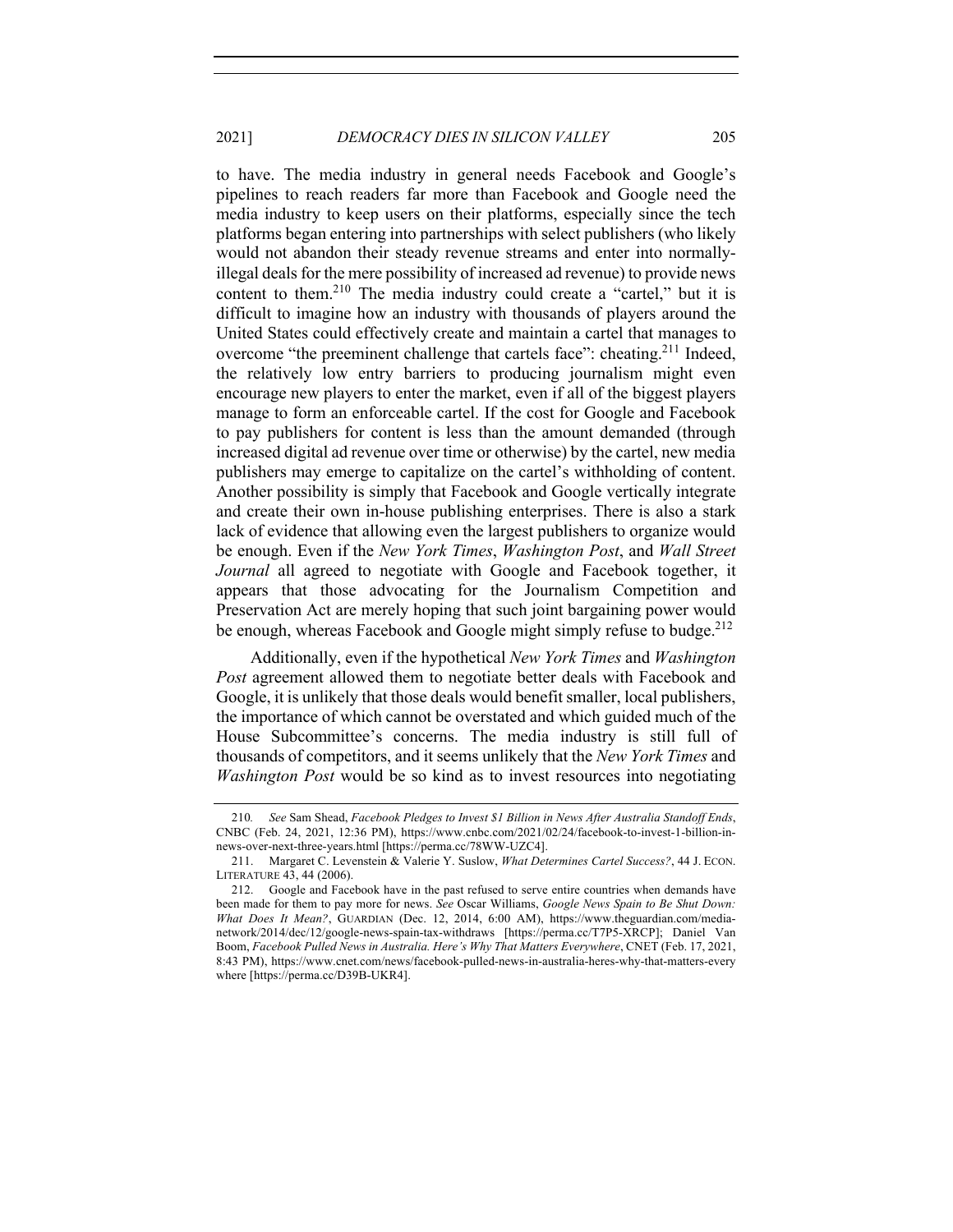broad-sweeping deals that would benefit the entire media industry when such a requirement is not in the Journalism Competition and Preservation Act. When faced with a choice between dramatically increased ad revenue for those currently at the table or a mere slight increase across the board for all players in the industry, it would seem contrary to the fiduciary obligations of those at the bargaining table for them to negotiate deals that benefit the entire industry; the *New York Times* is still a profit-seeking entity whose stock trades on the New York Stock Exchange, after all, and if it can throw the *Hungry Horse News* under the bus to further line its shareholders' pockets, why should it not do so? $2^{13}$ 

In short, the hypothetical success of a safe harbor seems more like a Hail Mary than the result of an articulated and well-researched study surrounding the economic consequences and probability of success of such an action. Before a four-year exemption to the antitrust laws is granted, more research must be done. Or, if legislators truly identify the free and diverse press, particularly at the local level, as a necessary public good in society, they may look toward alternative means of ensuring the industry's growth and success in the future.

# D. LOOKING ELSEWHERE

If the above Sections demonstrate anything, it is that neither antitrust enforcement targeting Facebook and Google nor a safe harbor exemption favoring the news media industry are likely solutions to the plights of struggling journalists and their communities around the country. However, just because antitrust is likely an inappropriate solution to legitimate issues in the media industry does not mean that there are no other possible avenues for legislators and private parties to pursue. An in-depth discussion of even just some of the possibilities is far beyond the scope of this Note, but it is worth highlighting three possible approaches going forward. The United States could mimic the likes of France and Australia and attempt to alter the copyright laws to force Facebook and Google to pay for those snippets of news articles that they feature on their websites. The government could also recognize the importance of journalism as a public good and create a subsidy system for news publishers, particularly those in currently underserved communities. Alternately, the government could do nothing, relying on

<sup>213.</sup> Of course, there are arguments regarding corporate social responsibility initiatives and "social license," and those who follow such theories would note that the *New York Times* might benefit from its relationship with local journalists and the public if it acted in the interests of local journalism during these theoretical negotiations, but such a discussion is beyond the scope of this Note. *See generally* Samuel Famiyeh, Disraeli Asante-Darko, Amoako Kwarteng, Daniel Komla Gameti & Stephen Awuku Asah, *Corporate Social Responsibility Initiatives and Its Impact on Social License: Some Empirical Perspectives*, 16 SOC. RESP. J. 431 (2020).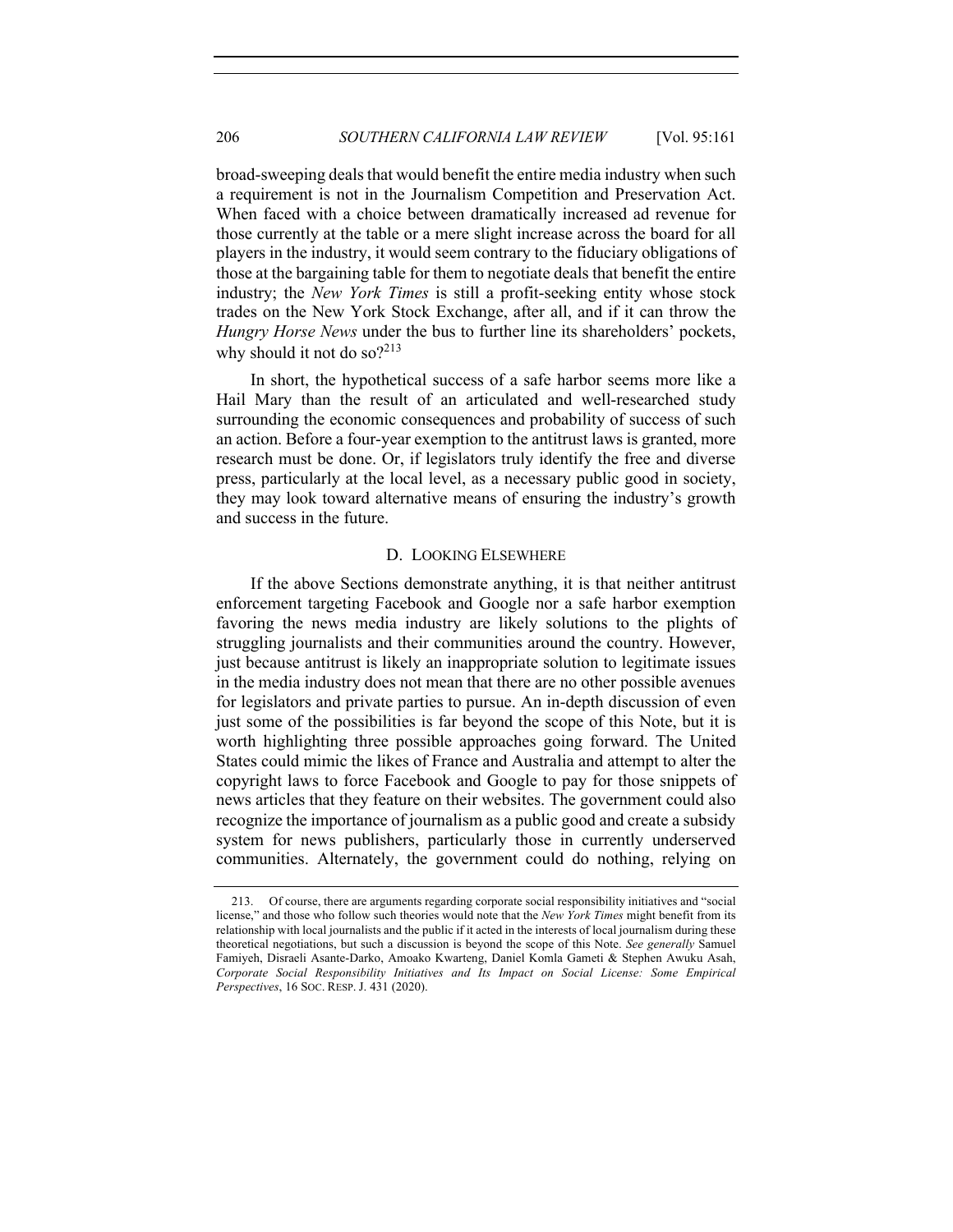philanthropists or the free market to work things out; Facebook and Google appear to be paying for some news in the status quo, so it does not seem that the behemoths will allow the entire industry to die.

France recently implemented the first copyright rule enacted under a European Union law that requires tech platforms to negotiate with publishers for the use of news snippets appearing in search results and newsfeeds.<sup>214</sup> To comply with the law, Google negotiated with a group of 121 French publishers and agreed to pay seventy-six million dollars to compensate news companies for the snippets of articles that users read, which often convey the main message of an article through a headline coupled with a photo from the article or even a brief summary of some of the article's key points.<sup>215</sup> The argument goes that Google and Facebook would have to pay for the use of snippets of other original materials, such as songs, so they should have to do the same while profiting from the display of news snippets.<sup>216</sup> The law was originally met with hostility, however, and the settlement only comes after a "more than year-long copyright spat," but we may see more countries amending their copyright laws in the future, especially those countries allied with France in the European Union.<sup>217</sup> Whether Google and Facebook will comply with or fight at the spread of this idea, however, has yet to be determined, but it appears that French competition authorities have not been entirely satisfied with Google's negotiation attempts thus far.<sup>218</sup> Perhaps familiar with the costs of fighting laws, Google and Facebook may, like Western Union, eventually cave and begin to fund journalism at the mere sight of possible new legislation or investigations targeting their dealings with the news media industry.

Similarly, Australia passed a law to address the discrepancy in bargaining power between tech platforms and the news media industry. The law, agreed to by Facebook's CEO Mark Zuckerberg, prohibits the tech platforms from "making take-it-or-leave-it payment offers to news businesses for their journalism. Instead, in the case of a standoff, an arbitration panel would make a binding decision on a winning offer. $12^{19}$  It appears that the law is creating its intended effect, and Facebook and Google

<sup>214.</sup> Mathieu Rosemain, *Exclusive: Google's \$76 Million Deal with French Publishers Leaves Many Outlets Infuriated*, REUTERS (Feb. 12, 2021, 10:06 AM), https://www.reuters.com/article/usgoogle-france-copyright-exclusive/exclusive-googles-76-million-deal-with-french-publishers-leavesmany-outlets-infuriated-idUSKBN2AC27N [https://perma.cc/2DQ2-7LMS].

<sup>215.</sup> *Id.*

<sup>216.</sup> *See id.*

<sup>217</sup>*. See id.* 218*. See* Chan & Charlton, *supra* note 190.

<sup>219.</sup> Rod McGuirk, *Australia Passes Law to Make Google, Facebook Pay for News*, ASSOCIATED PRESS (Feb. 24, 2021), https://apnews.com/article/australia-law-google-facebook-pay-news-959ffb443 07da22cdeebdd85290c0cde [https://perma.cc/E4M2-ZQVS].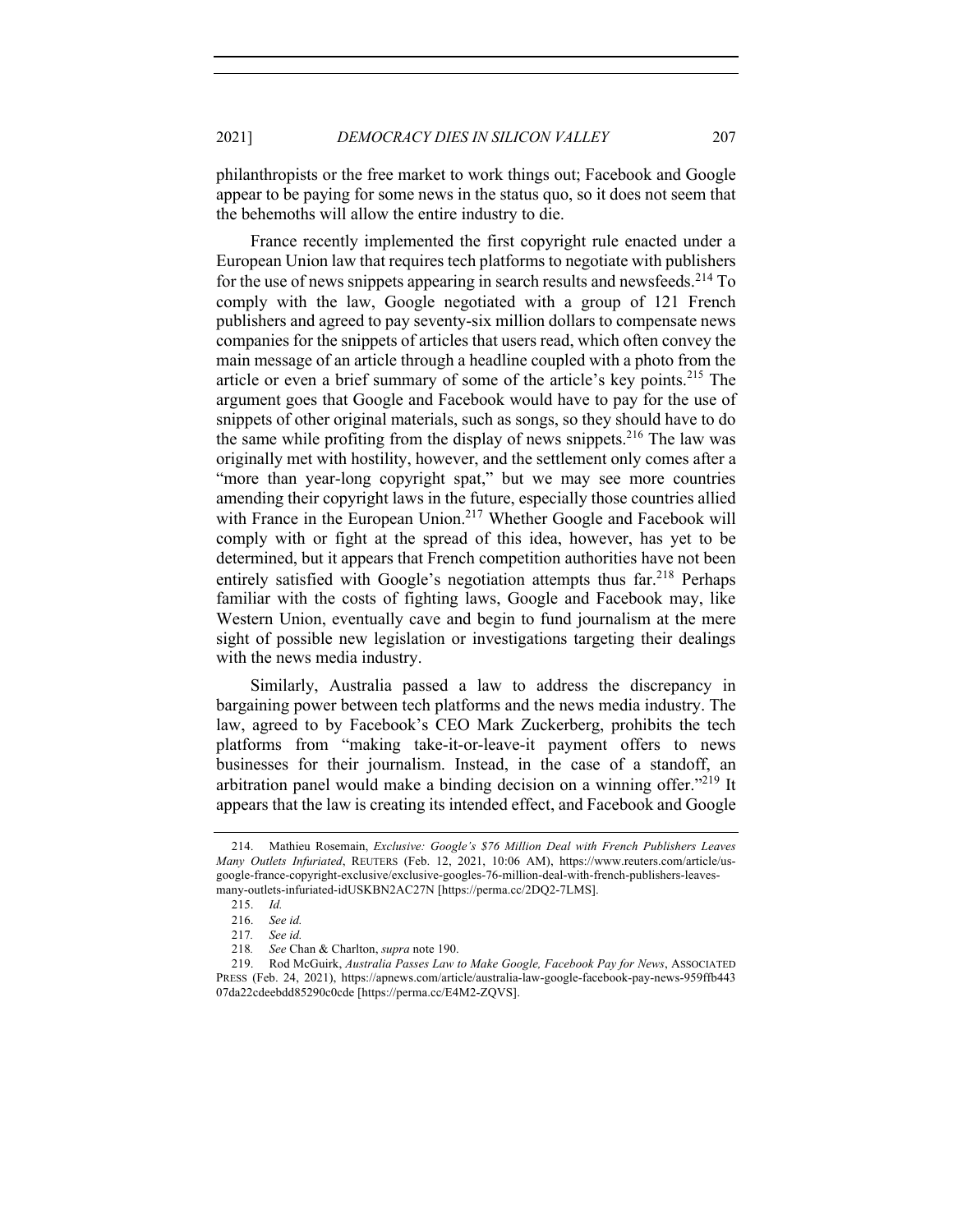have already reached deals with Australian news businesses such as News Corporation and Seven West Media.<sup>220</sup> There are, however, "concerns that tiny publications outside large cities might miss out."<sup>221</sup> Thus, while the Australian law may help large papers with the resources to even show up to the negotiating table, it is unclear whether it would help those who could not even afford the plane ticket to an arbitration meeting. Given the importance of local news, the Australian government, and those who choose to follow this model, may have to rethink their approach toward local journalism and potentially subsidize the industry.

The Stigler Center at the University of Chicago Booth School of Business published a report on digital platforms in which the authors recognized the ongoing "crisis" affecting democratic journalism in the United States.<sup>222</sup> Their suggested response, however, involved using public funds to support the news. The report notes that "public funding of the press was common in the nineteenth century" in the United States, and "in most developed countries, the government financially supports the media one way or another, while the [United States] is an outlier.<sup> $223$ </sup> Despite being the first country to subsidize the press, the United States has shifted away from such a model, as public funding has "fallen sharply over the past few decades" as the country prioritized spending in other sectors.<sup>224</sup> Ouality journalism, especially at the local level, helps keep people informed and active in their communities. It tells people where to vote and what the candidates stand for. It alerts citizens to local corruption and scandals and, serving as a watchdog, helps to prevent those scandals from occurring in the first place. It alerts people to the big game between cross-town rivals, bringing communities together to create a sense of unity in a time of intense national partisanship. If these benefits make local journalism a public good, perhaps the government should fund its publication in one way or another. The report argues for subsidies in the form of "media vouchers," which would give fifty dollars per year to each adult citizen to give to a news outlet, allowing people some choice in determining where their tax dollars are spent and rewarding quality journalism that benefits a community.<sup>225</sup> Whatever form a subsidy might ultimately take, it appears that this would be a rather quick way to

225*. Id.* at 176.

<sup>220</sup>*. Id.*

<sup>221</sup>*. Id.*

<sup>222.</sup> STIGLER COMM. ON DIGIT. PLATFORMS, FINAL REPORT 173 (2019), https://research.chicago booth.edu/-/media/research/stigler/pdfs/digital-platforms---committee-report---stigler-center.pdf?la=en &hash=2D23583FF8BCC560B7FEF7A81E1F95C1DDC5225E&hash=2D23583FF8BCC560B7FEF7 A81E1F95C1DDC5225E [https://perma.cc/NL5S-FFFP].

<sup>223</sup>*. Id.* at 174; *id.* at 175 fig.

<sup>224</sup>*. Id.* at 175.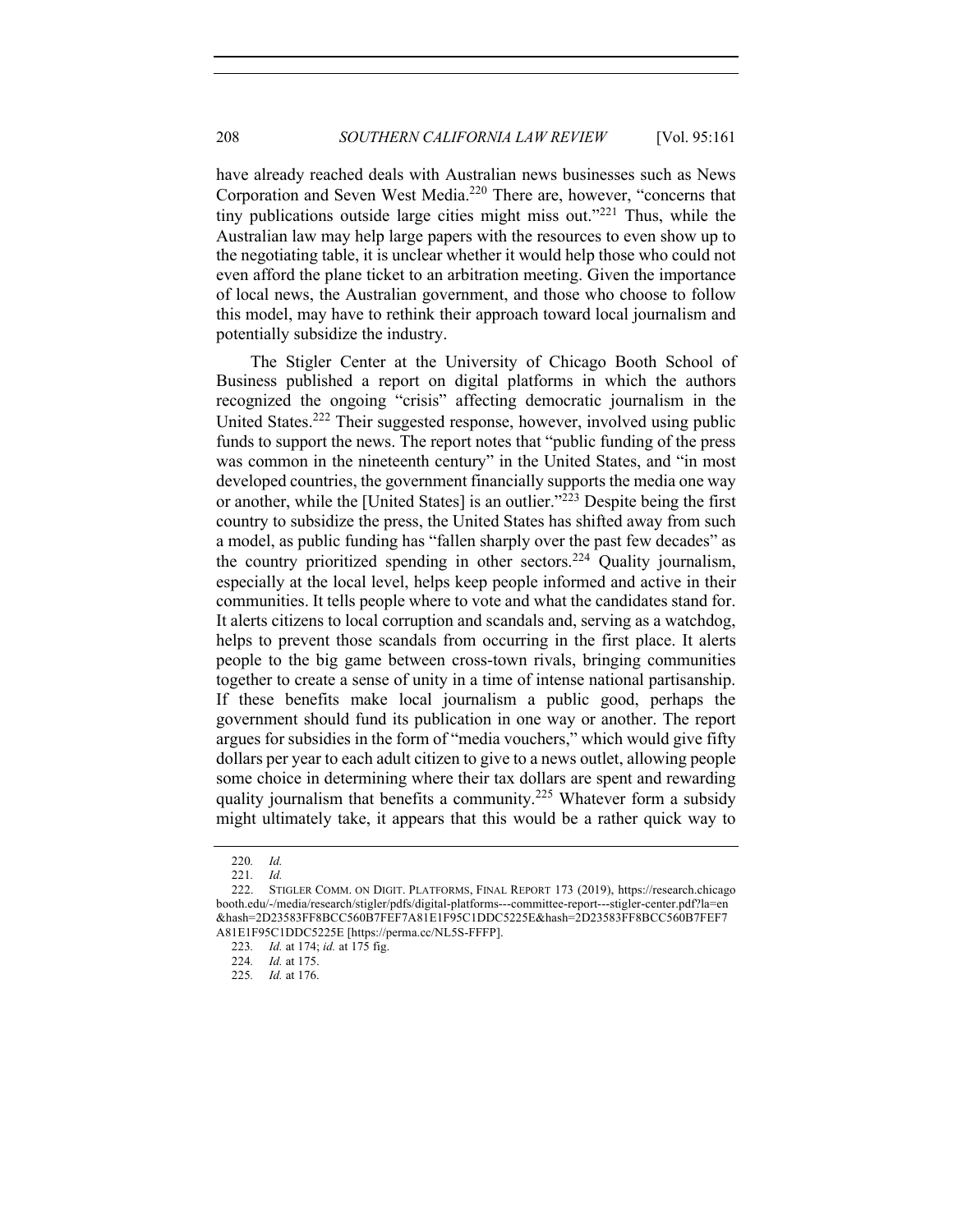inject stimulus into a declining industry and potentially reopen the doors of some lost papers in so-called "news deserts."<sup>226</sup>

Maybe the preferred solution for some is to continue our current trajectory. The newspaper industry has been declining since the advent of the radio, and yet it has persisted.227 In 1922, *Radio News* magazine published an article predicting that radio would "kill" the newspaper industry, and yet, in 2021, the industry survives.<sup>228</sup> And just as television killed neither the radio nor the newspaper, or the Internet the television, there is at least a somewhat empirical foundation for believing (or hoping) that America's embracement of digital platforms will not kill the media industry, either. A true demand for news will yield quality journalism, and perhaps the folks in those news deserts simply prefer national news, feel connected enough to their communities already, are illiterate, or just would not read a daily paper even if one were available. If the market cannot sustain news, maybe it should not exist.

On the other hand, there are many public benefits to news, and keeping those who choose to read in a given community informed while simultaneously helping to expose local corruption is potentially a good worth subsidizing. Even if people would not read the *Hungry Horse News*, perhaps its mere existence is a symbol of strong democracy at the local level. The reality is that the industry that keeps us informed is struggling. Many communities no longer have a local paper. Worse even, in light of the coronavirus pandemic, roughly 37,000 workers were laid off, furloughed, or had their pay reduced, and some publishers have closed their doors for good.<sup>229</sup> Perhaps there is no greater time to subsidize quality journalism than a time in which disinformation about a global pandemic is contributing to an already massive death toll.<sup>230</sup>

<sup>226</sup>*. See* Tom Stites, *About 1,300 U.S. Communities Have Totally Lost News Coverage, UNC News Desert Study Finds*, POYNTER (Oct. 15, 2018), https://www.poynter.org/business-work/2018/about-1300-u-s-communities-have-totally-lost-news-coverage-unc-news-desert-study-finds [https://perma.cc/ 3Y9R-N3D4].

<sup>227</sup>*. See* Matt Novak, *1922: Radio Will Kill the Newspaper Star*, GIZMODO (Sept. 23, 2014, 3:00 PM), https://paleofuture.gizmodo.com/1922-radio-will-kill-the-newspaper-star-1638126872 [https://per ma.cc/9VGK-A684].

<sup>228</sup>*. See id.*

<sup>229</sup>*. See* Marc Tracy, *News Media Outlets Have Been Ravaged by the Pandemic*, N.Y. TIMES (Dec. 4, 2020), https://www.nytimes.com/2020/04/10/business/media/news-media-coronavirus-jobs.html [ht tps://perma.cc/FR2J-YSTU].

<sup>230</sup>*. See* Amir Bagherpour & Ali Nouri, *COVID Misinformation Is Killing People*, SCI. AM. (Oct. 11, 2020), https://www.scientificamerican.com/article/covid-misinformation-is-killing-people1 [https:// perma.cc/6647-AEQ2?type=image].